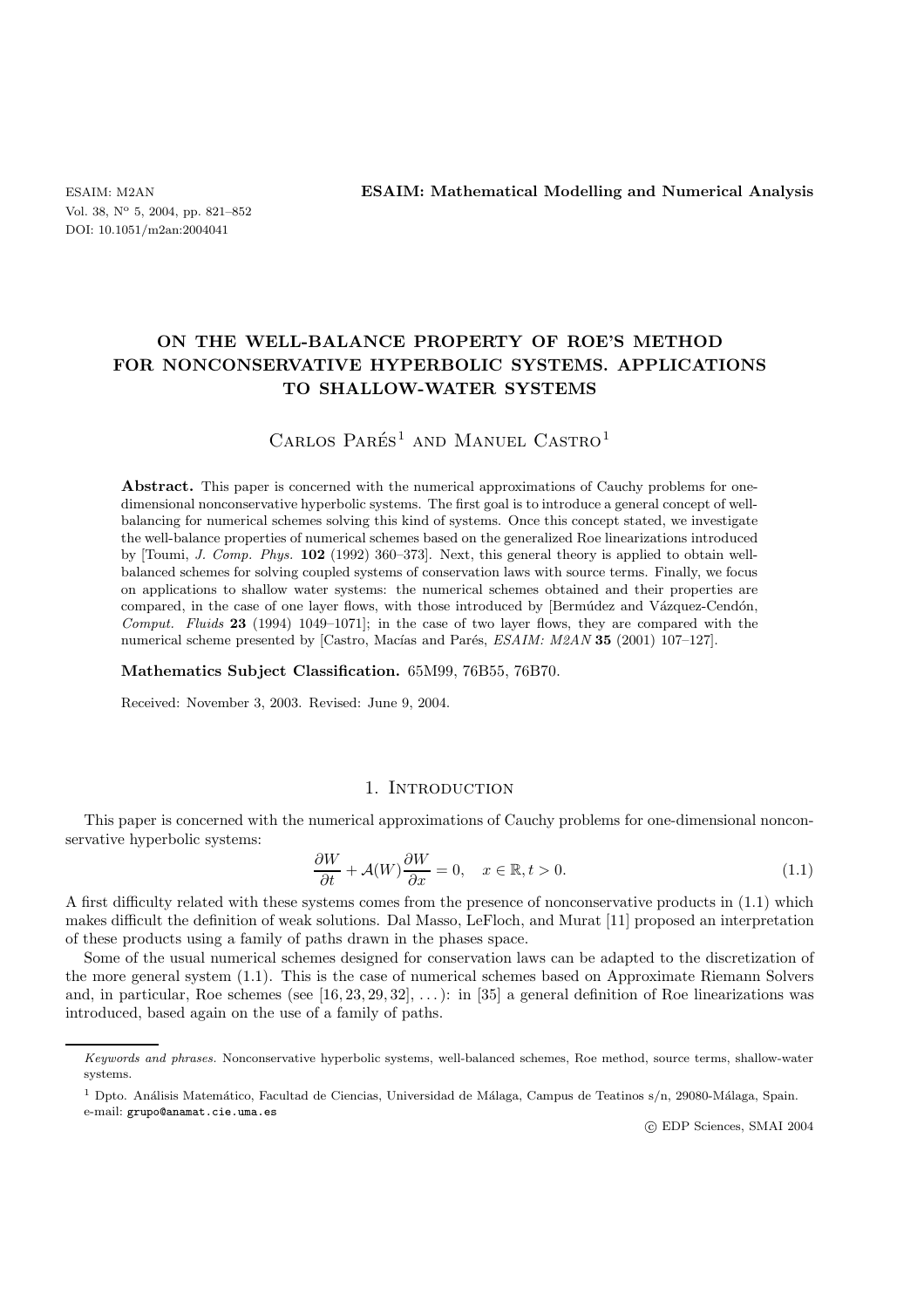#### 822 C. PARES AND M. CASTRO ´

Following an idea introduced in [17, 19, 20], a system of conservation laws with source terms or *balance* law

$$
\frac{\partial W}{\partial t} + \frac{\partial F}{\partial x}(W,\sigma) = \widetilde{S}(W,\sigma)\frac{d\sigma}{dx},\tag{1.2}
$$

 $\sigma(x)$  being a known function, can be considered as a particular case of (1.1), if the trivial equation:

$$
\frac{\partial \sigma}{\partial t} = 0,
$$

is added to the system. In particular, the hyperbolic shallow water system with source terms due to bed elevations or breadth variations can be formulated under this form.

It is known that, in the presence of source terms, standard methods can fail in approximating steady or nearly steady flows (see  $[25, 30, 33], \ldots$ ). In the context of shallow water equations Bermidez and Vázquez-Cendón have shown in [3, 36] that methods based on Approximate Riemann Solvers for the discretization of the flux terms and *upwinding* the source terms suitably solve these difficulties. These authors introduced the condition called *conservation property* or C-*property*: a scheme is said to satisfy this condition if it solves, exactly or up to the second order, the steady state solutions corresponding to water at rest. This idea of constructing numerical schemes that preserve some equilibria, which are called in general *well-balanced* schemes, has been extended in different ways: see [2, 6–9, 12, 14, 17–20, 24, 26, 27, 34, 37].

A more general type of systems that can be considered as a particular case of (1.1) is the class of coupled systems of conservation laws with source terms of the form:

$$
\frac{\partial W_k}{\partial t} + \frac{\partial F_k}{\partial x}(W_k, \sigma) = \sum_{l \neq k} \mathcal{B}_{k,l}(W_1, \dots, W_K, \sigma) \cdot \frac{\partial W_l}{\partial x} + \widetilde{S}_k(W_1, \dots, W_K, \sigma) \frac{d\sigma}{dx}, \quad k = 1, \dots, K. \tag{1.3}
$$

The equations governing the flow of a stratified fluid composed by two superposed shallow layers of immiscible liquids can be formulated under this form (see [4]). In the cited work, some numerical schemes generalizing those introduced in [3,36] for balance laws, were presented. The well-balance property required to the numerical schemes was the natural extension of the C-*property*: equilibria corresponding to water at rest had to be preserved. Recently, this work has been extended to the more complex system corresponding to 1d bilayer shallow water flows in symmetric channels with irregular geometries in [5]. In [12] a more general definition of the well-balance property for numerical schemes solving (1.3) has been introduced, as well as a family of numerical schemes satisfying this extended property.

Systems with similar characteristics also appear in other flow models such as boiling flows and two-phase flows (see  $[13]$ ).

The main goal of this work is to provide a theoretical framework for a general definition of *well-balanced* numerical schemes, and a methodology for the construction of well-balanced Roe schemes with special emphasis on the particular case of coupled systems of conservation laws with source terms.

This paper is organized as follows. In Section 2, we recall briefly the notion of a weak solution of (1.1) and the general form of a Roe scheme as proposed in [11] and [35], respectively. In Section 3, we introduce a general definition of well-balanced numerical schemes for solving (1.1) and we give some general results concerning the well-balance properties of Roe schemes. In particular, we pay attention to Roe schemes based on the simplest choice of paths: the family of segments. In Section 4, coupled systems of conservations laws with source terms (1.3) are considered: on the basis of the general results of Section 3, we discuss firstly how to construct a Roe scheme when Roe matrices are known for each particular conservation law involved. Then, we describe how these schemes can be adapted to the more difficult case of *resonant problems* in which the system becomes nonstrictly hyperbolic.

In Section 5 this general methodology is applied to some systems related to shallow water flows, recovering some known well-balanced schemes, or resulting in new schemes. In the case of flows through channels with rectangular cross-section of constant breadth and varying depth, the Q-scheme of Roe introduced in [3, 36] is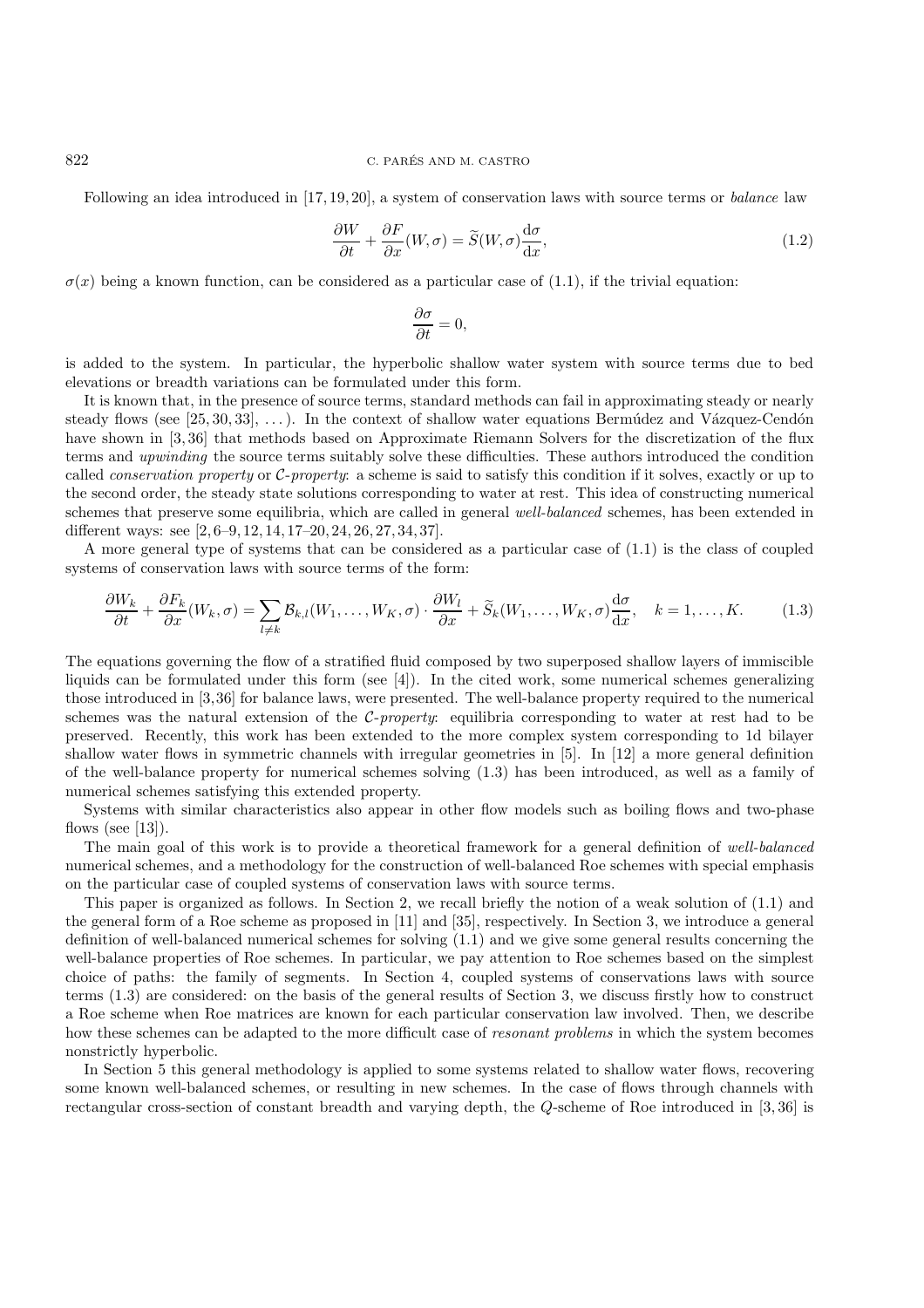recovered for one-layer flows, and the generalized Q-scheme of Roe presented in [4] for two-layer flows. The previously known results concerning the well-balanced character of these schemes are easily deduced from the general theory. In the case of flows through channels with rectangular cross-section of varying breadth and constant depth, we obtain two different schemes depending on the choice of the family of paths. One of them is similar to the numerical scheme presented in [14], but the other has not been yet described, in our knowledge.

In view of these results, the methodology developed seems to be useful for designing Roe-type schemes that are well-balanced for general nonconservative hyperbolic systems, and it can be also a first step for designing higher order well-balanced schemes for this kind of systems.

## 2. Roe methods for nonconservative systems

We consider the problem:

$$
\frac{\partial W}{\partial t} + \mathcal{A}(W)\frac{\partial W}{\partial x} = 0, \quad x \in \mathbb{R}, \ t > 0.
$$
 (2.4)

We suppose that the unknown function  $W(x, t)$  takes its values inside an open convex set  $\Omega$  included in  $\mathbb{R}^N$  and that  $W \in \Omega \to \mathcal{A}(W)$  is a smooth locally bounded map. We suppose that system (2.4) is strictly hyperbolic. that is, for each  $W \in \Omega$  the matrix  $\mathcal{A}(W)$  has N real distinct eigenvalues

$$
\lambda_1(W) < \cdots < \lambda_N(W),
$$

and associated eigenvectors  $R_j(W)$ ,  $j = 1, ..., N$ . Moreover, we suppose that for each integer  $j \in \{1, ..., N\}$ the jth field is either genuinely nonlinear:

$$
R_j(W) \cdot \nabla \lambda_j(W) \neq 0, \forall W \in \Omega,
$$

or linearly degenerate:

$$
R_j(W) \cdot \nabla \lambda_j(W) = 0, \forall W \in \Omega.
$$

Observe that the system contains a nonconservative product  $\mathcal{A}(W) \cdot W_x$  which, in general, cannot make sense within the framework of the theory of distributions. After the theory developed by Dal Masso, LeFloch, and Murat [11], a rigorous definition of weak solutions can be performed using a family of paths in  $Ω$  defined as follows:

**Definition 1.** A family of paths in  $\Omega \subset \mathbb{R}^N$  is a locally Lipschitz map  $\Phi : [0,1] \times \Omega \times \Omega \to \Omega$  such that:

- $\Phi(0;W_L,W_R) = W_L$ ,  $\Phi(1;W_L,W_R) = W_R$  for any  $W_L$ ,  $W_R$  in  $\Omega$ ;
- for every bounded set  $\mathcal O$  of  $\Omega$  there exists k such that:

$$
\left| \frac{\partial \Phi}{\partial s}(s; W_L, W_R) \right| \le k|W_L - W_R| \tag{2.5}
$$

for any  $W_L, W_R \in \mathcal{O}$  and  $s \in [0, 1]$ ;

• for every bounded set  $\mathcal O$  of  $\Omega$  there exists K such that:

$$
\left|\frac{\partial \Phi}{\partial s}(s;W^1_L,W^1_R)-\frac{\partial \Phi}{\partial s}(s;W^2_L,W^2_R)\right|\leq K\left(|W^1_L-W^2_L|+|W^1_R-W^2_R|\right)
$$

for any  $W_L^1, W_R^1, W_L^2, W_R^2 \in \mathcal{O}$  and  $s \in [0, 1]$ .

Once a family of paths chosen, given a function  $W \in (L^{\infty}(\mathbb{R} \times \mathbb{R}^+) \cup BV(\mathbb{R} \times \mathbb{R}^+))^{N}$  it is possible to give a sense to the nonconservative product as a Borel measure (see [11] for details), which is denoted  $[\mathcal{A}(W) \cdot W_x]_{\Phi}$ and weak solutions are the functions satisfying the equality

$$
W_t + [\mathcal{A}(W) \cdot W_x]_{\Phi} = 0.
$$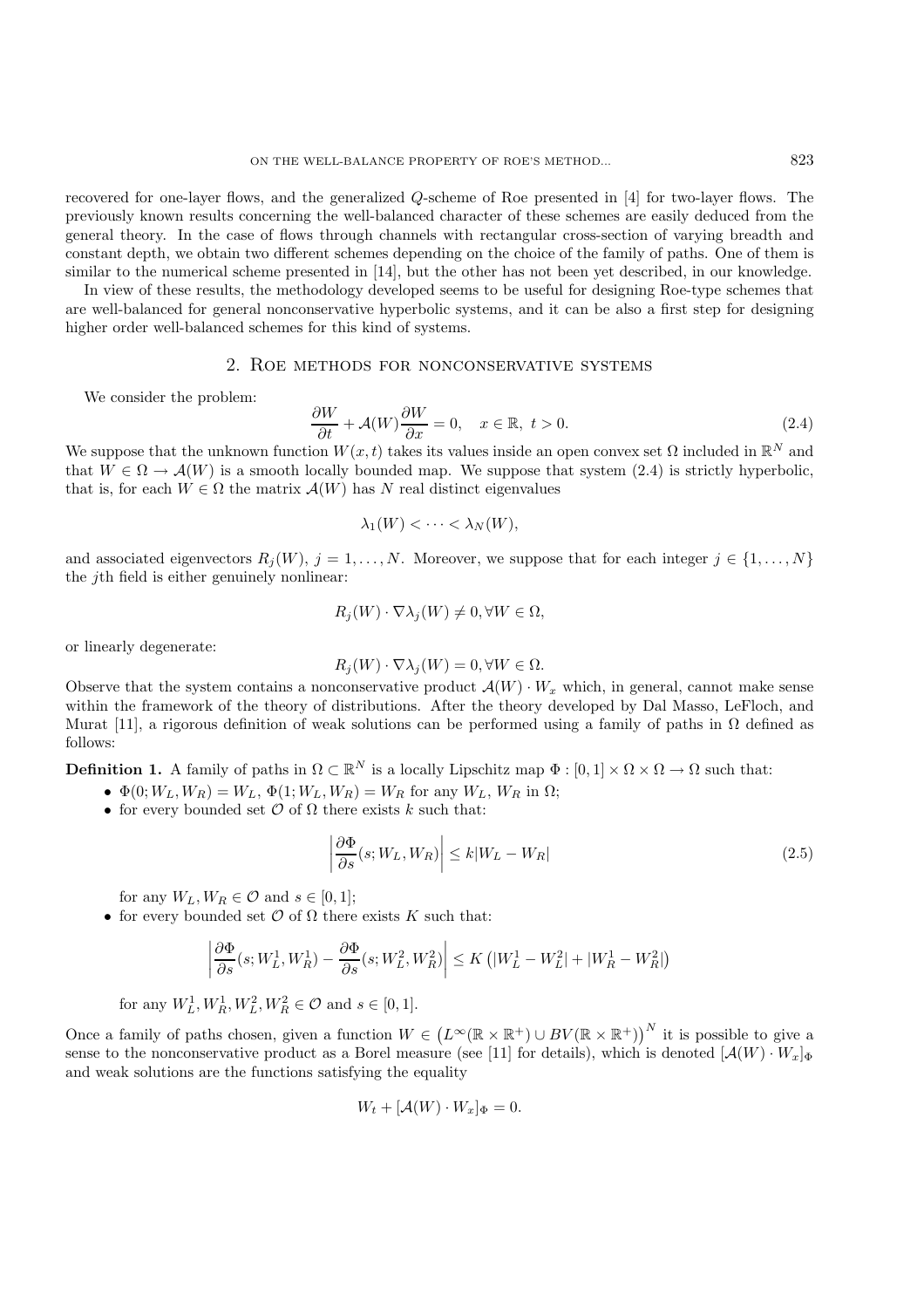#### $824$   $\,$  C. PARÉS AND M. CASTRO  $\,$

Across a discontinuity, weak solutions satisfy the generalized Rankine-Hugoniot condition:

$$
\int_0^1 (\xi \cdot \mathcal{I} - \mathcal{A}(\Phi(s; W^-, W^+))) \frac{\partial \Phi}{\partial s}(s; W^-, W^+) ds = 0,
$$
\n(2.6)

where  $\xi$  denotes the speed of the discontinuity,  $\mathcal I$  the identity matrix, and  $W^-$ ,  $W^+$  the limits to the left and to the right of the solution.

Observe that in the particular case of a conservation law, *i.e.* if there exists a smooth function  $F : \Omega \to$ R such that, for any  $W \in \Omega$ ,  $\mathcal{A}(W)$  is the Jacobian matrix of F, condition (2.6) coincides with the usual Rankine-Hugoniot conditions for any choice of the family of paths.

Together with this definition of weak solutions, we assume here the Lax's concept of *entropic solution*:

**Definition 2.** A weak solution of (2.4) will be said an *entropic solution* if, at each discontinuity Σ there exists  $k \in \{1, \ldots, N\}$  such that:

$$
\lambda_k(W^+) < \xi < \lambda_{k+1}(W^+); \quad \lambda_{k-1}(W^-) < \xi < \lambda_k(W^-) \tag{2.7}
$$

if the characteristic field is genuinely nonlinear or

$$
\lambda_k(W^-) = \xi = \lambda_k(W^+) \tag{2.8}
$$

if the characteristic filed is linearly degenerate.

These definitions of weak and entropic solution allow to extend to systems (2.4) the theory of simple waves of hyperbolic systems of conservation laws and the results concerning the solutions of Riemann problems (see  $[11]$ ).

The choice of the family of paths is important as it determines the propagation speed of shocks. The simplest choice is given by the family of segments:

$$
\Phi(s; W_L, W_R) = W_L + s(W_R - W_L),\tag{2.9}
$$

that corresponds to the definition of nonconservative product proposed by Volpert [38]. In general, in practical applications, its selection has to be based on the physical background (see [22, 28] for instance). Nevertheless, in the particular case in which  $W_L$  and  $W_R$  are linked by an integral curve of a linearly degenerate field, the natural choice of  $\Phi(s; W_L, W_R)$  is a parameterization of the arc of the curve delimited by  $W_L$  and  $W_R$ . In effect, this choice ensures that the contact discontinuity:

$$
W(x,t) = \begin{cases} W_L \text{ if } x < \xi t, \\ W_R \text{ if } x > \xi t, \end{cases}
$$

where  $\xi$  is the (constant) value of the corresponding eigenvalue through the integral curve, verifies (2.6) and thus is a weak solution of (2.4).

In [35] a generalization of Roe methods to systems of the form (2.4) was introduced. These methods are based on the following general definition of a *Roe linearization*:

**Definition 3.** Given a family of paths  $\Psi$ , a matrix function  $\mathcal{A}_{\Psi} : \Omega \times \Omega \to \mathcal{M}_N(\mathbb{R})$  is called a Roe linearization if it satisfies:

- for any  $W_L, W_R \in \Omega$ ,  $\mathcal{A}_{\Psi}(W_L, W_R)$  has N real distinct eigenvalues;
- $\mathcal{A}_{\Psi}(W, W) = \mathcal{A}(W)$ , for all  $W \in \Omega$ ;
- for any  $W_L, W_R \in \Omega$ :

$$
\mathcal{A}_{\Psi}(W_L, W_R) \cdot (W_R - W_L) = \int_0^1 \mathcal{A}(\Psi(s; W_L, W_R)) \frac{\partial \Psi}{\partial s}(s; W_L, W_R) \, ds. \tag{2.10}
$$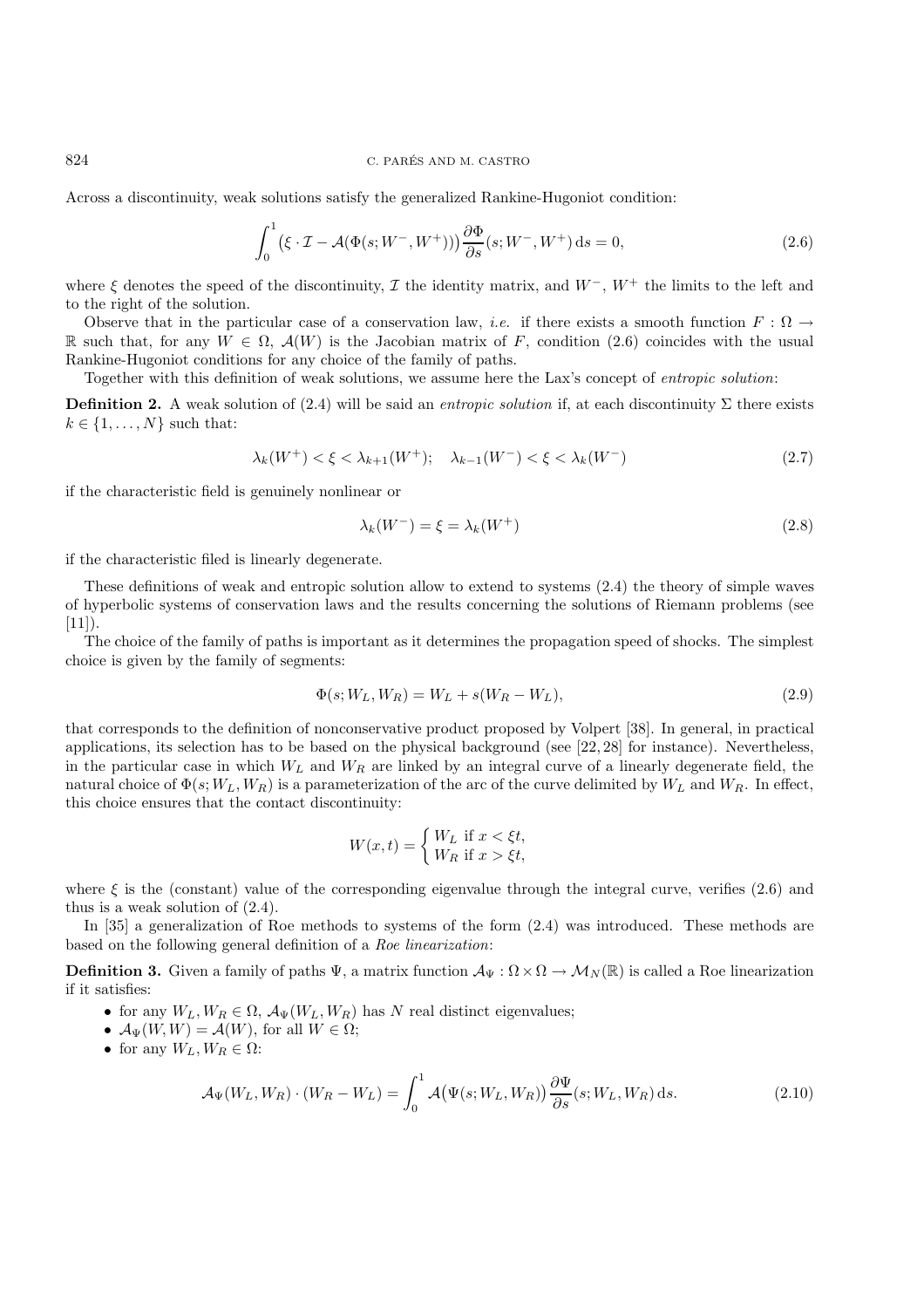Once the linearization chosen, to discretize the system a set of computing cells  $I_i = [x_{i-1/2}, x_{i+1/2}], i \in \mathbb{Z}$  is chosen. For the sake of simplicity, we assume that these cells have a constant size  $\Delta x$ , and that

$$
x_{i+1/2} = i\Delta x.
$$

 $x_i = (i - 1/2)\Delta x$  is the center of the cell  $I_i$ . Let  $\Delta t$  be the time step and  $t^n = n\Delta t$ .

As usual, we denote by  $W_i^n$  the approximation of the cell averages of the exact solution provided by the numerical scheme:

$$
W_i^n \cong \frac{1}{\Delta x} \int_{x_{i-1/2}}^{x_{i+1/2}} W(x, t^n) dx.
$$

In order to calculate these approximations, we first introduce the *intermediate* matrices

$$
\mathcal{A}_{i+1/2} = \mathcal{A}_{\Psi}(W_i^n, W_{i+1}^n). \tag{2.11}
$$

The eigenvalues of this matrix will be denoted by:

$$
\lambda_1^{i+1/2} < \lambda_2^{i+1/2} < \cdots < \lambda_N^{i+1/2},
$$

and a set of associated eigenvectors by  $\{R_l^{i+1/2}\}_{l=1}^N$ . We will denote by  $\mathcal{K}_{i+1/2}$  the  $N \times N$  matrix whose columns are these eigenvectors and by  $\mathcal{L}_{i+1/2}$  the diagonal matrix whose coefficients are the eigenvalues. We also introduce the matrices  $\mathcal{L}^+_{i+1/2}, \, \mathcal{L}^-_{i+1/2}, \, \mathcal{A}^+_{i+1/2}, \, \mathcal{A}^-_{i+1/2}$  as usual

$$
\mathcal{L}_{i+1/2}^{\pm} = \begin{bmatrix} (\lambda_1^{i+1/2})^{\pm} & 0 \\ & \ddots & \\ 0 & (\lambda_N^{i+1/2})^{\pm} \end{bmatrix}, \quad \mathcal{A}_{i+1/2}^{\pm} = \mathcal{K}_{i+1/2} \mathcal{L}_{i+1/2}^{\pm} \mathcal{K}_{i+1/2}^{-1}.
$$
 (2.12)

The numerical scheme progresses in time as follows: once the approximations at time  $t^n$ ,  $W_i^n$ , have been calculated, a Linear Riemann problem is considered at each intercell  $x_{i+1/2}$  whose matrix is  $\mathcal{A}_{i+1/2}$  and whose states to the left and to the right are respectively  $W_i^n$  and  $W_{i+1}^n$ . The approximations at the time  $t^{n+1}$ ,  $W_i^{n+1}$ , are obtained by averaging in the cells the solutions of these linear problems. As in the case of systems of conservation laws, some calculations allow to show that, under the hypothesis:

$$
x_{i-1/2} + \lambda_N^{i-1/2} \Delta t \le x_i \le x_{i+1/2} + \lambda_1^{i+1/2} \Delta t,\tag{2.13}
$$

the approximations at time  $t^{n+1}$  can be obtained by the formula:

$$
W_i^{n+1} = W_i^n - \frac{\Delta t}{\Delta x} \left( \mathcal{A}_{i-1/2}^+ \cdot (W_i^n - W_{i-1}^n) + \mathcal{A}_{i+1/2}^- \cdot (W_{i+1}^n - W_i^n) \right),\tag{2.14}
$$

which is the general expression of a Roe scheme for (2.4).

The best choice of the family of paths Ψ appearing in the definition of the Roe matrix is the family Φ selected for the definition of weak solutions: this choice assures that, if the states  $W_i^n$  and  $W_{i+1}^n$  can be linked by a discontinuity satisfying (2.6) that propagates at velocity  $\xi$  then:

$$
\left(\mathcal{A}_{i+1/2} - \xi \cdot \mathcal{I}\right) \cdot \left(W_{i+1}^n - W_i^n\right) = 0,\tag{2.15}
$$

that is, the difference of the states is an eigenvector of the intermediate matrix associated to  $\xi$ . As a consequence, the solution of the linear Riemann problem agrees with the exact solution.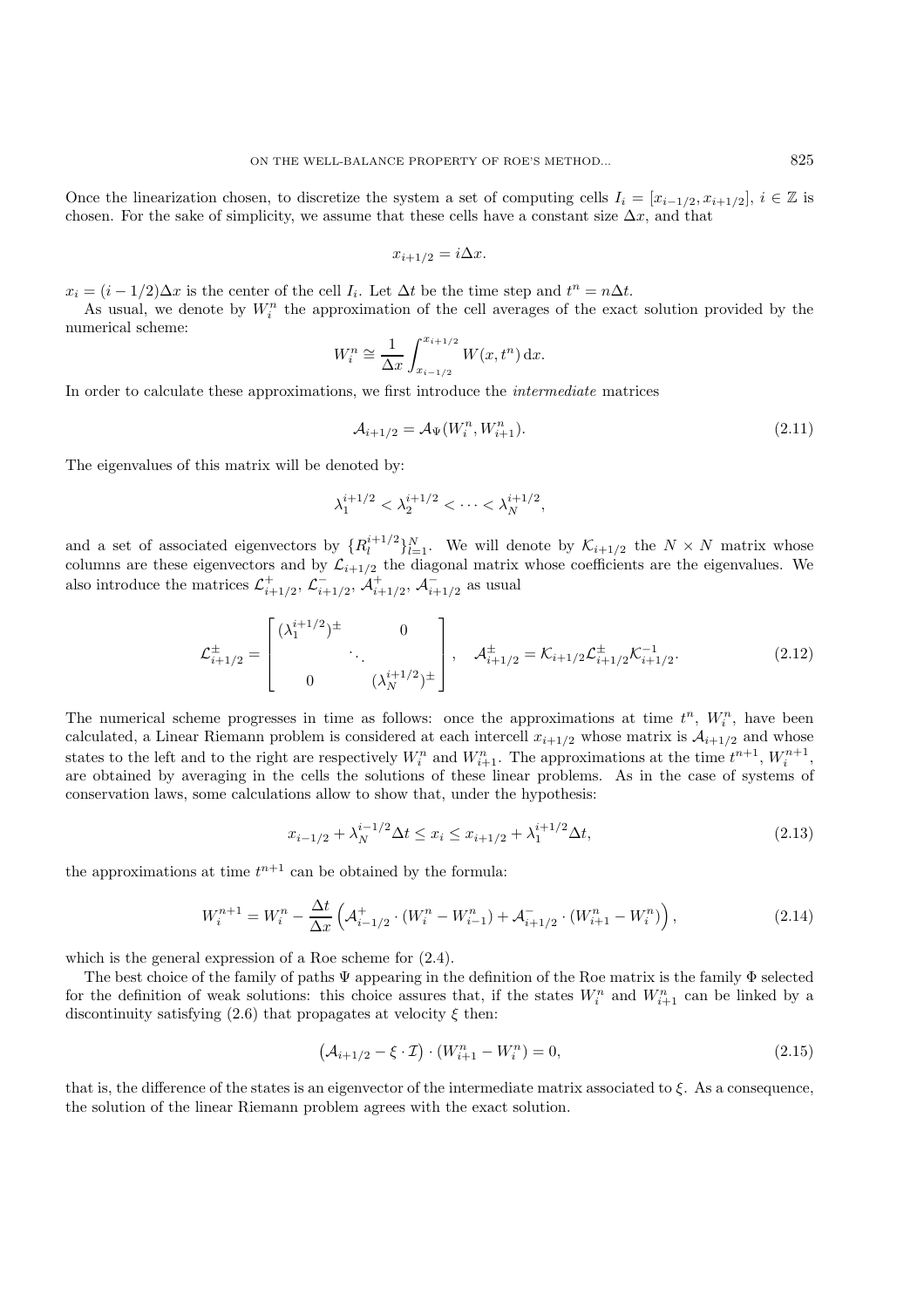Nevertheless the construction of a Roe linearization based on the family of paths  $\Phi$  can be difficult in practice, as we shall see in the applications. Therefore, we are mainly interested in the more general case in which  $\Psi \neq \Phi$ . In particular, we will pay attention to the simplest choice:

$$
\Psi(s; W_L, W_R) = W_L + s(W_R - W_L),\tag{2.16}
$$

which coincides with the family of paths used in Volpert's definition (2.9).

If  $\Phi \neq \Psi$  and the states  $W_i^n$  and  $W_{i+1}^n$  can be linked by a shock or a contact discontinuity that propagates at velocity ξ, the identity (2.15) doesn't hold in general. In that case, the following estimate can be easily obtained from  $(2.5)$  and  $(2.6)$ :

$$
\left| (\mathcal{A}_{i+1/2} - \xi \cdot \mathcal{I}) \cdot (W_{i+1}^n - W_i^n) \right| \le K_1 \int_0^1 \left| \frac{\partial \Phi}{\partial s} (s; W_i^n, W_{i+1}^n) - \frac{\partial \Psi}{\partial s} (s; W_i^n, W_{i+1}^n) \right| ds
$$
  
+  $k K_2 | W_{i+1}^n - W_i^n| \int_0^1 |\Phi(s; W_i^n, W_{i+1}^n) - \Psi(s; W_i^n, W_{i+1}^n)| ds, \quad (2.17)$ 

where k is the constant appearing in (2.5) corresponding to a compact set  $\mathcal{K} \subset \Omega$  containing both paths;  $K_1$  is given by:

$$
K_1 = \max_{W \in \mathcal{K}} ||\mathcal{A}(W)||, \tag{2.18}
$$

 $|| \cdot ||$  being the matrix norm associated to the Euclidean norm in  $\mathbb{R}^N$ ,  $|\cdot|$ ; and finally  $K_2$  is the best constant such that:

$$
||\mathcal{A}(W_1) - \mathcal{A}(W_2)|| \le K_2 |W_1 - W_2|, \quad \forall W_1, W_2 \in \mathcal{K}.
$$
\n(2.19)

Therefore, the difference of states can be viewed as an *approximate* eigenvector associated to ξ whose error bound depends on the difference between the paths and its derivatives, the distance between the states, and the matrix A. Observe that, if we let  $\Delta x$  and  $\Delta t$  tend to zero assuming that the numerical solutions converge to a function having discontinuities, and  $W_i^n$ ,  $W_{i+1}^n$  converge respectively to the limits  $W^-, W^+$  at both sides of a discontinuity, the error bound (2.17) does not converge to zero, unless  $\Psi = \Phi$ . Therefore, the convergence of the numerical scheme can fail when the solutions to be approached involve discontinuities linking two states  $W^-, W^+$  such that  $\Phi(\cdot; W^-, W^+) \neq \Psi(\cdot; W^-, W^+).$ 

**Remark 1.** Observe that in the deduction of the schemes a CFL-like requirement (2.13) has been imposed. In practice, the following condition can be used:

$$
\max\left\{ \left| \lambda_l^{i+1/2} \right|, 1 \le l \le N, i \in \mathbb{Z} \right\} \frac{\Delta t}{\Delta x} \le \gamma \tag{2.20}
$$

with  $0 < \gamma \leq 1$ .

**Remark 2.** As in the case of systems of conservation laws, when sonic rarefaction waves appear it is necessary to modify the approximate Riemann problem solver in order to obtain entropy-satisfying solutions. The Harten-Hyman Entropy Fix technique [21, 23], for instance, can be easily adapted to this problem.

## 3. Well-balancing

Well-balancing is related to the numerical approximation of equilibria, *i.e.*, steady state solutions. Observe that system (2.4) can only have regular nontrivial steady state solutions if it has linearly degenerate fields: if  $W(x)$  is a regular steady state solution it satisfies

$$
\mathcal{A}(W(x)) \cdot W'(x) = 0, \quad \forall x \in \mathbb{R},
$$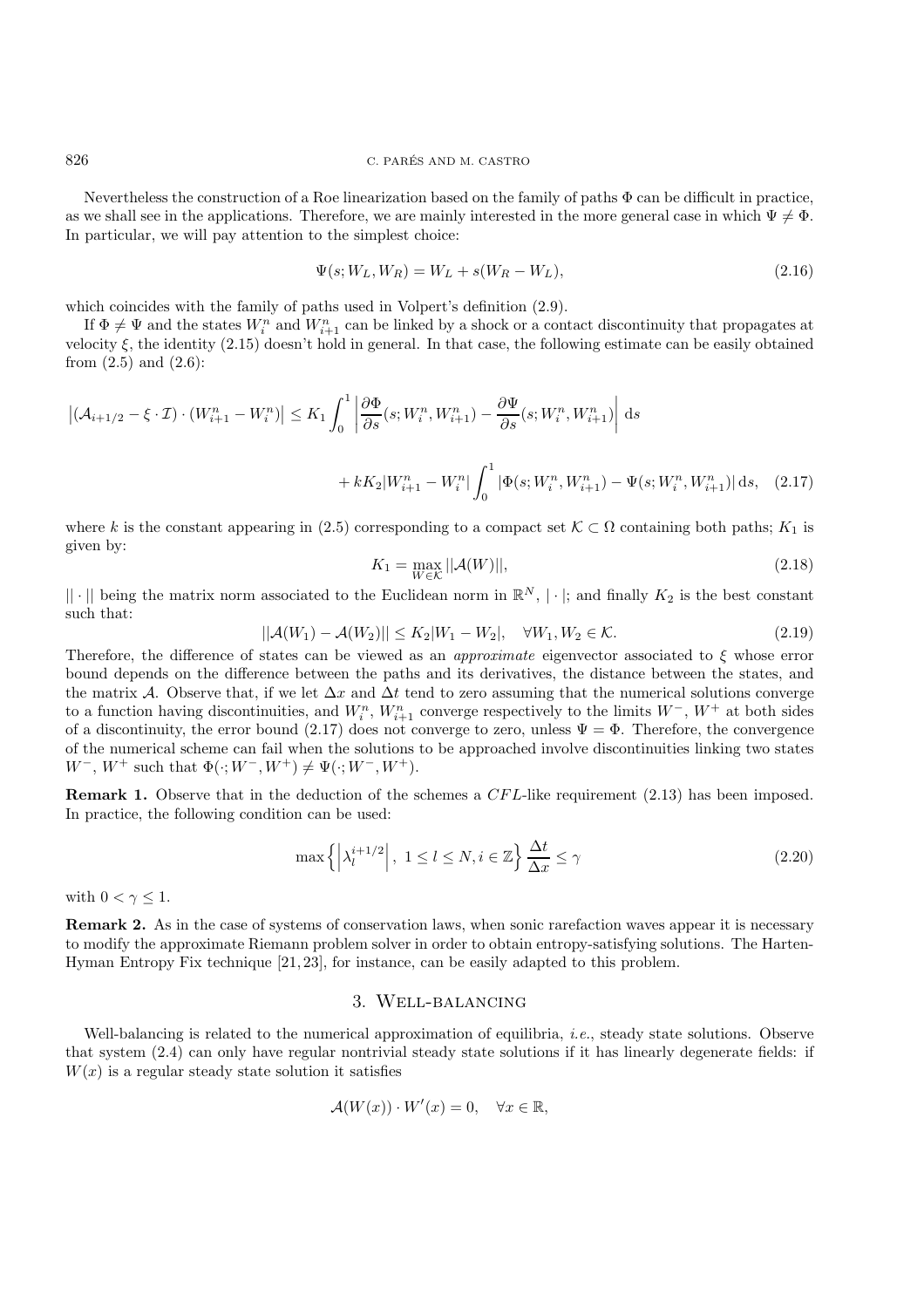and then 0 is an eigenvalue of  $\mathcal{A}(W(x))$  for all x and  $W'(x)$  is an associated eigenvector. Therefore, the solution can be interpreted as a parameterization of an integral curve of a linearly degenerate characteristic field whose corresponding eigenvalue takes the value 0 through the curve. In order to define the concept of well-balancing, let us introduce the set Γ of all the integral curves  $\gamma$  of a linearly degenerate field of  $\mathcal{A}(W)$  such that the corresponding eigenvalue vanishes on Γ. Clearly, if Γ is empty, the well-balance property doesn't make sense.

**Definition 4.** Given a curve  $\gamma \in \Gamma$ , a numerical scheme for solving (2.4):

$$
W_j^{n+1} = W_j^n + \frac{\Delta t}{\Delta x} H(W_{j-p}^n, \dots, W_{j+q}^n)
$$
\n(3.21)

is said to be exactly well-balanced for  $\gamma$  if, given any  $\mathcal{C}^1$  function  $x \in (\alpha, \beta) \subset \mathbb{R} \to W(x) \in \Omega$  such that

$$
W(x) \in \gamma, \quad \forall x \in (\alpha, \beta), \tag{3.22}
$$

and  $p + q + 1$  points in  $(\alpha, \beta)$   $x_{-p}, \ldots, x_q$  such that:

$$
x_{-p} < \dots < x_q; \quad x_{i+1} - x_i = \Delta x, \quad i = -p, \dots, q-1,
$$
\n
$$
(3.23)
$$

then

$$
H(W(x_{-p}),...,W(x_q)) = 0.
$$
\n(3.24)

The scheme is said to be well-balanced with order k for  $\gamma$  if, given any  $\mathcal{C}^{k+1}$  function W and any set of points  ${x_{-q}, \ldots, x_p}$  satisfying (3.22), (3.23), then:

$$
|H(W(x_{-p}),...,W(x_q))| = O(\Delta x^{k+1}).
$$
\n(3.25)

Finally, the scheme is said to be exactly well-balanced or well-balanced with order  $k$  if these properties are satisfied for any curve of Γ.

In the definition above, the constant in the expression  $O(\Delta x^k)$  is allowed to depend continuously on  $x_0$ .

We only consider 1-level schemes and uniform meshes in order to avoid an excess of notation, but the definition can be easily extended to general schemes.

Well-balanced schemes solve correctly steady state solutions in the following sense: given a smooth steady state solution  $x \in \mathbb{R} \to W(x)$  of (2.4), if we apply a numerical scheme to the initial values  $\{W_i^0\}_{i\in\mathbb{Z}}$  given by

$$
W_i^0 = W(x_i), \quad \forall i \in \mathbb{Z}, \tag{3.26}
$$

using a time step  $\Delta t = T/N$ , for some constant  $T > 0$ , then:

$$
W_i^n = W(x_i), \quad \forall n \in \mathbb{N}, \ i \in \mathbb{Z},
$$

if the scheme is exactly well-balanced, and

$$
W_i^n = W(x_i) + O(\Delta x^k), \quad \forall i \in \mathbb{Z}, n = 1, \dots, N,
$$

if the scheme satisfies the approximated well-balance property with order  $k$  and the estimate (3.25) is satisfied uniformly for W.

The well-balance property of Roe schemes is strongly related to its ability for approaching solutions involving contact discontinuities: again, it depends on how close the paths of the families  $\Phi$  and  $\Psi$  are.

**Theorem 1.** *Consider a Roe scheme (2.14) associated to a family of paths*  $\Psi$  *for solving (2.4) and let*  $\gamma$  *be a curve belonging to* Γ*. If for any two states*  $W_L$ ,  $W_R \in \gamma$ , the path  $\Psi(s; W_L, W_R)$  *is a parameterization of the arc of*  $\gamma$  *delimited by*  $W_L$  *and*  $W_R$ *, then the numerical scheme is exactly well-balance for*  $\gamma$ *.*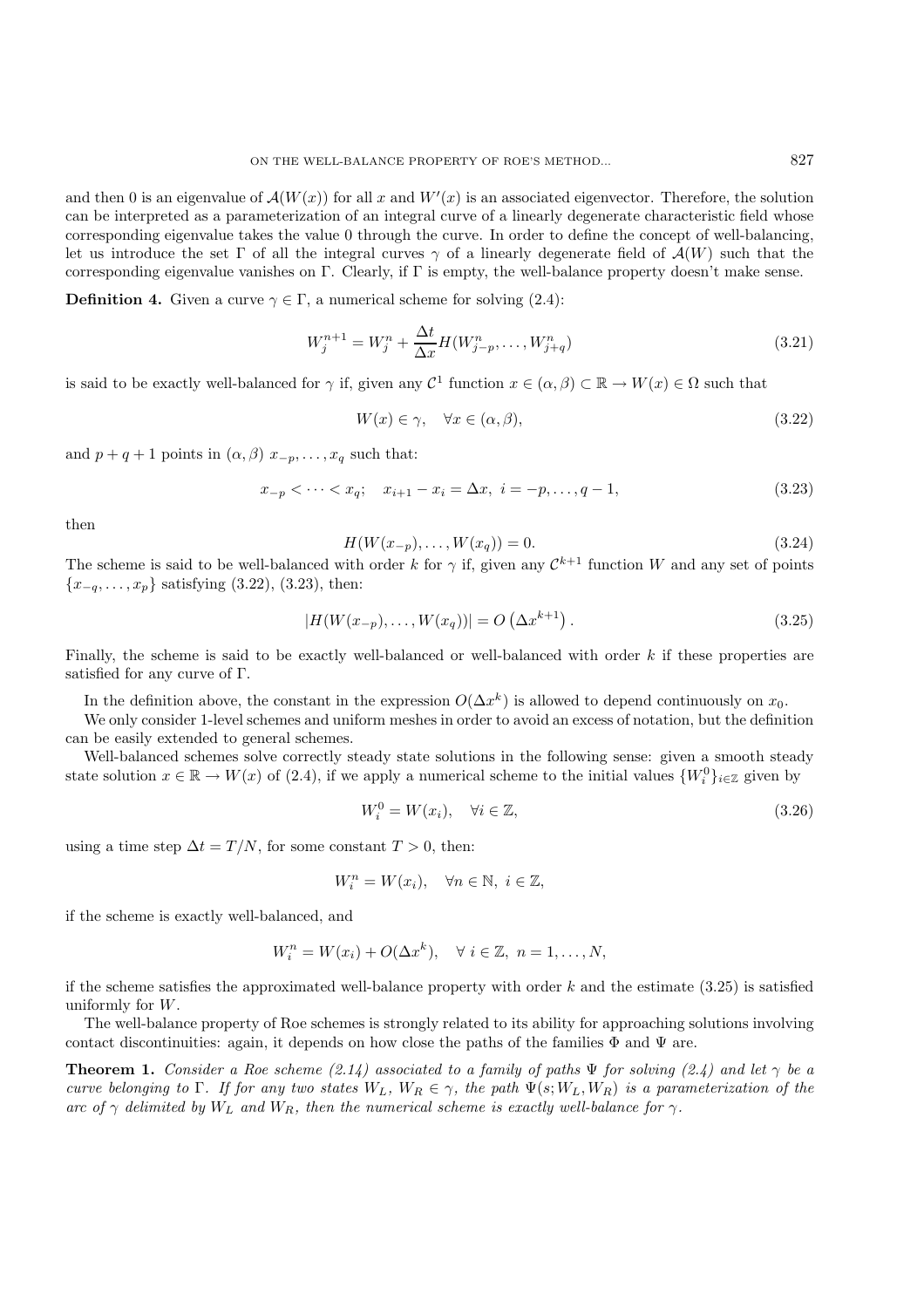*Proof.* Let W be a  $\mathcal{C}^1$  function from  $(\alpha, \beta)$  to  $\Omega$  satisfying (3.22) and  $\{x_{-1}, x_0, x_1\}$  three points in  $(\alpha, \beta)$ satisfying (3.23). As  $\Psi(s;W(x_i),W(x_{i+1}))$  is a parameterization of an arc of  $\gamma$  which is in  $\Gamma$  we have for almost every s:

$$
\mathcal{A}(\Psi(s;W(x_i),W(x_{i+1}))\cdot\frac{\partial\Psi}{\partial s}(s;W(x_i),W(x_{i+1}))=0.
$$

From this equality and (2.10) it can be easily deduced that:

$$
\mathcal{A}_{i+1/2} \cdot (W(x_{i+1}) - W(x_i)) = 0, \quad i = -1, 0.
$$

The exact well-balance property is proved by using the expression of the scheme  $(2.14)$  and the matrix equalities:

$$
\mathcal{A}_{i+1/2}^{\pm} = \mathcal{P}_{i+1/2}^{\pm} \mathcal{A}_{i+1/2}, \quad i = -1, 0,
$$
\n(3.27)

where

$$
\mathcal{P}_{i+1/2}^{\pm} = \frac{1}{2} \mathcal{K}_{i+1/2} \left( \mathcal{I} \pm \text{sgn}(\mathcal{L}_{i+1/2}) \right) \mathcal{K}_{i+1/2}^{-1}.
$$

# **Corollary 1.** *If*  $\Psi = \Phi$ *, the numerical scheme is exactly well-balanced.*

*Proof.* This result is easily deduced from the theorem, just taking into account that the path  $\Phi(s; W_L, W_R)$ connecting two states belonging to a curve of a linearly degenerate field is a parameterization of the arc delimited by these states.

**Theorem 2.** Let  $\gamma$  be a curve belonging to  $\Gamma$ . Let us suppose that there exists  $p \in \mathbb{N}$  such that the following *estimate holds*

$$
\int_0^1 \left| (b-a)W'(a+s(b-a)) - \frac{\partial \Psi}{\partial s}(s;W(a),W(b)) \right| ds = O\left( (b-a)^{p+1} \right),\tag{3.28}
$$

*for any*  $\mathcal{C}^{p+1}$  *function*  $x \in (\alpha, \beta) \subset \mathbb{R} \to W(x) \in \Omega$  *satisfying* (3.22), and any  $a < b$  *in*  $(\alpha, \beta)$ , then the scheme *is well-balanced with order p for*  $\gamma$ *.* 

*Proof.* Let W be a  $\mathcal{C}^{p+1}$  function satisfying (3.22), and  $\{x_{-1}, x_0, x_1\}$  three points in  $(\alpha, \beta)$  satisfying (3.23). We consider a compact set K containing the graph of the function  $W : [x_{-1}, x_1] \to \Omega$ , as well as the paths of the family  $\Psi$  linking  $W(x_{-1}), W(x_0),$  and  $W(x_0), W(x_1)$ . Let k be the constant in (2.5) corresponding to the bounded set  $K$ , and  $K_1$ ,  $K_2$  the constants defined by (2.18), (2.19), respectively. The following estimate can be obtained

$$
|\mathcal{A}_{i+1/2} \cdot (W(x_{i+1}) - W(x_i))| \le K_1 \int_0^1 \left| \Delta x W'(x_i + s \Delta x) - \frac{\partial \Psi}{\partial s}(s; W(x_i), W(x_{i+1})) \right| ds
$$
  
+  $k K_2 |W(x_{i+1}) - W(x_i)| \int_0^1 |W(x_i + s \Delta x) - \Psi(s; W(x_i), W(x_{i+1}))| ds, \quad i = -1, 0, \quad (3.29)$ 

in the same manner as (2.17). Because of (3.28) the first term on the right-hand side is  $O(\Delta x^{p+1})$ . Moreover, given  $t \in [0, 1]$  we deduce from  $(3.28)$ :

$$
\int_0^1 |W(x_i + s\Delta x) - \Psi(s; W(x_i), W(x_{i+1}))| ds = O(\Delta x^{p+1}),
$$

and then, the second term is at least  $O(\Delta x^{p+2})$ . The proof is concluded by using again (3.27) and the expression of the scheme  $(2.14)$ .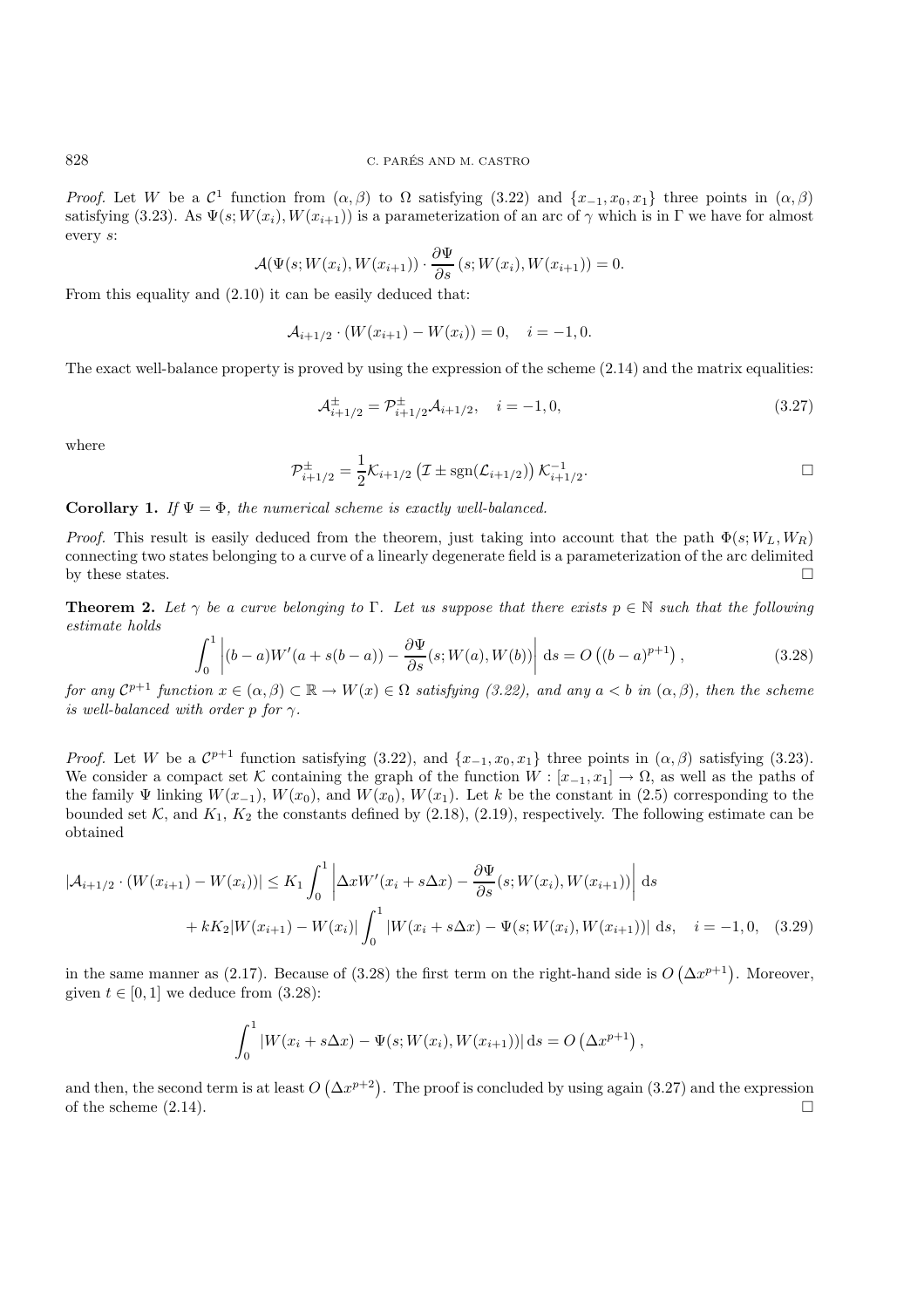In the applications, we will be concerned with Roe schemes based on the family of paths (2.16): this is the natural choice when Volpert's concept of nonconservative products has been chosen or when it is difficult to construct a Roe scheme based on the family of paths chosen in the definition of weak solutions. Besides of its simplicity, the choice  $(2.16)$  produces numerical schemes that are well-balanced with order 2:

**Theorem 3.** *A Roe scheme (2.14) based on the family of paths* Ψ *given by (2.16) for solving (2.4) is wellbalanced with order 2. Moreover, if*  $\gamma \in \Gamma$  *is a straight line, the numerical scheme is exactly well-balanced for*  $\gamma$ *.* 

*Proof.* Given a curve  $\gamma \in \Gamma$  and a  $\mathcal{C}^3$  function W from  $(\alpha, \beta)$  to  $\Omega$  satisfying (3.22), the well-balance property with order 1 can be easily shown by applying Theorem 2: using Taylor developments,  $(3.28)$  can be easily proved with  $p = 1$ . Nevertheless, this result can be improved as follows: given  $j, l \in \{1, ..., N\}$  we consider the expression

$$
\mathcal{A}_{j,l}(W(a) + s(W(b) - W(a)))(w_l(b) - w_l(a)),
$$

where  $w_l(x)$  denotes the lth component of  $W(x)$ , and we perform Taylor developments of  $\mathcal{A}_{i,l}(\cdot)$  and  $w_l(\cdot)$ centered respectively at  $W(c)$  and c, with  $c = (a + b)/2$ . We obtain:

$$
\mathcal{A}_{j,l}(W(a) + s(W(b) - W(a)))(w_l(b) - w_l(a)) = (b - a)\mathcal{A}_{j,l}(W(c))w'_l(c) \n+ (s - 1/2)(b - a)^2 \sum_{k=1}^N \partial_k \mathcal{A}_{j,l}(W(c))w'_k(c)w'_l(c) + O((b - a)^3).
$$

Adding up these equalities and integrating, we obtain:

$$
\int_0^1 \mathcal{A}(\Psi(s; a, b)) \cdot \frac{\partial \Psi}{\partial s}(s; W(a), W(b)) \, ds = O\left((b - a)^3\right). \tag{3.30}
$$

The well-balance property with order 2 is concluded from (3.30) reasoning as in the proof of Theorem 2.

Finally, if  $\gamma \in \Gamma$  is a straight line, the exact well-balance property of the numerical scheme for  $\gamma$  is trivially deduced from Theorem 1.

**Corollary 2.** *If Volpert's definition is assumed for the nonconservative products, that is, if the family of paths* Φ *given by (2.9) is chosen in the definition of weak solutions, then a Roe scheme based on the family of paths (2.16) is exactly well-balanced.*

The approximate well-balance property with order 2 of the numerical schemes based on the choice (2.16) is inherited by those based on paths that are segments for some choice of coordinates in  $\Omega$ . More precisely, we have the following result:

**Theorem 4.** Let us suppose that  $T : \Omega \to \Omega^* \subset \mathbb{R}^N$  is a  $\mathcal{C}^3$  one-to-one function with a differentiable inverse *function* S*. We will use the following notations:*

$$
W^* = \mathcal{T}(W); \quad \mathcal{A}^*(W^*) = \mathcal{A}(\mathcal{S}(W)).
$$

*Let us suppose that* Ψ *is the family of paths given by:*

$$
\Psi(s; W_L, W_R) = \mathcal{S}(W_L^* + s(W_R^* - W_L^*)).\tag{3.31}
$$

*A Roe scheme (2.14) based on the family of paths* Ψ *given by (3.31) for solving (2.4) is well-balanced with order 2. Moreover, if*  $\gamma \in \Gamma$  *is such that*  $\mathcal{T}(\gamma)$  *is a straight line, the numerical scheme is exactly well-balanced for*  $\gamma$ *.*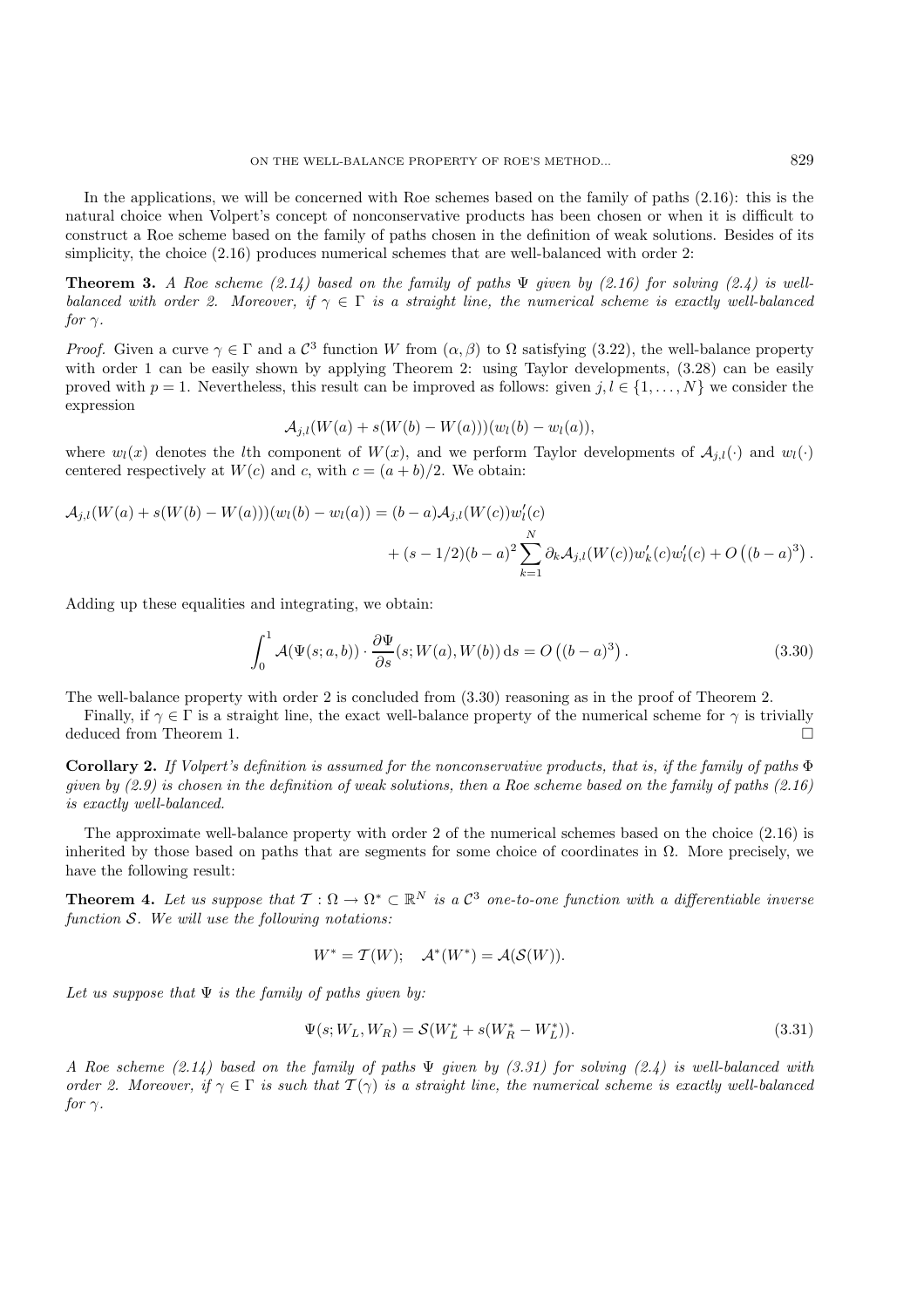*Proof.* Given a curve  $\gamma \in \Gamma$  and a  $\mathcal{C}^3$  function W from  $(\alpha, \beta)$  to  $\Gamma$  satisfying (3.22), let us define the function  $W^*$  by:

$$
W^*(x) = \mathcal{T}(W(x)), \quad x \in (\alpha, \beta).
$$

On the one hand,  $W^*$  satisfies the equation:

$$
\mathcal{B}(W^*)\cdot W_x^* = 0,
$$

where

$$
\mathcal{B}(W^*) = \mathcal{A}^*(W^*) \cdot D\mathcal{S}(W^*).
$$

On the other hand, given  $a, b \in (\alpha, \beta)$ , from (2.10) and (3.31) it can be easily deduced that:

$$
\mathcal{A}_{\Psi}(W(a),W(b))\cdot (W(b)-W(a))=\int_0^1\mathcal{B}(W^*(a)+s(W^*(b)-W^*(a)))\cdot (W^*(b)-W^*(a))\,\mathrm{d} s.
$$

The approximate well-balance property with order 2 of the numerical scheme is deduced exactly as in the proof of Theorem 3. The exact well-balance property for curves  $\gamma$  that are straight lines in the coordinates  $W^*$  is trivially deduced from Theorem 1.

# 4. Coupled systems of conservation laws with source terms

# 4.1. **Equations**

In [4] the numerical resolution of an abstract problem consisting of several systems of conservation laws with source terms coupled to each other by nonconservative products was considered. In this section, we consider a more general problem that fits into the abstract frame (2.4).

The equations considered are as follows:

$$
\frac{\partial W_k}{\partial t} + \frac{\partial F_k}{\partial x}(W_k, \sigma) = \sum_{l \neq k} \mathcal{B}_{k,l}(W_1, \dots, W_K, \sigma) \cdot \frac{\partial W_l}{\partial x} + \widetilde{S}_k(W_1, \dots, W_K, \sigma) \frac{d\sigma}{dx}, \quad k = 1, \dots, K,
$$
 (4.32)

where

$$
W_k(x,t) = \begin{bmatrix} w_1^k(x,t) \\ w_2^k(x,t) \\ \vdots \\ w_{N_k}^k(x,t) \end{bmatrix} \in \mathbb{R}^{N_k},
$$

 $\sigma(x)$  is a known function from R to R;  $F_k$  is a regular function from  $\Omega_k \times \mathbb{R}$  to  $\mathbb{R}^{N_k}$ ,  $\Omega_k$  being an open convex  $\text{subset of } \mathbb{R}^{N_k}; \mathcal{B}_{k,l} \text{ is a regular matrix function from } \Omega = \Omega_1 \times \ldots \Omega_K \times \mathbb{R} \subset \mathbb{R}^{N+1}, \text{ being } N = N_1 + N_2 + \cdots + N_K,$ to  $\mathcal{M}_{N_k\times N_l}$ , and  $\widetilde{S}_j$  a function from  $\Omega$  to  $\mathbb{R}^{N_j}$ . We assume without loss of generality that this function has the following form:

$$
\widetilde{S}_k(W_1,\ldots,W_K,\sigma) = S_k(W_1,\ldots,W_K,\sigma) + \frac{\partial F_k}{\partial \sigma}(W_k,\sigma),\tag{4.33}
$$

for a regular function  $S_k$ .

In the absence of the right-hand side, the kth equation of (4.32) is a system of conservation laws with flux  $F_k$ . We denote by  $\mathcal{J}_k(W_k, \sigma)$  its Jacobian matrix:

$$
\mathcal{J}_k(W_k, \sigma) = \frac{\partial F_k}{\partial W_k}(W_k, \sigma).
$$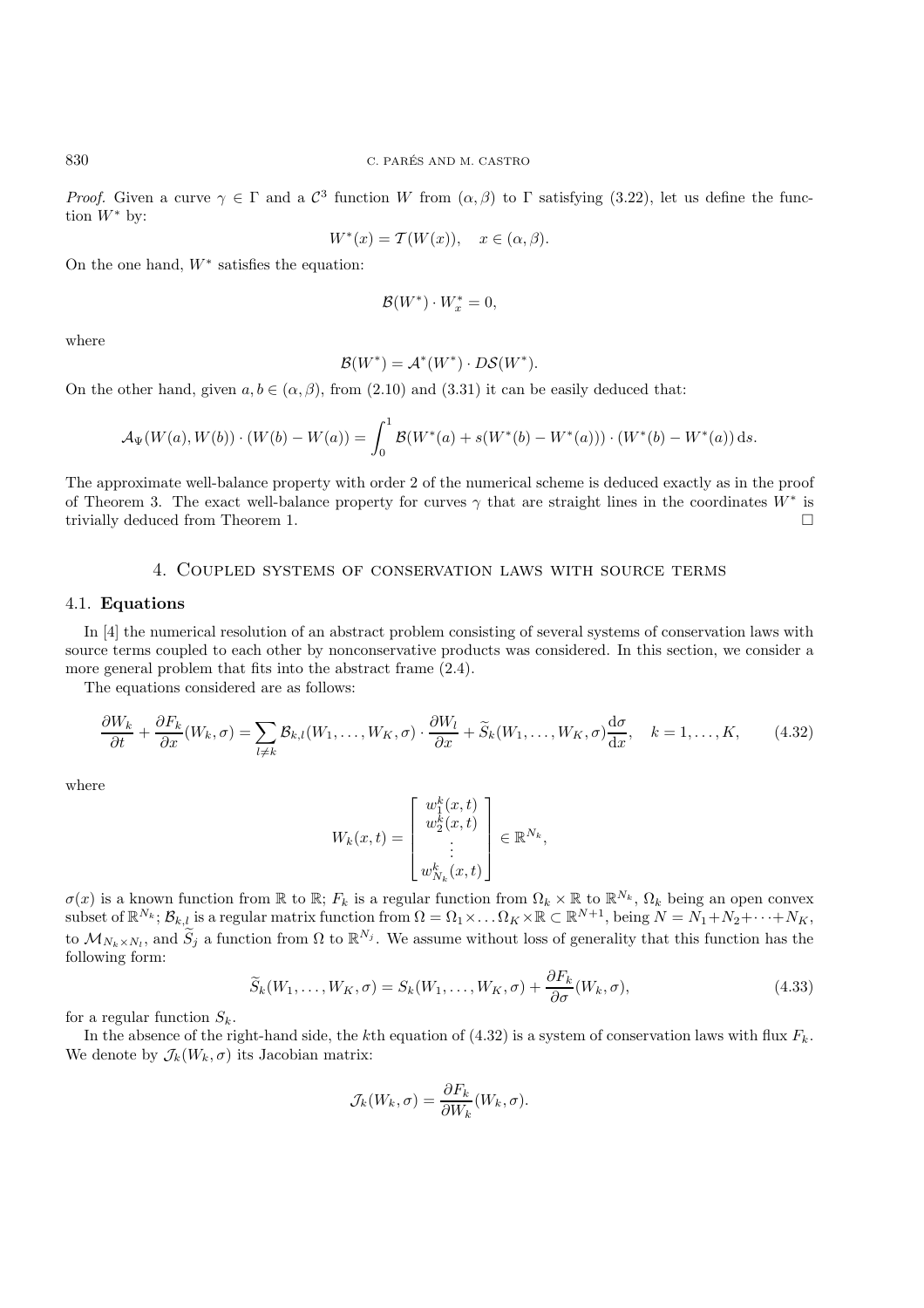Notice that, if  $K = 1$ , (4.32) is a system of conservation laws with source terms:

$$
\frac{\partial W}{\partial t} + \frac{\partial F}{\partial x}(W,\sigma) = S(W,\sigma)\frac{d\sigma}{dx} + \frac{\partial F}{\partial \sigma}(W,\sigma)\frac{d\sigma}{dx}.
$$
\n(4.34)

System (4.32) can be also written in a more compact form as follows:

$$
\mathbf{W}_t + \mathbf{F}(\mathbf{W}, \sigma)_x = \mathbf{B}(\mathbf{W}, \sigma) \cdot \mathbf{W}_x + \mathbf{S}(\mathbf{W}, \sigma) \frac{d\sigma}{dx} + \frac{\partial \mathbf{F}}{\partial \sigma}(\mathbf{W}, \sigma) \frac{d\sigma}{dx}
$$
(4.35)

where

$$
\boldsymbol{W} = \begin{bmatrix} W_1 \\ W_2 \\ \vdots \\ W_K \end{bmatrix}, \quad \boldsymbol{F}(\boldsymbol{W}, \sigma) = \begin{bmatrix} F_1(W_1, \sigma) \\ \vdots \\ F_K(W_K, \sigma) \end{bmatrix},
$$

**B** represents the  $N \times N$  matrix with the following block structure:

$$
\mathcal{B}(W,\sigma) = \begin{bmatrix} 0 & \mathcal{B}_{1,2}(W,\sigma) & \dots & \mathcal{B}_{1,K}(W,\sigma) \\ \mathcal{B}_{2,1}(W,\sigma) & 0 & \dots & \mathcal{B}_{2,K}(W,\sigma) \\ \vdots & \vdots & \ddots & \vdots \\ \mathcal{B}_{K,1}(W,\sigma) & \mathcal{B}_{K,2}(W,\sigma) & \dots & 0 \end{bmatrix},
$$
(4.36)

and, finally,  $S(W, \sigma)$  is the vector:

$$
\boldsymbol{S}(\boldsymbol{W}, \sigma) = \begin{bmatrix} S_1(W_1, \dots, W_K, \sigma) \\ \vdots \\ S_K(W_1, \dots, W_K, \sigma) \end{bmatrix}.
$$

Using these notations, the function  $F$  can be viewed as a global flux function whose Jacobian matrix is:

$$
\frac{\partial \boldsymbol{F}}{\partial \boldsymbol{W}} = \boldsymbol{\mathcal{J}}(\boldsymbol{W}, \sigma) = \begin{bmatrix} \mathcal{J}_1(W_1, \sigma) & 0 & \dots & 0 \\ 0 & \mathcal{J}_2(W_2, \sigma) & \dots & 0 \\ \vdots & \vdots & \ddots & \vdots \\ 0 & 0 & \dots & \mathcal{J}_K(W_K, \sigma) \end{bmatrix}.
$$

Following the idea developed in [17, 18] for conservation laws with source terms, if we add to (4.32) the trivial equation:

$$
\frac{\partial \sigma}{\partial t} = 0,
$$

the problem can be written under the form (2.4):

$$
\widetilde{W}_t + \widetilde{\mathcal{A}}(\widetilde{W}) \cdot \widetilde{W}_x = 0, \tag{4.37}
$$

where  $\widetilde{W}$  is the augmented vector:

$$
\widetilde{W} = \begin{bmatrix} W \\ \sigma \end{bmatrix},
$$

and the block structure of the  $(N + 1) \times (N + 1)$  matrix  $\widetilde{A}$  is given by

$$
\widetilde{\mathcal{A}}(\widetilde{W}) = \left[\frac{\mathcal{A}(\widetilde{W}) - \widetilde{S}(\widetilde{W}, \sigma)}{0}\right].
$$
\n(4.38)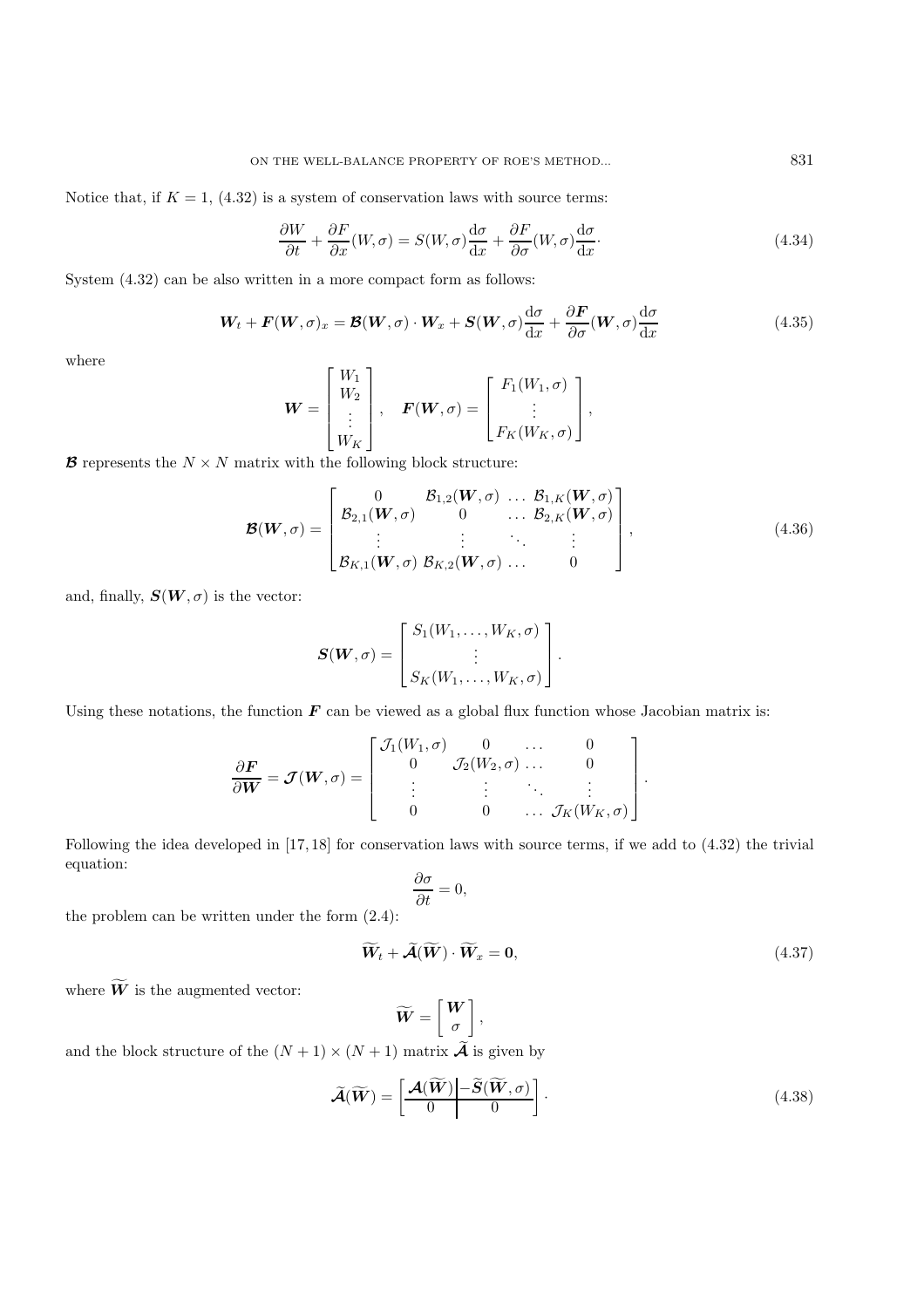Here  $\mathcal{A}(\widetilde{W})$  represents the  $N \times N$  matrix:

$$
\mathcal{A}(\widetilde{W})=\mathcal{J}(W,\sigma)-\mathcal{B}(W,\sigma).
$$

We assume that the matrix  $\mathcal{A}(\widetilde{W})$  has N real distinct eigenvalues

$$
\lambda_1(\widetilde{\boldsymbol{W}})<\cdots<\lambda_N(\widetilde{\boldsymbol{W}}),
$$

and associated eigenvectors  $\mathbf{R}_j(\widetilde{W})$ ,  $j = 1, ..., N$ . If these eigenvalues do not vanish, (4.37) is a strictly hyperbolic system:  $\widetilde{\mathcal{A}}(\widetilde{W})$  has  $N+1$  distinct real eigenvalues:

$$
\lambda_1(\widetilde{\boldsymbol{W}}),\ldots,\lambda_N(\widetilde{\boldsymbol{W}}),0,
$$

with associated eigenvectors:

$$
\widetilde{\bm{R}}_1(\widetilde{\bm{W}}),\ldots,\widetilde{\bm{R}}_{N+1}(\widetilde{\bm{W}})
$$

given by

$$
\widetilde{\boldsymbol{R}}_i(\widetilde{\boldsymbol{W}})=\left[\begin{array}{c} \boldsymbol{R}_i(\widetilde{\boldsymbol{W}}) \\ 0 \end{array}\right],\ i=1,\ldots,N;\quad \widetilde{\boldsymbol{R}}_{N+1}(\widetilde{\boldsymbol{W}})=\left[\begin{array}{c} \boldsymbol{\mathcal{A}}(\widetilde{\boldsymbol{W}})^{-1}\cdot\boldsymbol{S}(\widetilde{\boldsymbol{W}}) \\ 1 \end{array}\right].
$$

Clearly, the  $(N + 1)$ -th field is linearly degenerate and, for the sake of simplicity, we will suppose that it is the only one. The integral curves of the linearly degenerate field are given by those of the o.d.e. system:

$$
\frac{\mathrm{d}\widetilde{W}}{\mathrm{d}s} = \widetilde{R}_{N+1}(\widetilde{W}).\tag{4.39}
$$

When one of the eigenvalues of  $\mathcal{A}(\widetilde{W})$  vanishes, (4.37) becomes nonstrictly hyperbolic. Problems where this situation arises are called *resonant* (see [15]). The definition and the analysis of weak solutions are much more difficult in that case: in particular, Riemann Problems may have more than one entropic solution [1]. In the following two subsections we only consider the strictly hyperbolic case: we discuss the definition of weak solutions and the construction of Roe schemes, respectively. We will only consider the nonstrictly hyperbolic case in the third subsection, when the adaptation of Roe schemes to resonant problems is discussed.

#### 4.2. **Weak solutions**

In order to define the weak solutions of (4.37), first of all a family of paths  $\widetilde{\Phi}(s; \widetilde{W}_L, \widetilde{W}_R)$  has to be chosen. Given two states  $W_L$ ,  $W_R$  the following notations will be used:

$$
\widetilde{\boldsymbol{W}}_L = \begin{bmatrix} \boldsymbol{W}_L \\ \sigma_L \end{bmatrix}, \quad \widetilde{\boldsymbol{W}}_R = \begin{bmatrix} \boldsymbol{W}_R \\ \sigma_R \end{bmatrix}
$$

$$
[\widetilde{\boldsymbol{W}}] = \widetilde{\boldsymbol{W}}_R - \widetilde{\boldsymbol{W}}_L = \begin{bmatrix} [\boldsymbol{W}] \\ [\sigma] \end{bmatrix}.
$$

Let us denote by  $\Phi_i(s; \mathbf{W}_L, \mathbf{W}_R)$  the jth component of a path  $\widetilde{\Phi}(s; \mathbf{W}_L, \mathbf{W}_R)$ . The following notation will be also used:  $\overline{1}$ 

$$
\widetilde{\mathbf{\Phi}}(s;\widetilde{\boldsymbol{W}}_L,\widetilde{\boldsymbol{W}}_R)=\left[\begin{matrix}\boldsymbol{\Phi}(s;\widetilde{\boldsymbol{W}}_L,\widetilde{\boldsymbol{W}}_R)\\ \boldsymbol{\Phi}_{N+1}(s;\widetilde{\boldsymbol{W}}_L,\widetilde{\boldsymbol{W}}_R)\end{matrix}\right]=\left[\begin{matrix}\Phi_1(s;\widetilde{\boldsymbol{W}}_L,\widetilde{\boldsymbol{W}}_R)\\\vdots\\ \Phi_N(s;\widetilde{\boldsymbol{W}}_L,\widetilde{\boldsymbol{W}}_R)\\ \Phi_{N+1}(s;\widetilde{\boldsymbol{W}}_L,\widetilde{\boldsymbol{W}}_R)\end{matrix}\right].
$$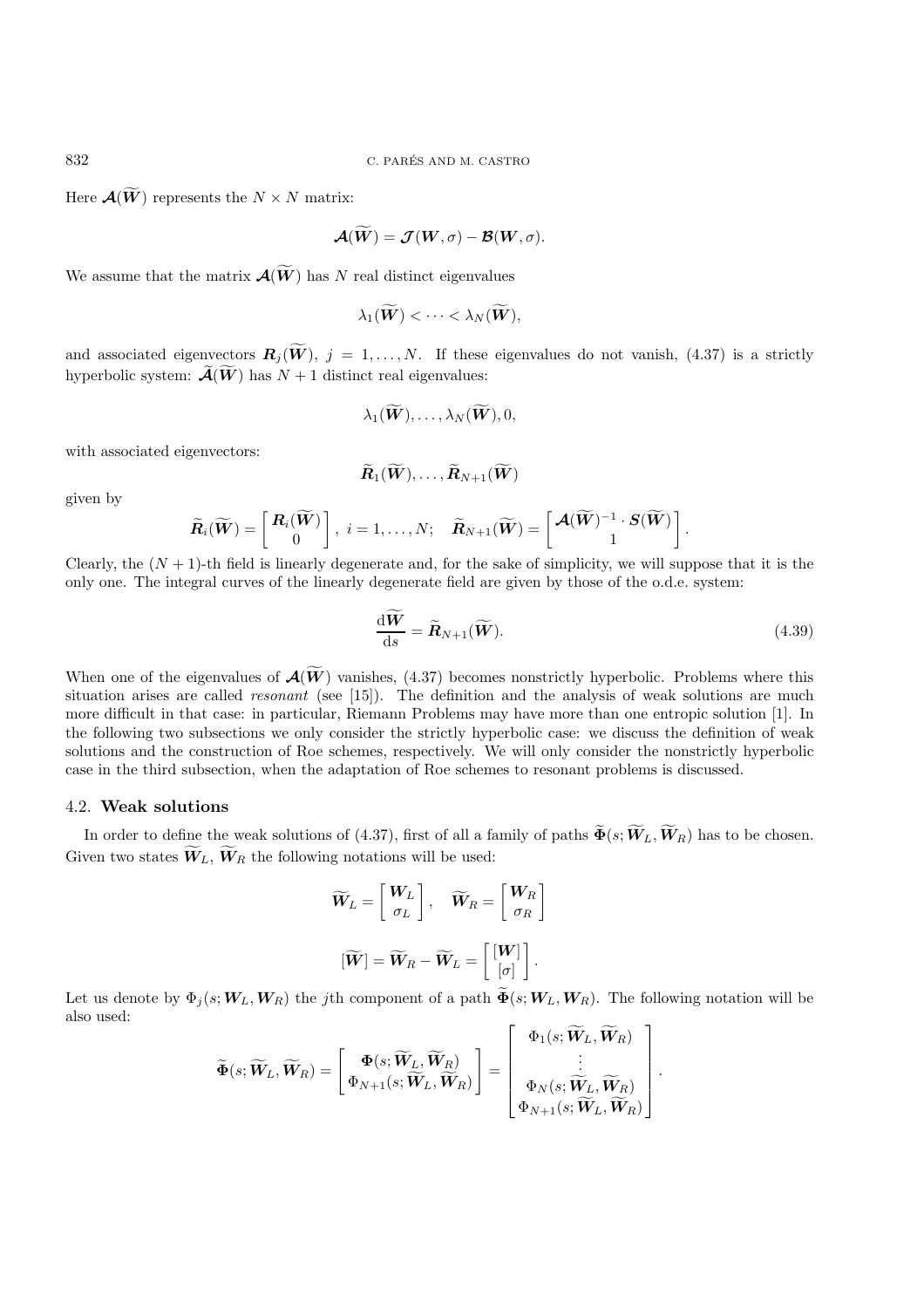Using these notations, some straightforward calculations show that, once the family of paths is chosen, the generalized Rankine-Hugoniot condition (2.6) can be rewritten as follows:

$$
\begin{cases} \xi[W] = \mathbf{F}(W_R, \sigma_R) - \mathbf{F}(W_L, \sigma_L) - \mathbf{B}_{\widetilde{\Phi}}(\widetilde{W}_L, \widetilde{W}_R) - \widetilde{\mathbf{S}}_{\widetilde{\Phi}}(\widetilde{W}_L, \widetilde{W}_R); \\ \xi[\sigma] = 0; \end{cases}
$$
\n(4.40)

where:

$$
\boldsymbol{B}_{\widetilde{\boldsymbol{\Phi}}}(\widetilde{\boldsymbol{W}}_L, \widetilde{\boldsymbol{W}}_R) = \int_0^1 \boldsymbol{\mathcal{B}}(\widetilde{\boldsymbol{\Phi}}(s; \widetilde{\boldsymbol{W}}_L, \widetilde{\boldsymbol{W}}_R)) \cdot \frac{\partial \boldsymbol{\Phi}}{\partial s}(s; \widetilde{\boldsymbol{W}}_L, \widetilde{\boldsymbol{W}}_R) ds,
$$
\n(4.41)

$$
\widetilde{\mathbf{S}}_{\widetilde{\boldsymbol{\Phi}}}(\widetilde{\boldsymbol{W}}_L, \widetilde{\boldsymbol{W}}_R) = \int_0^1 \left( \boldsymbol{S} + \frac{\partial \boldsymbol{F}}{\partial \sigma} \right) (\widetilde{\boldsymbol{\Phi}}(s; \widetilde{\boldsymbol{W}}_L, \widetilde{\boldsymbol{W}}_R)) \cdot \frac{\partial \boldsymbol{\Phi}_{N+1}}{\partial s}(s; \widetilde{\boldsymbol{W}}_L, \widetilde{\boldsymbol{W}}_R) ds. \tag{4.42}
$$

Notice that, accordingly to the second condition in (4.40), the discontinuities appearing in weak solutions have to be either stationary or they develop in regions where  $\sigma$  is continuous.

When the function  $\sigma$  is constant,  $\sigma(x)=\tilde{\sigma}$ , (4.32) reduces to the homogeneous problem:

$$
\frac{\partial W_k}{\partial t} + \frac{\partial F_k}{\partial x}(W_k, \tilde{\sigma}) = \sum_{l \neq k} \mathcal{B}_{k,l}(W_1, \dots, W_K, \tilde{\sigma}) \cdot \frac{\partial W_l}{\partial x} \quad k = 1, \dots, K. \tag{4.43}
$$

Therefore, the definitions of weak solution of systems (4.43) and (4.32) have to be consistent in the following sense: if  $(W_1,\ldots,W_N)$  solves (4.43), then  $(W_1,\ldots,W_N,\tilde{\sigma})$  has to be a solution of (4.32). This is achieved if the family of paths are constructed as follows: first, for any given value of  $\sigma$ , say  $\tilde{\sigma}$ , a family of paths  $\Phi^{\tilde{\sigma}}$  is chosen in order to define the weak solutions of the system  $(4.43)$ . Then, the family of paths  $\Phi$  is constructed, if possible, in such a way that:

$$
\Phi(s; \widetilde{W}_L, \widetilde{W}_R) = \Phi^{\tilde{\sigma}}(s; W_L, W_R); \tag{4.44}
$$

$$
\Phi_{N+1}(s; \tilde{W}_L, \tilde{W}_R) = \tilde{\sigma};\tag{4.45}
$$

when the states  $\widetilde{W}_L$ ,  $\widetilde{W}_R$  are such that  $\sigma_L = \sigma_R = \tilde{\sigma}$ .

Another natural requirement in choosing the family of paths is that, if  $\widetilde{W}_L$  and  $\widetilde{W}_R$  lie on an integral curve of (4.39), the contact discontinuity connecting both states has to be a weak solution of (4.32). This is achieved by choosing  $\tilde{\Phi}(s;W_L,W_R)$  as a parameterization of the arc of this curve linking the states. More precisely, the path has to satisfy:

$$
\frac{\mathrm{d}\Phi}{\mathrm{d}s} = \alpha(s)\widetilde{R}_{N+1}(\widetilde{\Phi}(s)), \quad \widetilde{\Phi}(0) = \widetilde{W}_L, \quad \widetilde{\Phi}(1) = \widetilde{W}_R; \tag{4.46}
$$

for some non-vanishing scalar function  $\alpha(s)$ .

In the particular case  $K = 1$  the above requirements completely determine the family of paths: notice firstly that, in this case, the homogeneous system (4.43) is a pure conservation law and thus the definition of weak solutions is independent of the family of paths: we can choose, for instance the family of segments:

$$
\Phi^{\tilde{\sigma}}(s; \boldsymbol{W}_L, \boldsymbol{W}_R) = \boldsymbol{W}_L + s(\boldsymbol{W}_R - \boldsymbol{W}_L).
$$

This choice, together with (4.44) and (4.45), determines the path connecting two states such that  $\sigma_R = \sigma_L = \tilde{\sigma}$ , which is again the segment:  $\sim$ 

$$
\widetilde{\Phi}(s; \widetilde{\boldsymbol{W}}_L, \widetilde{\boldsymbol{W}}_R) = \widetilde{\boldsymbol{W}}_L + s(\widetilde{\boldsymbol{W}}_R - \widetilde{\boldsymbol{W}}_L). \tag{4.47}
$$

 $\Phi(s; W_L, W_R) = W_L + s(W_R - W_L).$ (4.47)<br>
On the other hand, the path connecting two states that lie on the same integral curve of the  $(N+1)$ -characteristic field is given by (4.46). In general, the path connecting two arbitrary states has to be composed of segments (4.47) lying on hyperplanes  $\sigma = cte$  and arcs of integral curves of (4.39). The difficulty comes from the calculation of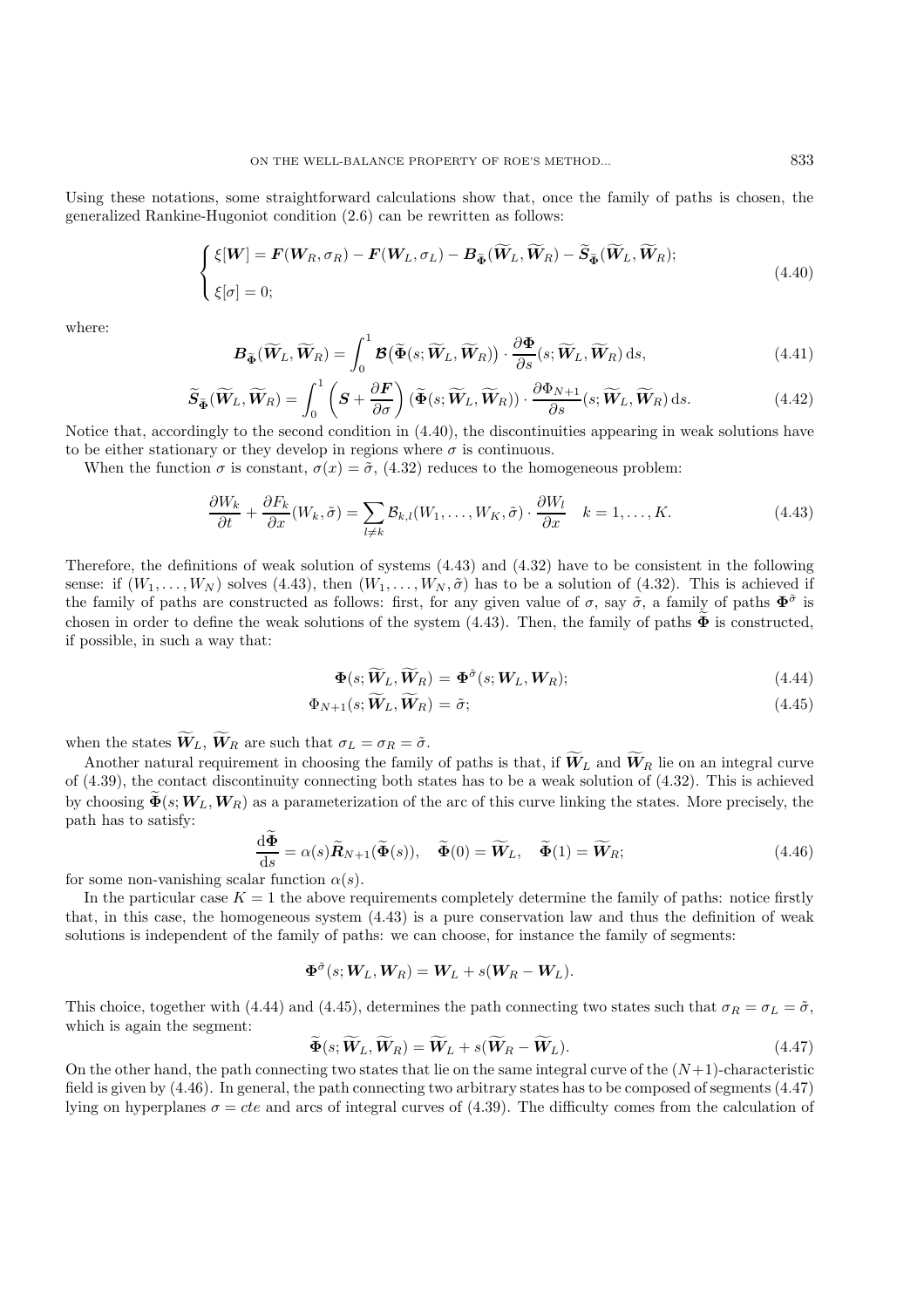the intermediate points linking these segments and arcs. In fact, in order to calculate these points, the exact Riemann problem associated to equation (4.37) with initial conditions given by  $\widetilde{W}_L$  and  $\widetilde{W}_R$ , has to be solved, and this is in general a difficult task.

In the case  $K > 1$ , some extra information is needed in order to define the family of paths, that may come from physical consideration (see [10]) or by taking the limit of viscous profiles (see [28]). Nevertheless, in the particular case where the matrices  $\mathcal{B}_{k,l}$  satisfy:

$$
\mathcal{B}_{k,l} = \mathcal{B}_{k,l}(W_k, \sigma) \text{ and } \mathcal{B}_{k,l}(0, \sigma) = 0,
$$
\n(4.48)

another natural requirement can be imposed to weak solutions of (4.32). In this case, it can be easily verified that, if  $W_k$  is a classical solution of the conservation law:

$$
\frac{\partial W_k}{\partial t} + \frac{\partial F_k}{\partial x}(W_k, \tilde{\sigma}) = 0,
$$
\n(4.49)

for a given  $\tilde{\sigma}$ , then  $(0,\ldots,W_k,\ldots,0,\tilde{\sigma})$  is a classical solution of (4.32). Therefore, it is natural to define the weak solutions so that this relationship remains valid. This is achieved by choosing a family of paths satisfying also:

$$
\Phi_j(s; \widetilde{\boldsymbol{W}}_L, \widetilde{\boldsymbol{W}}_R) = 0, \quad \forall j \neq i,
$$
\n(4.50)

when the states to link are of the form:

$$
\widetilde{\boldsymbol{W}}_L = \begin{bmatrix} 0 \\ \vdots \\ W_{i,L} \\ \vdots \\ 0 \\ 0 \\ \widetilde{\sigma} \end{bmatrix}, \quad \widetilde{\boldsymbol{W}}_R = \begin{bmatrix} 0 \\ \vdots \\ W_{i,R} \\ \vdots \\ 0 \\ 0 \\ \widetilde{\sigma} \end{bmatrix} . \tag{4.51}
$$

For instance, the segment linking the states can be chosen in this case.

Once  $\Phi^{\tilde{\sigma}}$  chosen, the family of paths  $\Phi$  is completely determined. On the one hand, the paths linking two states satisfying  $\sigma_L = \sigma_R$  is given by (4.44), (4.45), and if they lie on the same integral curve, by (4.46). As in the case  $K = 1$ , the path linking two arbitrary states has to be composed by pieces of these types the curves, and the calculation of the intermediate points requires in general the resolution of a Riemann problem.

## 4.3. **Roe schemes**

In the description of the numerical schemes we will use the following notations: the approximation of the solution in the cell  $I_i$  at time  $n\Delta t$  will be represented by

$$
\widetilde{\boldsymbol{W}}_i^n = \left[\begin{array}{c} \boldsymbol{W}_i^n \\ \sigma_i \end{array}\right] = \left[\begin{array}{c} \boldsymbol{W}_{i,1}^n \\ \vdots \\ \boldsymbol{W}_{i,K}^n \\ \sigma_i \end{array}\right].
$$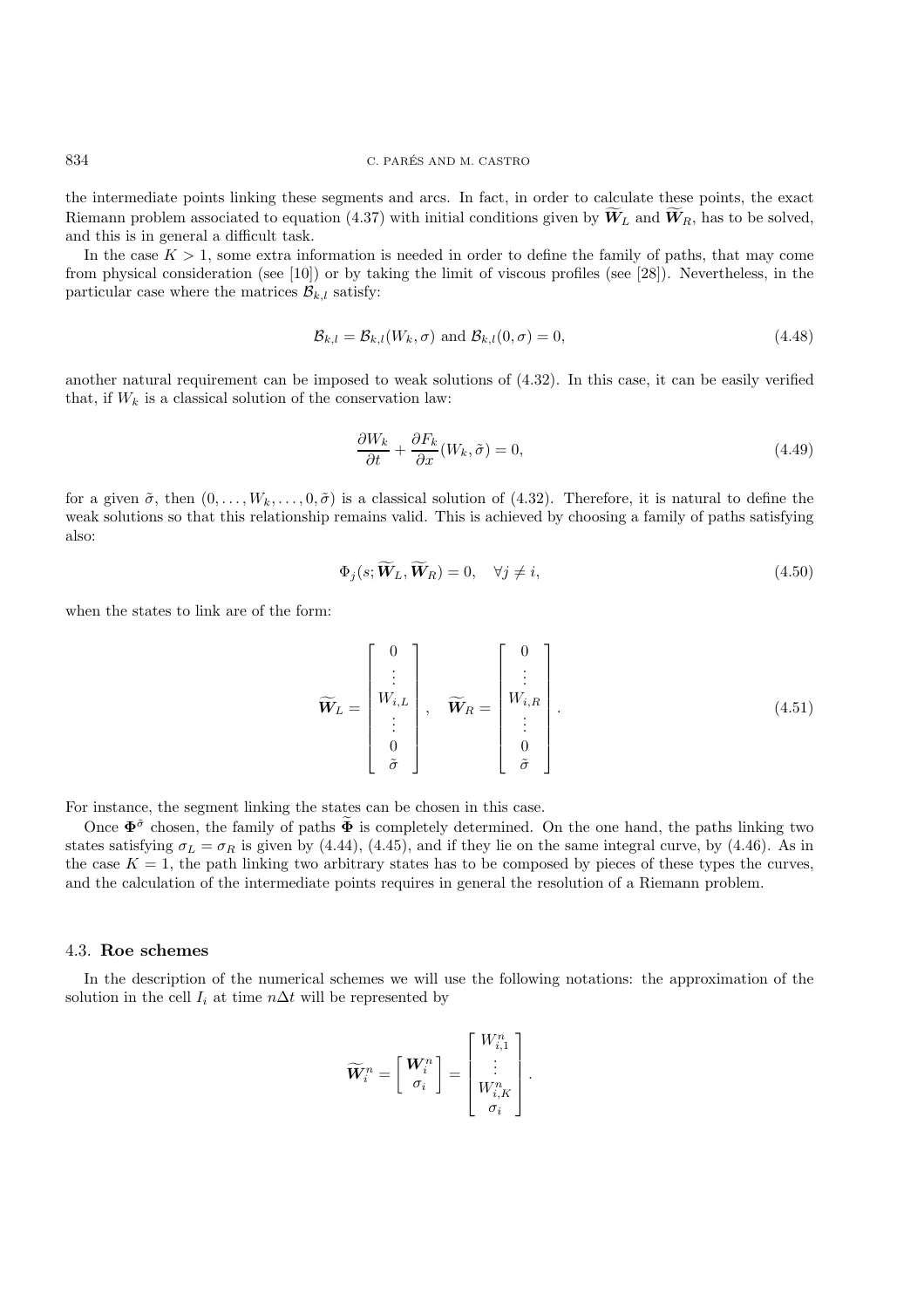On the other hand, we will denote by  $\tilde{\Psi}$  the family of paths chosen in order to construct the Roe linearization. We will use the notation:

$$
\widetilde{\Psi}(s;\widetilde{\boldsymbol{W}}_{i}^{n},\widetilde{\boldsymbol{W}}_{i+1}^{n})=\left[\begin{matrix}\boldsymbol{\Psi}(s;\widetilde{\boldsymbol{W}}_{i}^{n},\widetilde{\boldsymbol{W}}_{i+1}^{n})\\\boldsymbol{\Psi}_{N+1}(s;\widetilde{\boldsymbol{W}}_{i}^{n},\widetilde{\boldsymbol{W}}_{i+1}^{n})\end{matrix}\right]=\left[\begin{matrix}\Psi_{1}(s;\widetilde{\boldsymbol{W}}_{i}^{n},\widetilde{\boldsymbol{W}}_{i+1}^{n})\\\vdots\\\Psi_{N}(s;\widetilde{\boldsymbol{W}}_{i}^{n},\widetilde{\boldsymbol{W}}_{i+1}^{n})\\\boldsymbol{\Psi}_{N+1}(s;\widetilde{\boldsymbol{W}}_{i}^{n},\widetilde{\boldsymbol{W}}_{i+1}^{n})\end{matrix}\right]
$$

It is natural to look for Roe matrices with the same structure (4.38) of  $\widetilde{\mathcal{A}}(\widetilde{W})$ :

$$
\widetilde{\mathcal{A}}_{i+1/2} = \left[ \frac{\mathcal{A}_{i+1/2} - \mathcal{S}_{i+1/2}}{0} \right]. \tag{4.52}
$$

.

For Roe matrices with this structure (2.10) can be rewritten as follows:

$$
\mathcal{A}_{i+1/2} \cdot (W_{i+1}^n - W_i^n) - S_{i+1/2}(\sigma_{i+1} - \sigma_i) =
$$
  

$$
\mathbf{F}(W_{i+1}^n, \sigma_{i+1}) - \mathbf{F}(W_i^n, \sigma_i) - B_{\tilde{\Psi}}(\widetilde{W}_i^n, \widetilde{W}_{i+1}^n) - \widetilde{S}_{\tilde{\Psi}}(\widetilde{W}_i^n, \widetilde{W}_{i+1}^n); \quad (4.53)
$$

where  $B_{\tilde{\Psi}}$  and  $S_{\tilde{\Psi}}$  are defined by (4.41), (4.42) substituting  $\tilde{\Phi}$  by  $\tilde{\Psi}$  and  $(\tilde{W}_L, \tilde{W}_R)$  by  $(\tilde{W}_i^n, \tilde{W}_{i+1}^n)$ .

Let us suppose that, for any fixed value of  $\sigma$ , Roe matrices can be calculated for each pure system of conservation laws:

$$
\frac{\partial W_k}{\partial t} + \frac{\partial F_k}{\partial x}(W_k, \sigma) = 0.
$$
\n(4.54)

That is, we suppose that, given  $W_i^n$ ,  $W_{i+1}^n$ ,  $\sigma$ , we can calculate for each k a  $N_k \times N_k$  matrix  $\mathcal{J}_{i+1/2,k}^{\sigma}$  such that:

$$
\mathcal{J}_{i+1/2,k}^{\sigma} \cdot (W_{i+1,k}^n - W_{i,k}^n) = F_k(W_{i+1,k}^n, \sigma) - F_k(W_{i,k}^n, \sigma), \quad 1 \le k \le K.
$$

Let us suppose also that it is possible to calculate a value of  $\sigma$ ,  $\sigma_{i+1/2}$ , a  $N \times N$  matrix  $\mathcal{B}_{i+1/2}$ , and a vector  $\mathcal{S}_{i+1/2}$ such that the following identities hold:

$$
\mathbf{F}(\mathbf{W}_{i+1}^n, \sigma_{i+1}) - \mathbf{F}(\mathbf{W}_{i+1}^n, \sigma_{i+1/2}) + \mathbf{F}(\mathbf{W}_i^n, \sigma_{i+1/2}) - \mathbf{F}(\mathbf{W}_i^n, \sigma_i)
$$
\n
$$
= \int_0^1 \frac{\partial \mathbf{F}}{\partial \sigma} \left( \widetilde{\Psi}(s; \widetilde{\mathbf{W}}_i^n, \widetilde{\mathbf{W}}_{i+1}^n) \right) \cdot \frac{\partial \Psi_{N+1}}{\partial s} \left( s; \widetilde{\mathbf{W}}_i^n, \widetilde{\mathbf{W}}_{i+1}^n \right) ds; \quad (4.55)
$$

$$
\boldsymbol{\mathcal{B}}_{i+1/2} \cdot (\boldsymbol{W}_{i+1}^n - \boldsymbol{W}_i^n) = \int_0^1 \boldsymbol{\mathcal{B}} \left( \widetilde{\boldsymbol{\Psi}}(s; \widetilde{\boldsymbol{W}}_i^n, \widetilde{\boldsymbol{W}}_{i+1}^n) \right) \cdot \frac{\partial \boldsymbol{\Psi}}{\partial s} \left( s; \widetilde{\boldsymbol{W}}_i^n, \widetilde{\boldsymbol{W}}_{i+1}^n \right) \, \mathrm{d}s; \tag{4.56}
$$

$$
\mathbf{S}_{i+1/2}(\sigma_{i+1}-\sigma_i) = \int_0^1 \mathbf{S} \left( \widetilde{\Psi}(s; \widetilde{\mathbf{W}}_i^n, \widetilde{\mathbf{W}}_{i+1}^n) \right) \cdot \frac{\partial \Psi_{N+1}}{\partial s} \left( s; \widetilde{\mathbf{W}}_i^n, \widetilde{\mathbf{W}}_{i+1}^n \right) ds. \tag{4.57}
$$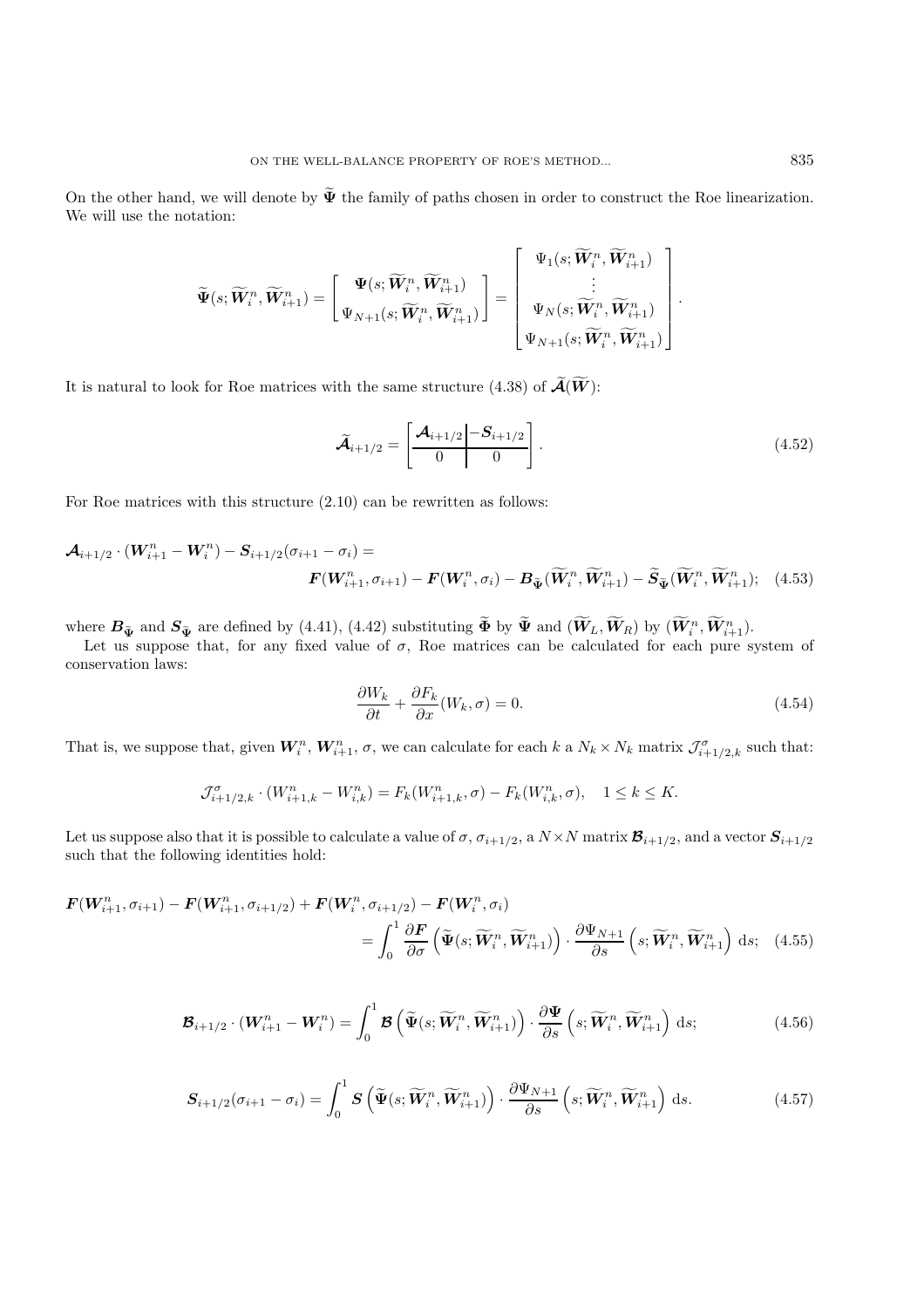Then, if we define the matrices:

$$
\boldsymbol{\mathcal{J}}_{i+1/2} = \begin{bmatrix} \mathcal{J}_{i+1/2,1}^{\sigma_{i+1/2}} & 0 & \cdots & 0 \\ 0 & \mathcal{J}_{i+1/2,2}^{\sigma_{i+1/2}} & \cdots & 0 \\ \vdots & \vdots & \ddots & \vdots \\ 0 & 0 & \cdots & \mathcal{J}_{i+1/2,K}^{\sigma_{i+1/2}} \end{bmatrix},
$$
(4.58)  

$$
\boldsymbol{\mathcal{A}}_{i+1/2} = \boldsymbol{\mathcal{J}}_{i+1/2} - \boldsymbol{\mathcal{B}}_{i+1/2},
$$
(4.59)

an easy calculation shows that the corresponding matrix (4.52) satisfies (4.53). Therefore, if this matrix has  $N + 1$  real distinct eigenvalues, it provides a Roe linearization for (4.37).

Observe that the condition concerning the eigenvalues is satisfied if  $\mathcal{A}_{i+1/2}$  has N real distinct eigenvalues

$$
\lambda_{i+1/2,1} < \cdots < \lambda_{i+1/2,N},
$$

and associated eigenvectors  $\mathbf{R}_{i+1/2,j}$ ,  $j = 1, ..., N$ : in this case,  $\widetilde{\mathcal{A}}_{i+1/2}$  has  $N + 1$  distinct real eigenvalues:

$$
\lambda_{i+1/2,1},\ldots,\lambda_{i+1/2,N},0,
$$

with associated eigenvectors:

$$
\bm{R}_{i+1/2,1},\ldots,\bm{R}_{i+1/2,N+1}
$$

given by

$$
\widetilde{\bm{R}}_{i+1/2,j} = \begin{bmatrix} \bm{R}_{i+1/2,j} \\ 0 \end{bmatrix}, \ j = 1, \ldots, N; \quad \widetilde{\bm{R}}_{i+1/2,N+1} = \begin{bmatrix} \bm{\mathcal{A}}_{i+1/2}^{-1} \cdot \bm{S}_{i+1/2} \\ 1 \end{bmatrix}.
$$
\n(4.60)

In this case, some algebraic manipulations allow to show the following identities:

$$
\widetilde{\mathcal{A}}_{i+1/2}^{\pm} = \left[ \frac{\mathcal{A}_{i+1/2}^{\pm} \left| -\mathcal{A}_{i+1/2}^{\pm} \mathcal{A}_{i+1/2}^{-1} S_{i+1/2} \right|}{0} \right],
$$
\n(4.61)

$$
\left| \widetilde{\mathcal{A}}_{i+1/2} \right| = \left[ \frac{\left| \mathcal{A}_{i+1/2} \right| - \left| \mathcal{A}_{i+1/2} \right| \mathcal{A}_{i+1/2}^{-1} S_{i+1/2}}{0} \right].
$$
\n(4.62)

Using these equalities, the numerical scheme  $(2.14)$  can be rewritten under the equivalent form:

$$
W_{i}^{n+1} = W_{i}^{n} + \frac{\Delta t}{\Delta x} \left( \mathbf{F}_{i-1/2} - \mathbf{F}_{i+1/2} \right)
$$
  
+ 
$$
\frac{\Delta t}{2\Delta x} \left( \mathbf{B}_{i-1/2} \cdot \left( \mathbf{W}_{i}^{n} - \mathbf{W}_{i-1}^{n} \right) + \mathbf{B}_{i+1/2} \cdot \left( \mathbf{W}_{i+1}^{n} - \mathbf{W}_{i}^{n} \right) \right)
$$
  
+ 
$$
\frac{\Delta t}{\Delta x} \left( \mathbf{\mathcal{P}}_{i-1/2}^{+} \mathbf{S}_{i-1/2} (\sigma_{i} - \sigma_{i-1}) + \mathbf{\mathcal{P}}_{i+1/2}^{-} \mathbf{S}_{i+1/2} (\sigma_{i+1} - \sigma_{i}) \right)
$$
  
+ 
$$
\frac{\Delta t}{2\Delta x} \left( \mathbf{V}_{i-1/2} + \mathbf{V}_{i+1/2} \right)
$$
(4.63)

where

$$
F_{i+1/2} = \frac{1}{2} \left( \mathbf{F}(\mathbf{W}_i^n, \sigma_i) + \mathbf{F}(\mathbf{W}_{i+1}^n, \sigma_{i+1}) \right) - \frac{1}{2} \left| \mathbf{\mathcal{A}}_{i+1/2} \right| \cdot (\mathbf{W}_{i+1}^n - \mathbf{W}_i^n), \tag{4.64}
$$

$$
\mathcal{P}_{i+1/2}^{\pm} = \frac{1}{2} \left( \mathcal{I} \pm \left| \mathcal{A}_{i+1/2} \right| \mathcal{A}_{i+1/2}^{-1} \right). \tag{4.65}
$$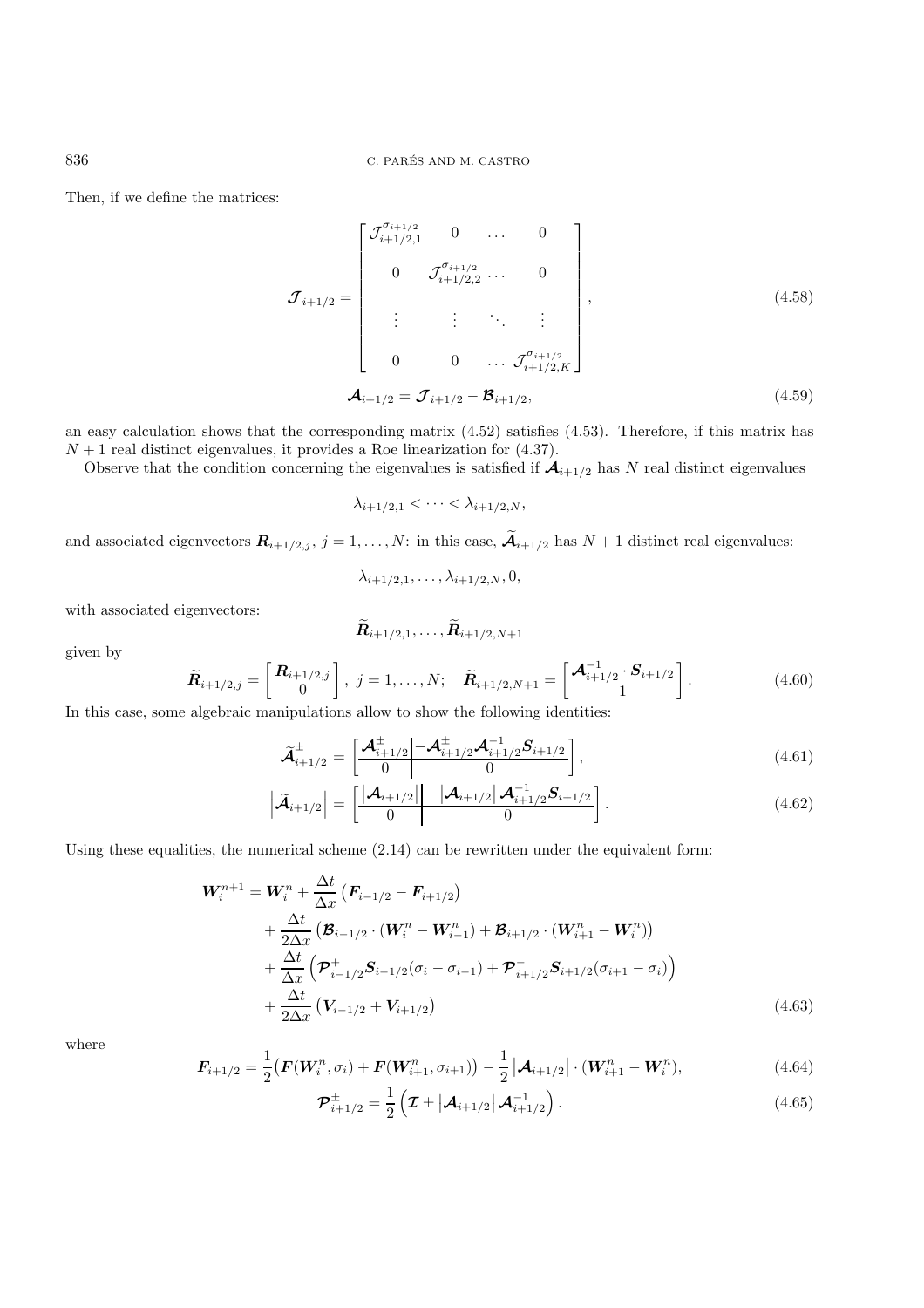These latter matrices can be also be written under the form:

$$
\mathcal{P}_{i+1/2}^{\pm} = \frac{1}{2} \mathcal{K}_{i+1/2} (\mathcal{I} \pm sgn(\mathcal{L})_{i+1/2}) \mathcal{K}_{i+1/2}^{-1},
$$
\n(4.66)

where  $\mathcal{K}_{i+1/2}$  is the  $N \times N$  matrix whose columns are the eigenvectors  $\mathcal{R}_{i+1/2,1},\ldots,\mathcal{R}_{i+1/2,N}$  and  $sgn(\mathcal{L})_{i+1/2}$ is the diagonal matrix whose coefficients are the signs of the eigenvalues  $\lambda_{i+1/2,1},\ldots, \lambda_{i+1/2,N}$ . Finally

$$
V_{i+1/2} = F(W_{i+1}^n, \sigma_{i+1}) - F(W_{i+1}^n, \sigma_{i+1/2}) + F(W_i^n, \sigma_{i+1/2}) - F(W_i^n, \sigma_i),
$$

or, equivalently (see (4.55)):

$$
\boldsymbol{V}_{i+1/2} = \int_0^1 \frac{\partial \boldsymbol{F}}{\partial \sigma} \left( \widetilde{\boldsymbol{\Psi}}(s; \widetilde{\boldsymbol{W}}_i^n, \widetilde{\boldsymbol{W}}_{i+1}^n) \right) \cdot \frac{\partial \boldsymbol{\Psi}_{N+1}}{\partial s} \left( s; \widetilde{\boldsymbol{W}}_i^n, \widetilde{\boldsymbol{W}}_{i+1}^n \right) \, \mathrm{d}s.
$$

Under the formulation (4.63) the numerical scheme has the form of a Q-scheme of Roe upwinding the source term in the sense defined in [3] for balance laws or in [4] for coupled systems of conservation laws with source term. Nevertheless, there is a slight difference: in the cited articles, it was assumed that the Roe matrices could be calculated by evaluating the Jacobians at an intermediate state, and  $\mathcal{B}_{i+1/2}$ ,  $S_{i+1/2}$  were obtained by evaluating *<sup>B</sup>* and *S* at these intermediate states. Nevertheless, in the particular case of the one-layer or the two-layer shallow water system studied below, these choices of  $\mathcal{B}_{i+1/2}$ ,  $S_{i+1/2}$  satisfy (4.56), (4.57) and, therefore, the numerical schemes presented in the cited works are particular cases of the Roe schemes studied here.

Concerning the family of paths  $\tilde{\Psi}$ , the optimal choice would be  $\tilde{\Psi} = \tilde{\Phi}$  as it gives exactly well-balanced schemes that can handle correctly with shocks and contact discontinuities, but the construction of Roe linearizations based on  $\tilde{\Psi}$  can be in practice a very difficult and expensive task. Therefore, in the applications below, we will consider Roe linearizations based on families of paths that are segments for a convenient choice of coordinates. Theorems 3 and 4 assure that the numerical schemes obtained are well-balanced with order 2.

Due to this choice of paths, the resulting numerical schemes cannot be expected to give good numerical solutions when they are applied to problems where  $\sigma$  present discontinuities. Nevertheless, they are expected to handle correctly with shocks, in the sense discussed above: if  $W_i^n$  and  $W_{i+1}^n$  can be linked by a shock whose speed is  $\xi$ , the matrix  $\mathcal{A}_{i+1/2}$  is expected to have  $\xi$  as an eigenvalue and the difference of the states as an associated eigenvector. Clearly, this is achieved if the paths  $\tilde{\Phi}(s; \tilde{W}_i^n, \tilde{W}_{i+1}^n)$  and  $\tilde{\Psi}(s; \tilde{W}_i^n, \tilde{W}_{i+1}^n)$  coincide,<br>but this is not a necessary condition: if (4.40) and (4.53) are compared it ca but this is not a necessary condition: if (4.40) and (4.53) are compared, it can be easily shown that this property is satisfied if the following equality holds:

$$
B_{\widetilde{\Phi}}(\widetilde{W}_{i}^{n}, \widetilde{W}_{i+1}^{n}) + \widetilde{S}_{\widetilde{\Phi}}(\widetilde{W}_{i}^{n}, \widetilde{W}_{i+1}^{n}) = B_{\widetilde{\Psi}}(\widetilde{W}_{i}^{n}, \widetilde{W}_{i+1}^{n}) + \widetilde{S}_{\widetilde{\Psi}}(\widetilde{W}_{i}^{n}, \widetilde{W}_{i+1}^{n}).
$$
\n(4.67)

In the particular case  $K = 1$ , when two states  $\mathbf{W}_{i}^{n}$  and  $\mathbf{W}_{i+1}^{n}$  can be linked by a shock, then  $\sigma_{i} = \sigma_{i+1}$  and (4.67) reduces to:

$$
\widetilde{\mathbf{S}}_{\widetilde{\Psi}}(\widetilde{\mathbf{W}}_i^n, \widetilde{\mathbf{W}}_{i+1}^n) = 0,\tag{4.68}
$$

which is therefore a sufficient condition to assure that the shock is correctly treated. This equality is trivially satisfied if the path  $\tilde{\Psi}(s; \tilde{W}_i^n, \tilde{W}_{i+1}^n)$  is such that:

$$
\Psi_{N+1}(s; \widetilde{\boldsymbol{W}}_i^n, \widetilde{\boldsymbol{W}}_{i+1}^n) = \sigma_i = \sigma_{i+1}, \quad \forall s. \tag{4.69}
$$

Again, this is not a necessary condition: in Section 5.2 a numerical scheme satisfying (4.68) but not (4.69) will be described.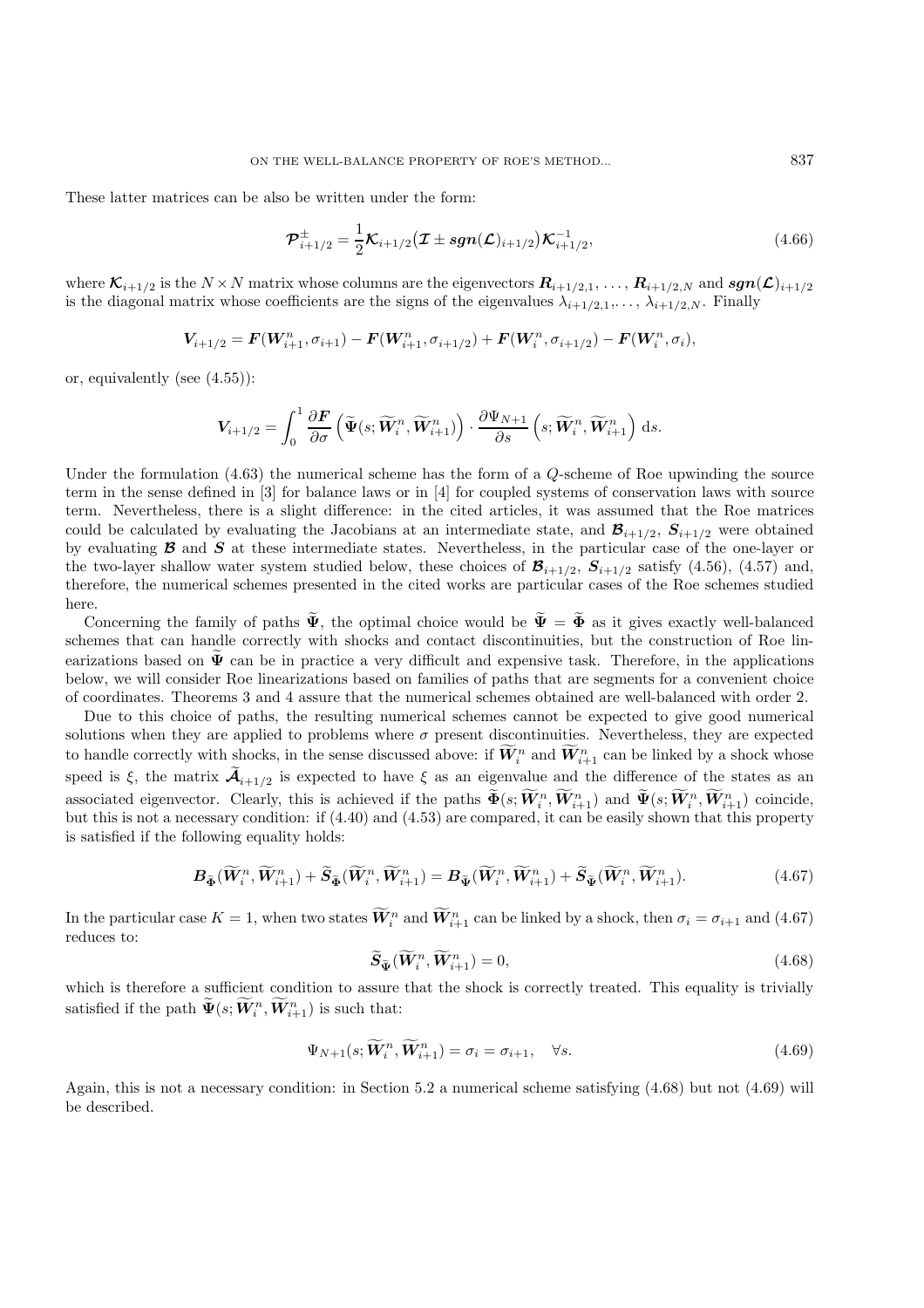**Remark 3.** Let us suppose that there is a discontinuity of  $\sigma$  placed at the intercell  $x_{i+1/2}$  and that  $\mathbf{W}_i^n$ ,  $\mathbf{W}_{i+1}^n$  can be linked by a contact discontinuity. If there exists  $\overline{s} \in [0, 1]$  such that: can be linked by a contact discontinuity. If there exists  $\bar{s} \in [0, 1]$  such that:

$$
\widetilde{\boldsymbol{W}}_{i+1}^{n}-\widetilde{\boldsymbol{W}}_{i}^{n}=\widetilde{\boldsymbol{\Phi}}(1;\widetilde{\boldsymbol{W}}_{i}^{n},\widetilde{\boldsymbol{W}}_{i+1}^{n})-\widetilde{\boldsymbol{\Phi}}(0;\widetilde{\boldsymbol{W}}_{i}^{n},\widetilde{\boldsymbol{W}}_{i+1}^{n})=\frac{\partial\boldsymbol{\Phi}}{\partial s}(\bar{s};\widetilde{\boldsymbol{W}}_{i}^{n},\widetilde{\boldsymbol{W}}_{i+1}^{n}),
$$

then

$$
\widetilde{\mathcal{A}}_{i+1/2} = \widetilde{\mathcal{A}}(\widetilde{\Phi}(\bar{s}; \widetilde{W}_i^n, \widetilde{W}_{i+1}^n))
$$

would be a good choice for the intermediate matrix, as  $W_{i+1}^n - W_i^n$  is an eigenvector associated to the eigen-<br>value 0. As a consequence, the solution of the Linear Biemann Problem is a stationary shock placed at the value 0. As a consequence, the solution of the Linear Riemann Problem is a stationary shock placed at the intercell. Unfortunately, even if such a value of  $\bar{s}$  can be calculated, it is not easy to construct a suitable numerical scheme combining this choice of intermediate matrix with a Roe linearization, as we shall see in the applications.

#### 4.4. **The nonstrictly hyperbolic case**

In [12, 36] the numerical treatment of resonant problems was performed by introducing some corrections in numerical schemes of the form  $(4.63)$ : the projection matrices  $(4.66)$  were defined so that for every vanishing eigenvalue of the Jacobian matrix, no upwinding of the source term was performed in the corresponding characteristic direction. The goal of this subsection is to give a mathematical deduction of these corrected schemes by considering some resonant Linear Riemann Problems at intercells where this situation arises.

Let us suppose that we have chosen Roe matrices  $A_{i+1/2}$  of the form (4.52) and that  $\lambda_{i+1/2,j} = 0$  for some  $i \in \mathbb{Z}, j \in \{1,\ldots,N\}$ . In this case, 0 is a double eigenvalue for  $\tilde{A}_{i+1/2}$  and the Linear Riemann Problem to solve at the intercell  $x_{i+1/2}$  is nonstrictly hyperbolic.

Two different situations may arise: let us suppose firstly that there exists a vector  $T_{i+1/2} \in \mathbb{R}^N$  such that

$$
\mathcal{A}_{i+1/2} \cdot T_{i+1/2} = S_{i+1/2}.
$$

In this case  $\widetilde{\mathcal{A}}_{i+1/2}$  still has a complete set of eigenvectors

$$
\widetilde{\boldsymbol{R}}_{i+1/2,1},\ldots,\widetilde{\boldsymbol{R}}_{i+1/2,N+1}
$$

whose first  $N$  components are given by  $(4.60)$  and

$$
\widetilde{\boldsymbol{R}}_{i+1/2,N+1} = \begin{bmatrix} T_{i+1/2} \\ 1 \end{bmatrix} . \tag{4.70}
$$

The solution of the Linear Riemann Problem is self-similar,  $\tilde{U}(\frac{x-x_{i+1/2}}{t})$ , and, setting

$$
\widetilde{\boldsymbol{W}}_{i}^{n} = \sum_{k=1}^{N+1} \alpha_k^{i} \widetilde{\boldsymbol{R}}_{k}; \quad \widetilde{\boldsymbol{W}}_{i+1}^{n} = \sum_{k=1}^{N+1} \alpha_k^{i+1} \widetilde{\boldsymbol{R}}_{k},
$$

it satisfies:

$$
\widetilde{U}(0)^{-} = \sum_{k=1}^{j-1} \alpha_k^{i+1} \widetilde{R}_k + \sum_{k=j}^{N+1} \alpha_k^i \widetilde{R}_k, \qquad (4.71)
$$

$$
\widetilde{U}(0)^{+} = \sum_{k=1}^{j} \alpha_k^{i+1} \widetilde{R}_k + \sum_{k=j+1}^{N} \alpha_k^{i} \widetilde{R}_k + \alpha_{N+1}^{i+1} \widetilde{R}_{N+1}.
$$
\n(4.72)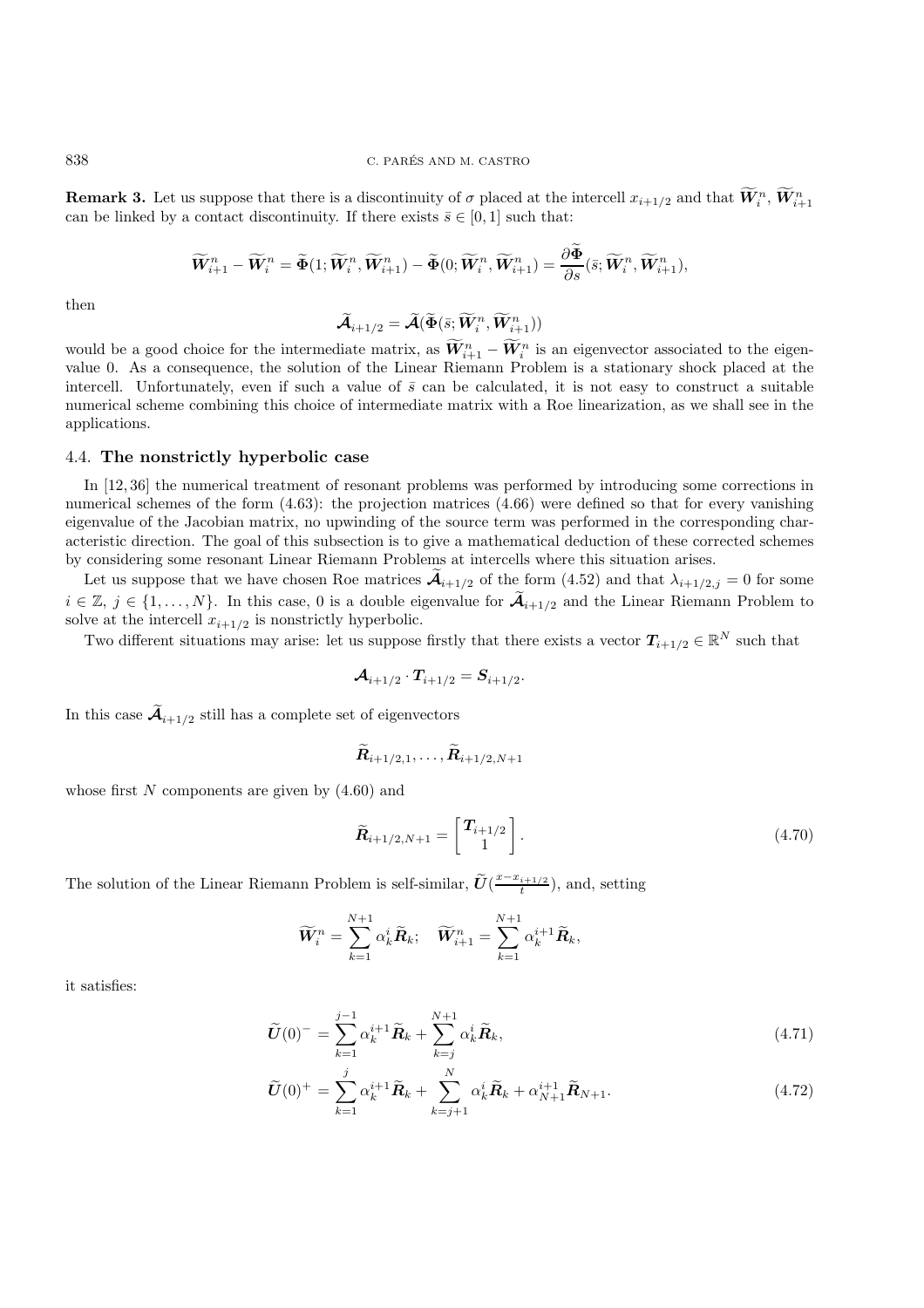Using these expressions, the following equalities can be easily verified:

$$
\widetilde{\mathcal{A}}_{i+1/2} \cdot (\widetilde{U}(0)^{+} - \widetilde{U}(0)^{-}) = 0; \tag{4.73}
$$

$$
\widetilde{\mathcal{A}}_{i+1/2} \cdot \left( \widetilde{\mathbf{W}}_{i+1}^{n} - \widetilde{\mathbf{U}}(0)^{+} \right) = \widetilde{\mathcal{A}}_{i+1/2}^{+} \cdot \left( \widetilde{\mathbf{W}}_{i+1}^{n} - \widetilde{\mathbf{W}}_{i}^{n} \right), \tag{4.74}
$$

$$
\widetilde{\mathcal{A}}_{i+1/2} \cdot \left( \widetilde{U}(0)^{-} - \widetilde{W}_{i}^{n} \right) = \widetilde{\mathcal{A}}_{i+1/2} \cdot \left( \widetilde{W}_{i+1}^{n} - \widetilde{W}_{i}^{n} \right). \tag{4.75}
$$

As a consequence, the expression of the numerical scheme coincides with the corresponding to the strictly hyperbolic case. It can be easily shown that the matrices  $\widetilde{\mathcal{A}}^\pm_{i+1/2}$  and  $\left| \widetilde{\mathcal{A}}_{i+1/2} \right|$  $\vert$  are now as follows:

$$
\widetilde{\mathcal{A}}_{i+1/2}^{\pm} = \left[ \frac{\mathcal{A}_{i+1/2}^{\pm} - \mathcal{A}_{i+1/2}^{\pm} T_{i+1/2}}{0} \right],
$$
\n(4.76)

$$
\left| \widetilde{\mathcal{A}}_{i+1/2} \right| = \left[ \frac{\left| \mathcal{A}_{i+1/2} \right| - \left| \mathcal{A}_{i+1/2} \right| T_{i+1/2}}{0} \right].
$$
\n(4.77)

Moreover, if  $T_{i+1/2}$  is chosen as follows:

$$
T_{i+1/2} = \mathcal{K}_{i+1/2} \cdot \mathcal{D}_{i+1/2} \cdot \mathcal{K}_{i+1/2}^{-1} \cdot S_{i+1/2}
$$
 (4.78)

where  $\mathcal{D}_{i+1/2}$  is the  $N \times N$  diagonal matrix with coefficients

$$
\lambda_{i+1/2,1}^{-1}, \ldots, \lambda_{i+1/2,j-1}^{-1}, 0, \lambda_{i+1/2,j+1}^{-1}, \ldots, \lambda_{i+1/2,N}^{-1},
$$

we obtain:

$$
-|\mathcal{A}_{i+1/2}|T_{i+1/2} = \mathcal{K}_{i+1/2} \cdot sgn(\mathcal{L})_{i+1/2}\mathcal{K}_{i+1/2}^{-1} \cdot S_{i+1/2},
$$
\n(4.79)

where  $sgn(\mathcal{L})_{i+1/2}$  is defined as in the previous subsection, assuming that the sign of 0 is 0. Therefore, the scheme can also be written under the form (4.63) using (4.66) for upwinding the source terms.

Let us consider now the case in which  $S_{i+1/2}$  does not belong to the image of  $\mathcal{A}_{i+1/2}$ . A vector  $T_{i+1/2}$  can be chosen such that:

$$
\mathcal{A}_{i+1/2}T_{i+1/2} - \mathcal{S}_{i+1/2} = \alpha \mathcal{R}_{i+1/2,j},
$$
\n(4.80)

for some  $\alpha \in \mathbb{R}$ . If we consider the basis

$$
\bm{R}_{i+1/2,1},\ldots,\bm{R}_{i+1/2,N+1},
$$

whose first N components are given again by (4.60) and  $\widetilde{R}_{i+1/2,N+1}$  by (4.70), the expression of  $\widetilde{A}_{i+1/2}$  in this basis has the Jordan structure:

$$
\left[\begin{array}{c|c}\mathcal{L}_{i+1/2} & \alpha e_j\\ \hline 0 & 0\end{array}\right],
$$

where  $\mathcal{L}_{i+1/2}$  is the diagonal matrix whose coefficients are  $\lambda_{i+1/2,1},\ldots,\lambda_{i+1/2,N}$  and  $e_j$  represents the jth element of the canonical basis of  $\mathbb{R}^N.$ 

The Linear Riemann Problem is not hyperbolic, but it can be easily solved in the characteristic coordinates. The solution is again self-similar and it satisfies (4.71), (4.72). Nevertheless, the equality (4.73) does not hold in this case. In order to define the numerical scheme, the solution of the Linear Riemann problem at  $x = 0$  can be approached by:

$$
\widetilde{\boldsymbol{U}}(0) \cong \widetilde{\boldsymbol{U}}_0 = \frac{1}{2} \left( \widetilde{\boldsymbol{U}}(0)^+ + \widetilde{\boldsymbol{U}}(0)^- \right).
$$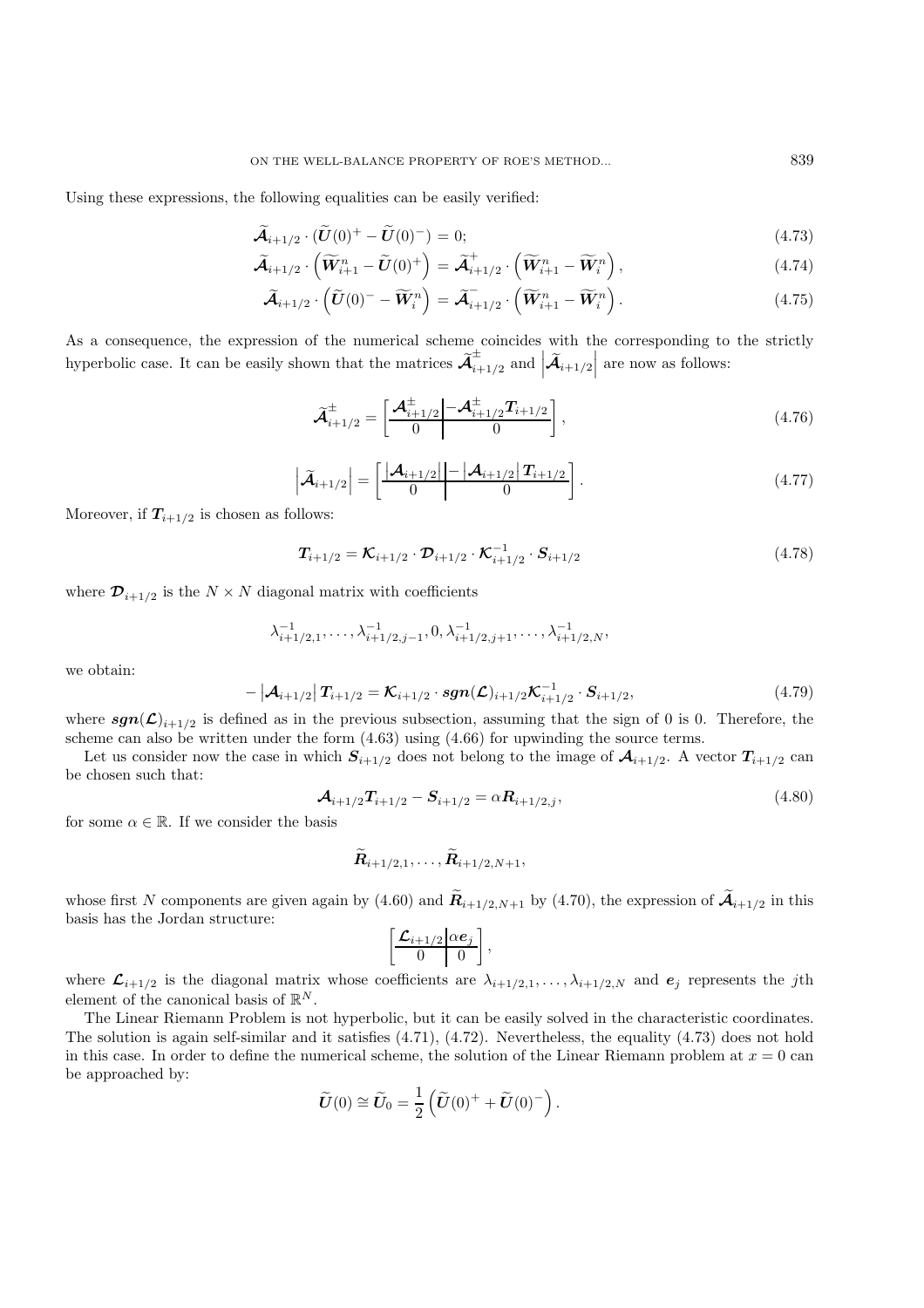840 C. PARES AND M. CASTRO ´

With this approximation, the following equalities similar to  $(4.74)$ ,  $(4.75)$  hold:

$$
\widetilde{\mathcal{A}}_{i+1/2}\cdot\left(\widetilde{W}_{i+1}^n-\widetilde{U}_0\right)=\widetilde{\mathcal{A}}_{i+1/2}^+\cdot\left(\widetilde{W}_{i+1}^n-\widetilde{W}_i^n\right),\\ \widetilde{\mathcal{A}}_{i+1/2}\cdot\left(\widetilde{U}_0-\widetilde{W}_i^n\right)=\widetilde{\mathcal{A}}_{i+1/2}^-\cdot\left(\widetilde{W}_{i+1}^n-\widetilde{W}_i^n\right),
$$

if the matrices  $\widetilde{\mathcal{A}}^{\pm}_{i+1/2}$  are defined as follows:

$$
\widetilde{\mathcal{A}}_{i+1/2}^{\pm} = \widetilde{\mathcal{K}}_{i+1/2} \cdot \left[ \frac{\mathcal{L}_{i+1/2}^{\pm} \left| \frac{\alpha}{2} e_j \right|}{0} \right] \cdot \widetilde{\mathcal{K}}_{i+1/2}^{-1}, \tag{4.81}
$$

being  $\widetilde{\mathcal{K}}_{i+1/2}$  the  $(N+1)\times(N+1)$  matrix whose columns are the eigenvectors  $\widetilde{\mathcal{R}}_k$ ,  $k=1,\ldots,N+1$ . The block structure of these matrices are:

$$
\widetilde{\mathcal{A}}_{i+1/2}^{\pm} = \left[ \frac{\mathcal{A}_{i+1/2}^{\pm} \left| -\mathcal{A}_{i+1/2}^{\pm} T_{i+1/2} + \frac{\alpha}{2} R_j \right|}{0} \right].
$$
\n(4.82)

With these definitions, the equality

$$
\widetilde{\mathcal{A}}_{i+1/2}^+ + \widetilde{\mathcal{A}}_{i+1/2}^- = \widetilde{\mathcal{A}}_{i+1/2}
$$

still holds, and we can define:

$$
\left|\widetilde{\mathcal{A}}_{i+1/2}\right|=\widetilde{\mathcal{A}}^+_{i+1/2}-\widetilde{\mathcal{A}}^-_{i+1/2},
$$

whose expression is given again by (4.77).

Choosing again the vector  $T_{i+1/2}$  given by (4.78), (4.80) is satisfied for a convenient value of  $\alpha$ . Therefore, this vector satisfies  $(4.79)$  and the scheme can also be written under the form  $(4.63)$  using  $(4.66)$  for upwinding the source terms.

# 5. Applications

#### 5.1. **Shallow water equations with depth variations**

We consider the one-dimensional shallow water system:

$$
\begin{cases}\n\frac{\partial h}{\partial t} + \frac{\partial q}{\partial x} = 0, \\
\frac{\partial q}{\partial t} + \frac{\partial}{\partial x} \left( \frac{q^2}{h} + \frac{g}{2} h^2 \right) = gh \frac{dH}{dx},\n\end{cases}
$$
\n(5.83)

which are the equations governing the flow of a shallow layer of fluid through a straight channel with a constant rectangular cross-section. The coordinate x refers to the axis of the channel and t is time;  $q(x, t)$  and  $h(x, t)$ represent the mass-flow and the thickness; g is gravity and  $H(x)$  the depth function measured from a fixed level of reference. The fluid is supposed to be homogeneous and inviscid.

System (5.83) is a problem of the form (4.34) with  $N = N_1 = 2$ ,  $W = [h, q]^T$ ,  $\sigma = H$ , and

$$
F(W) = \left[\frac{q^2}{h} + \frac{g}{2}h^2\right],
$$
  
\n
$$
S(W) = \left[\begin{array}{c} 0\\gh \end{array}\right].
$$
\n(5.84)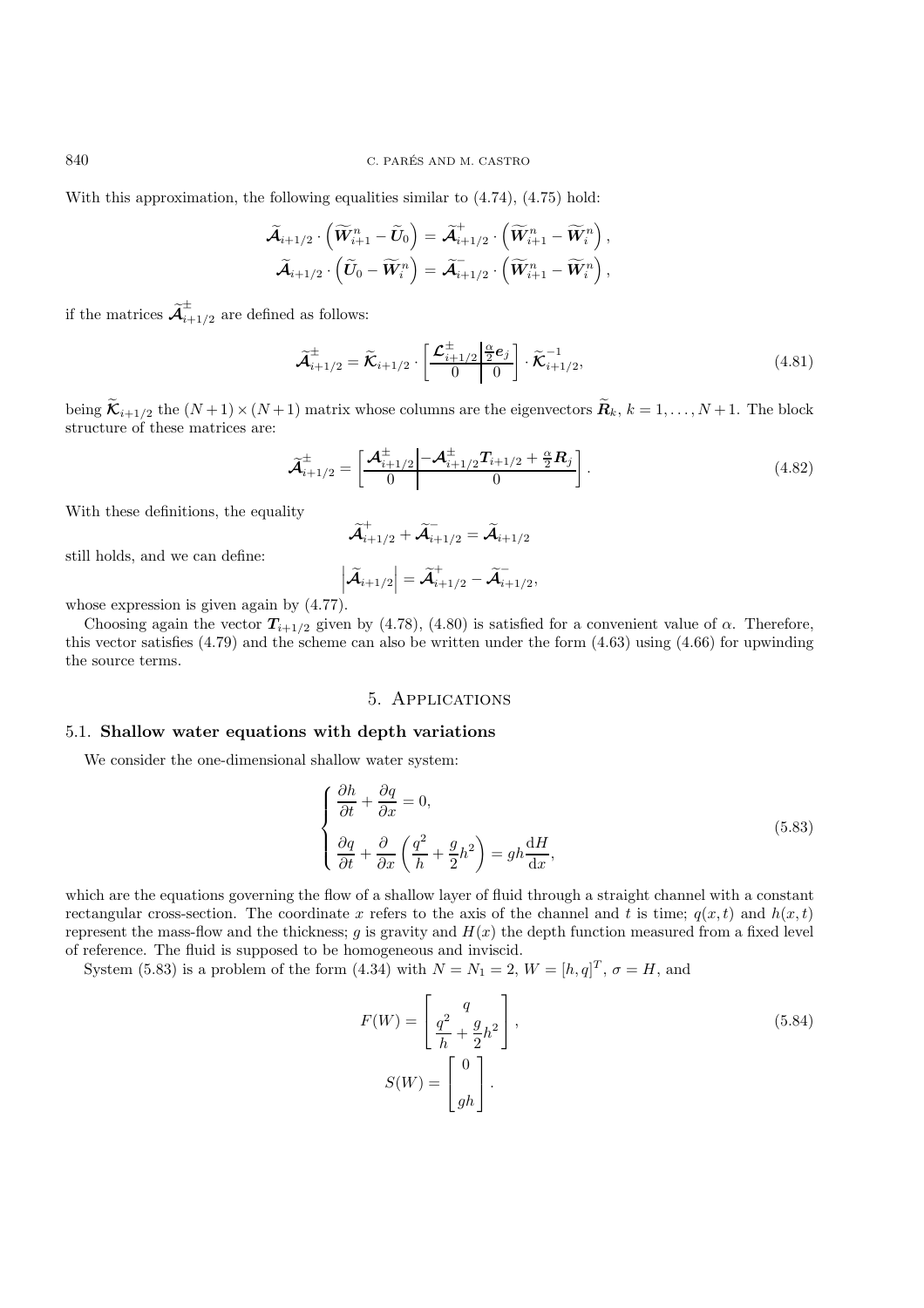The system can be written under the form (2.4) with

$$
\widetilde{W} = \begin{bmatrix} h \\ q \\ H \end{bmatrix},
$$

and

$$
\widetilde{\mathcal{A}}(\widetilde{W}) = \begin{bmatrix} 0 & 1 & 0 \\ -u^2 + c^2 & 2u - c^2 \\ 0 & 0 & 0 \end{bmatrix},
$$
\n(5.85)

where  $u = q/h$  represents the averaged velocity and  $c = \sqrt{gh}$ .

The eigenvalues of this matrix are:

$$
\lambda_1 = u - c, \ \lambda_2 = u + c, \ 0.
$$

If  $\lambda_i \neq 0$ ,  $i = 1, 2$ , the system is strictly hyperbolic and a complete set of eigenvectors is given by:

$$
\widetilde{R}_i(W) = \begin{bmatrix} 1 \\ \lambda_i \\ 0 \end{bmatrix}, \ i = 1, 2; \quad \widetilde{R}_3(W) = \begin{bmatrix} 1 \\ 0 \\ 1 - Fr^2 \end{bmatrix};
$$

where

$$
Fr = \frac{u}{c} \tag{5.86}
$$

is the *Froude number*. This problem can also lose its strictly hyperbolic character when  $\lambda_1 = \lambda_2$ . This situation arises only when the thickness of the layer h vanishes, *i.e.* in wet/dry fronts. These situations will not be considered here.

The integral curves of the 3rd-field are given by:

$$
q = ct., \quad h + \frac{q^2}{2gh^2} - H = ct.
$$
\n(5.87)

Observe that in the particular case  $q = 0$ , these curves are straight lines in the q, h, H-space:

$$
q = 0, \quad h - H = ct.
$$

Accordingly to Section 4.2, two kind of discontinuities may appear in the weak solutions of the system: on the one hand, 1 or 2-shocks satisfying the usual Rankine-Hugoniot conditions and linking two states  $W_L$  and  $W_R$ such that  $H_L = H_R$ . On the other hand, contact discontinuities standing at points where the bottom presents a jump. Two states  $W_L$  and  $W_R$  can be connected by such a discontinuity if they lie on a curve of the family (5.87). If we define:

$$
\eta_L = h_L - H_L, \quad \eta_R = h_R - H_R,
$$

that can be interpreted as the elevation of the free surface over the level of reference at both sides of the discontinuity,  $W_L$  and  $W_R$  can be connected by a contact discontinuity if they verify:

$$
q_L = q_R
$$
,  $g\eta_L + \frac{u_L^2}{2} = g\eta_R + \frac{u_R^2}{2}$ .

The second equality can be interpreted in terms of energy: the total mechanical energy is preserved through a contact discontinuity, while there is always a loss of energy across entropic 1 or 2-shock waves (see [31]).

Given a bottom function  $H(x)$ , steady states solutions of (5.83) can be calculated by parameterizing the curves (5.87) with x. In particular, if  $q = 0$  we obtain the solutions:

$$
h(x) = H(x) + ct., \quad q = 0,
$$
\n(5.88)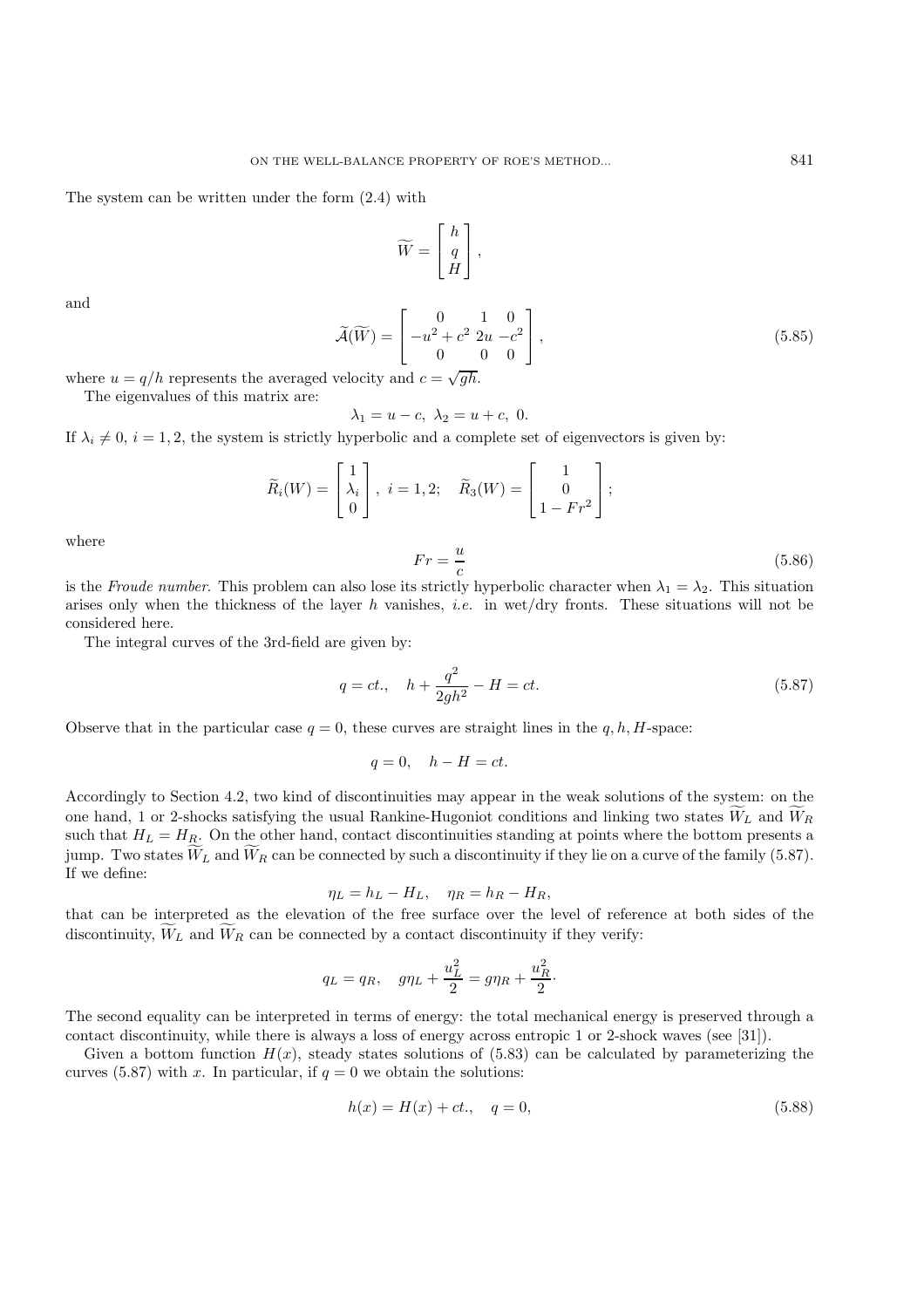representing water at rest. Another steady state solution is given by:

$$
h = 0, \quad q = 0. \tag{5.89}
$$

which corresponds to *vacuum*.

It is easy to construct a Roe scheme based on the family of paths (2.16) for (5.83), following the indications of Section 4.3. First we consider the Roe matrices for the homogeneous shallow water system:

$$
\mathcal{J}_{i+1/2} = \begin{bmatrix} 0 & 1\\ -(u_{i+1/2}^n)^2 + (c_{i+1/2}^n)^2 2u_{i+1/2}^n \end{bmatrix}
$$
(5.90)

where

$$
n_{i+1/2} = \frac{\sqrt{h_i^n} u_i^n + \sqrt{h_{i+1}^n} u_{i+1}^n}{\sqrt{h_i^n} + \sqrt{h_{i+1}^n}}, \quad c_{i+1/2}^n = \sqrt{g \frac{h_i^n + h_{i+1}^n}{2}}.
$$
\n(5.91)

Then, we calculate:

$$
S_{i+1/2} = \int_0^1 S(\widetilde{W}_i^n + s(\widetilde{W}_{i+1}^n - \widetilde{W}_i^n)) ds = \begin{bmatrix} 0 \\ g \frac{h_i^n + h_{i+1}^n}{2} \end{bmatrix}.
$$

The Roe matrices are thus as follows:

 $\overline{u}$ 

$$
\mathcal{A}_{i+1/2} = \begin{bmatrix} 1 & 0 & 0 \\ -(u_{i+1/2}^n)^2 + (c_{i+1/2}^n)^2 2u_{i+1/2}^n - (c_{i+1/2}^n)^2 \\ 0 & 0 & 0 \end{bmatrix} . \tag{5.92}
$$

As it was pointed out in [18], the formulation of this scheme under the form (4.63) coincides with the Q-scheme of Roe scheme upwinding the source term presented in [36].

Accordingly to Theorem 2, this numerical scheme is well-balanced with order 2. Moreover, it is exactly well-balanced for the integral curves of the linearly degenerate field of equations

$$
q = 0, \quad h - H = cte,
$$

or

 $q = 0, \quad h = 0.$ 

In other terms: the scheme approximates the steady state solutions with order 2, and it solves exactly those corresponding to water at rest or vacuum situations. In fact, these well-balance properties of the scheme under its formulation (4.63) were known yet: the exactly well-balance property for solutions corresponding to water at rest were proved in [36] (where this property was called C-property), and the well-balance property with order 2 for general steady state solutions in [12].

With this scheme, contact discontinuities related to bottom jumps can not be expected to be well captured. To illustrate this, let us consider the following example: we consider a straight channel whose depth function is given by:

$$
H(x) = \begin{cases} 0 \text{ if } x < 0; \\ 1 \text{ if } x > 0; \end{cases}
$$

and we take initial conditions:

$$
W(x,0) = \begin{cases} W_L \text{ if } x < 0; \\ W_R \text{ if } x > 0; \end{cases}
$$

where

$$
W_L = \begin{bmatrix} 1.0 \\ \sqrt{2g} \end{bmatrix}, \quad g = 9.81,
$$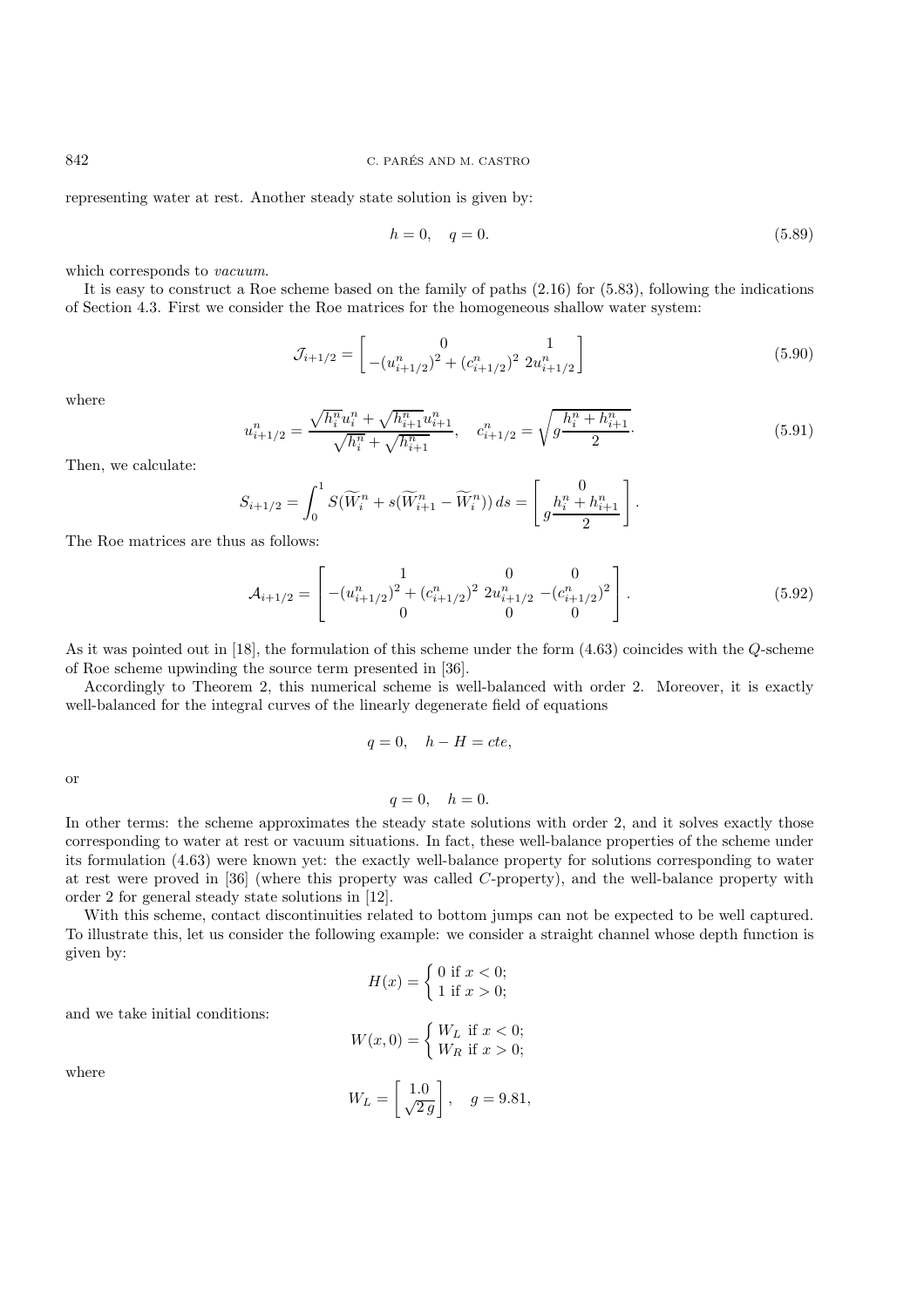

stationary state. Comparison with the exact solution.

Figure 1. A solution with a contact discontinuity related with a bottom jump: comparison between the stationary computed solution and the exact one.

and  $W_R$  is a state that can be connected to  $W_L$  by an entropic contact discontinuity. This state is calculated by using (5.87): the first equation gives  $q_R = \sqrt{2g}$  and the second one gives a cubic equation for  $h_R$  that is solved numerically. The only positive root giving a state that can be connected to  $W_L$  by an entropic contact discontinuity is selected:

$$
W_R=\left[\frac{0.6527036446614}{\sqrt{2\,g}}\right].
$$

We have applied the numerical scheme to this Riemann problem. As boundary conditions, the state  $W_L$  is imposed upstream and free flow condition is imposed downstream. These are the natural boundary conditions for this problem as  $\lambda_1$  and  $\lambda_2$  are both positives in all the domain. As expected, the steady state corresponding to the contact discontinuity linking the states is not well captured: small waves develop downwards and after some iterations, a steady state solution is obtained. Figure 1 depicts the water depth at the steady state solution obtained with  $\Delta x = 0.1$  and  $CFL = 0.99$ . While mass-fluxes and the thickness to the left of  $x = 0$  are computed exactly, there are some small differences in the thickness at the right (see Fig. 1a). Nevertheless, these small differences are not due to the discretization error but to a consistence error: they remain as  $\Delta x$  tends to 0. To observe this, in Table 1 we show the distance measured in the  $L^{\infty}$  norm between the thickness corresponding to the exact steady state solution and the numerical approximation obtained wit  $CFL = 0.99$  and decreasing values of  $\Delta x$ .

As a consequence, the scheme can not be used to accurately simulate shallow flows over a bottom with jumps.

**Remark 4.** When the states  $\overline{W}_i^n$ ,  $\overline{W}_{i+1}^n$  can be linked by a contact discontinuity, a good choice for the intermediate matrix can be calculated following the indications proposed in Remark 3:

$$
\widetilde{\mathcal{A}}_{i+1/2} = \begin{bmatrix} 1 & 0 & 0 \\ -(u_{i+1/2}^n)^2 + (c_{i+1/2}^n)^2 & 2u_{i+1/2}^n & -(c_{i+1/2}^n)^2 \\ 0 & 0 & 0 \end{bmatrix},
$$

where:

$$
u_{i+1/2}^n = \frac{q_{i+1/2}^n}{h_{i+1/2}^n}; \quad c_{i+1/2}^n = \sqrt{g h_{i+1/2}^n},
$$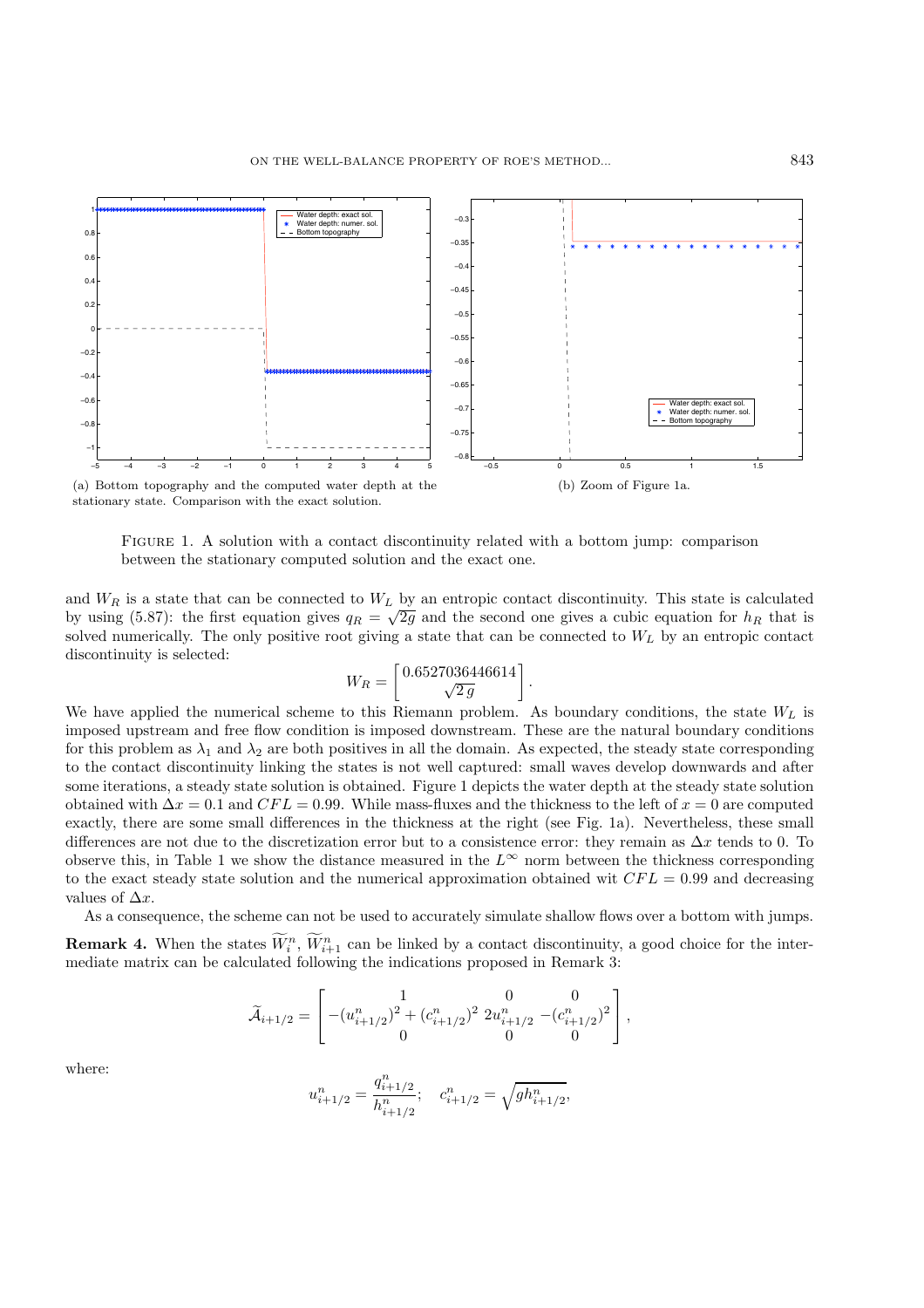TABLE 1. Approximation of a contact discontinuity:  $L^{\infty}$  distance between the thickness corresponding to the stationary solution and its numerical approximation.

| $\Delta x$      | Error: $L^{\infty}$ norm |
|-----------------|--------------------------|
| 10              | 0.01063                  |
| $10^{-2}$       | 0.01063                  |
| 10 <sup>°</sup> | 0.01063                  |
| 10              | 0.01063                  |

with

$$
q_{i+1/2}^n = q_i^n = q_{i+1}^n, \quad h_{i+1/2}^n = \left(\frac{(q_{i+1/2}^n)^2[h]}{[h] - [H]}\right)^{\frac{1}{3}},
$$

 $[h], [H]$  being the jumps:

$$
[h] = h_{i+1}^n - h_i^n, \quad [H] = H_{i+1} - H_i.
$$

With this choice of intermediate matrix, the numerical scheme solves exactly every contact discontinuity and every regular stationary solution. Nevertheless, as it was said in Remark 3, it is difficult to combine this choice with the Roe linearization given above: in practice, in order to choose one or another type of intermediate matrix, a test has to be implemented to decide whether or not the states at two neighbor cells lie on the same integral curve of the linearly degenerate field, that is, if the total energy is preserved. Nevertheless, due to the discretization and round-off errors, this test has to be done with a finite precision bounded by a chosen parameter  $\varepsilon$ . We have observed in the numerical experiments that, depending of the value of this parameter, the resulting scheme can capture accurately contact discontinuities or stationary shocks, but not both of them at the same time.

#### 5.2. **Shallow water equations with breadth variations**

Let us consider now the one-dimensional shallow water system:

$$
\begin{cases}\n\frac{\partial A}{\partial t} + \frac{\partial q}{\partial x} = 0, \\
\frac{\partial q}{\partial t} + \frac{\partial}{\partial x} \left( \frac{q^2}{A} + \frac{g}{2} \frac{A^2}{\sigma} \right) = g \frac{A^2}{\sigma^2} \frac{d\sigma}{dx} - \frac{g}{2} \frac{A^2}{\sigma^2} \frac{d\sigma}{dx},\n\end{cases} (5.93)
$$

which are the equations governing the flow of a shallow layer of homogeneous inviscid fluid through a symmetric channel with a straight axis, a flat bottom and rectangular cross-sections of varying breadth. Again, the coordinate x refers to the axis of the channel, t is time, and g is gravity;  $q(x, t)$  and  $A(x, t)$  represent the mass-flow and the wetted cross-section respectively; and  $\sigma(x)$  is the breadth function.  $A(x, t)$  is related to the thickness  $h(x, t)$  by the formula:

$$
A(x,t) = h(x,t)\sigma(x,t),
$$

and  $q(x, t)$  to the velocity  $u(x, t)$  by:

$$
q(x,t) = u(x,t)A(x,t).
$$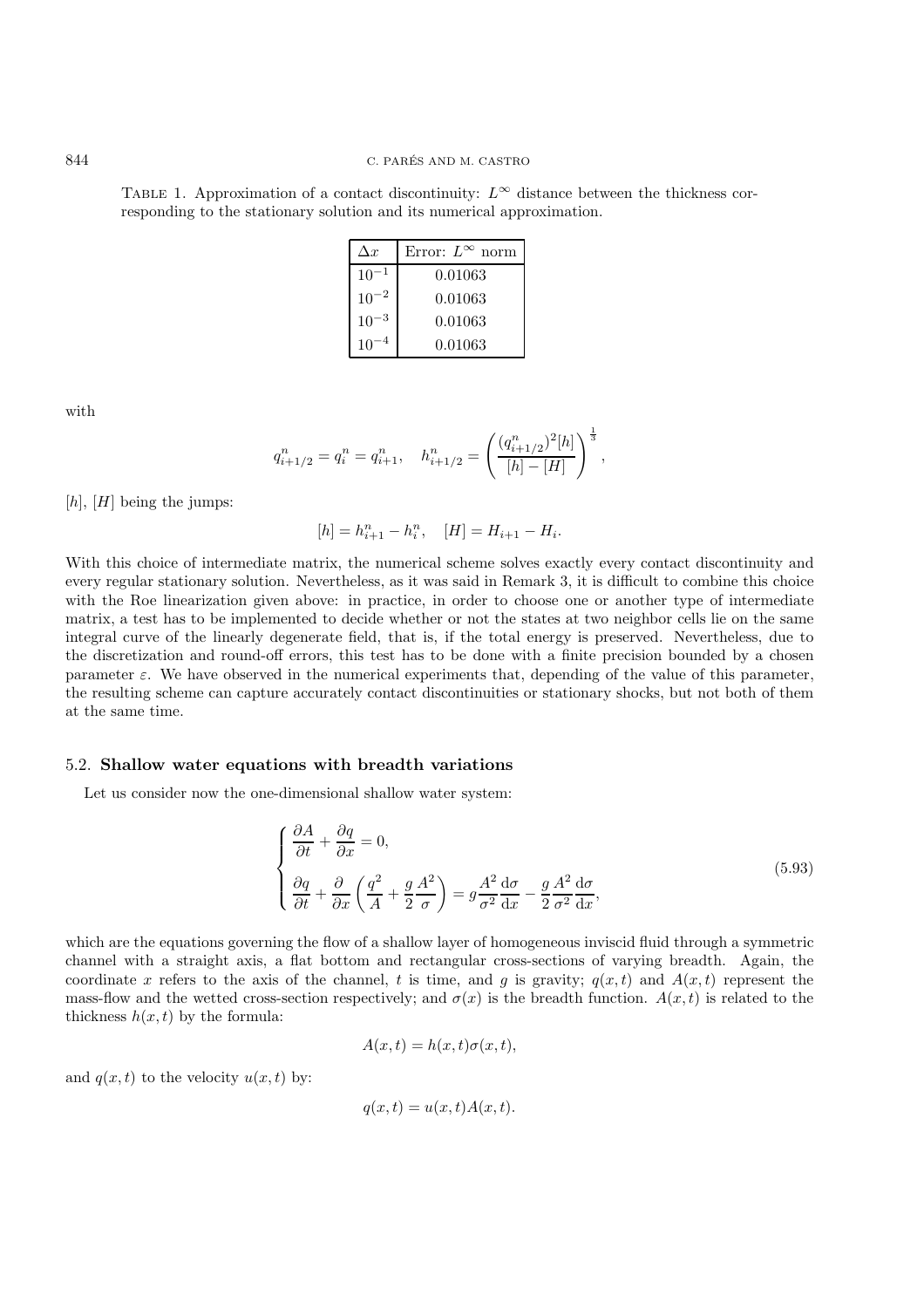System (5.93) can be written under the form (4.34) with  $N = N_1 = 2$ ,  $W = [A, q]^T$ , and

$$
F(W, \sigma) = \begin{bmatrix} q \\ \frac{q^2}{A} + \frac{g}{2} \frac{A^2}{\sigma} \end{bmatrix},
$$
  
\n
$$
S(W, \sigma) = \begin{bmatrix} 0 \\ g \frac{A^2}{\sigma^2} \end{bmatrix}.
$$
\n(5.94)

Clearly:

$$
\frac{\partial F}{\partial \sigma}(W,\sigma) = \begin{bmatrix} 0 \\ -\frac{g A^2}{2 \sigma^2} \end{bmatrix}.
$$

The system can be written under the form (2.4) with

$$
\widetilde{W} = \begin{bmatrix} A \\ q \\ \sigma \end{bmatrix},
$$

and

$$
\widetilde{\mathcal{A}}(\widetilde{W}) = \begin{bmatrix} 0 & 1 & 0 \\ -u^2 + c^2 & 2u - hc^2 \\ 0 & 0 & 0 \end{bmatrix},
$$
\n(5.95)

where  $c = \sqrt{gh}$ .

The eigenvalues of this matrix are again:

$$
\lambda_1 = u - c, \ \lambda_2 = u + c, \ 0.
$$

If  $c \neq 0$ ,  $\lambda_i \neq 0$ ,  $i = 1, 2$ , the system is strictly hyperbolic and a complete set of eigenvectors is given by:

$$
\widetilde{R}_i(W) = \begin{bmatrix} 1 \\ \lambda_i \\ 0 \end{bmatrix}, \ i = 1, 2; \quad \widetilde{R}_3(W) = \begin{bmatrix} 1 \\ 0 \\ (1 - Fr^2)/h \end{bmatrix};
$$

where  $Fr$  is given by (5.86). The integral curves of the 3rd-field are given by:

$$
q = ct., \quad \frac{A}{\sigma} + \frac{q^2}{2gA^2} = ct.
$$
\n(5.96)

In the particular case  $q = 0$  these curves are straight lines.

As in the previous case, two kind of discontinuities may appear in the weak solutions: 1 or 2-shocks satisfying the usual Rankine-Hugoniot conditions and evolving in zones when the breadth function is regular, and stationary contact discontinuities standing at points where the breadth function presents a jump. Again, two states  $W_L$  and  $W_R$  can be connected by a contact discontinuity when the total mechanical energy is preserved.

Steady state solutions corresponding to water at rest are given by:

$$
\frac{A}{\sigma} = ct., \quad q = 0,
$$
\n<sup>(5.97)</sup>

and those corresponding to vacuum by:

$$
A = 0, \quad q = 0. \tag{5.98}
$$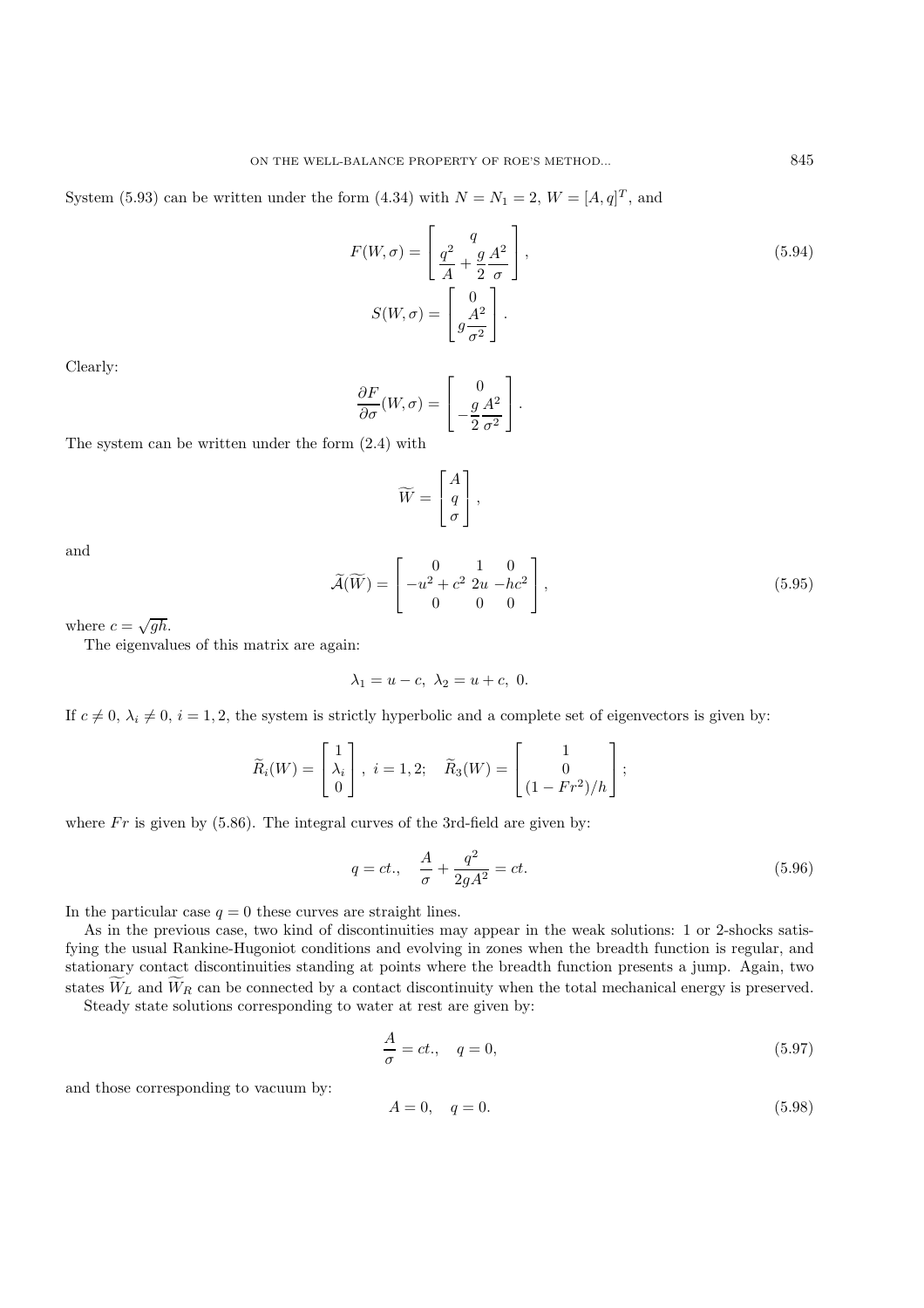In this case the construction of a Roe scheme based on the family of paths (2.16) is not as easy as in the previous case. First the Roe matrices  $\mathcal{J}_{i+1/2}$  given by (5.90), (5.91) are again considered. Then, the numerical source term has to satisfy:

$$
S_{i+1/2} = \int_0^1 S(\widetilde{W}_i^n + s(\widetilde{W}_{i+1}^n - \widetilde{W}_i^n)) \, ds.
$$

After some calculations, the following expression is obtained:

$$
S_{i+1/2} = \begin{bmatrix} 0 \\ s_{i+1/2} \end{bmatrix};
$$

where  $s_{i+1/2}$  is equal to 0 if  $\sigma_i = \sigma_{i+1}$ , and it is given by:

$$
\frac{g}{(\sigma_i - \sigma_{i+1})^2} \left( 2 \frac{A_{i+1} - A_i}{\sigma_{i+1} - \sigma_i} (A_i \sigma_{i+1} - A_{i+1} \sigma_i) \log \left( \frac{\sigma_{i+1}}{\sigma_i} \right) - 4 A_i A_{i+1} + \left( \frac{A_{i+1}^2}{\sigma_{i+1}} + \frac{A_i^2}{\sigma_i} \right) (\sigma_i + \sigma_{i+1}) \right),
$$

otherwise.

Finally an intermediate value of  $\sigma$  satisfying (4.55) has to be calculated. If  $\sigma_i \neq \sigma_{i+1}$  this is done by solving:

$$
\frac{A_{i+1}^2 - A_i^2}{\sigma_{i+1/2}} = \frac{A_{i+1}^2}{\sigma_{i+1}} - \frac{A_i^2}{\sigma_i} + s_{i+1/2} \frac{\sigma_{i+1} - \sigma_i}{g}.
$$

We deduce from Theorem 3 that the resulting scheme is well-balanced with order 2 and exactly well-balanced for steady state solutions corresponding to water at rest or vacuum. Moreover, the numerical scheme can handle correctly with the shocks, as (4.69) is satisfied when  $\sigma_i = \sigma_{i+1}$ . In our knowledge, this scheme has not been yet described.

A numerical scheme with the same properties and a more suitable expression can be constructed by choosing a family of paths which are segments in the variables:

$$
\widetilde{W}^* = \begin{bmatrix} A \\ q \\ h \end{bmatrix}.
$$

More precisely, given  $W_L = [A_L, q_L, \sigma_L]^T$ ;  $W_R = [A_R, q_R, \sigma_R]^T$  and  $s \in [0, 1]$ , we define:

$$
\widetilde{\Psi}(s;W_L,W_R) = \begin{bmatrix} A_L + s(A_R - A_L) \\ q_L + s(q_R - q_L) \\ \frac{A_L + s(A_R - A_L)}{h_L + s(h_R - h_L)} \end{bmatrix}
$$
\n(5.99)

where  $h_L = A_L/\sigma_L$ ,  $h_R = A_R/\sigma_R$ .

With this choice of paths, some easy calculations allow to show that:

$$
S_{i+1/2}(\sigma_{i+1} - \sigma_i) = \int_0^1 S(\widetilde{\Psi}(s; \widetilde{W}_i, \widetilde{W}_{i+1})) \frac{d}{ds} \left( \frac{A_L + s(A_R - A_L)}{h_L + s(h_R - h_L)} \right) ds
$$
  
= 
$$
\begin{bmatrix} 0 \\ -A_{i+1/2}(h_{i+1} - h_i) + h_{i+1/2}(A_{i+1} - A_i) \end{bmatrix},
$$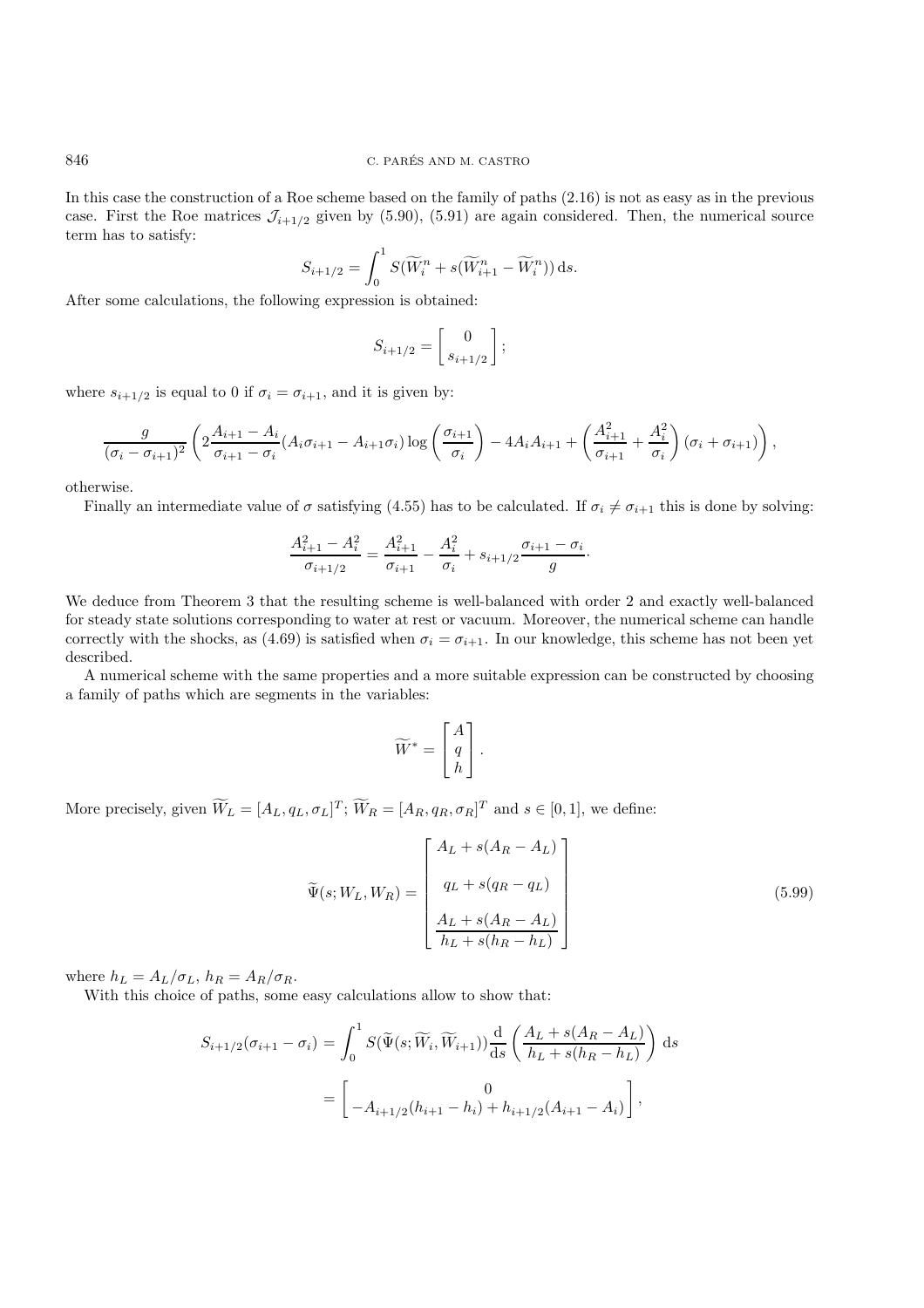where

$$
A_{i+1/2} = \frac{A_i + A_{i+1}}{2}, \quad h_{i+1/2} = \frac{h_i + h_{i+1}}{2}.
$$

Finally, it can be easily shown that

$$
\sigma_{i+1/2} = \frac{A_{i+1/2}}{h_{i+1/2}}
$$

satisfies  $(4.55)$ .

From Theorem 4 we deduce that this numerical scheme is also well-balanced with order 2. Moreover it is exactly well-balanced for steady state solutions corresponding to water at rest or vacuum, as the corresponding curves in the  $(A, q, h)$  variables are the straight lines of equation  $h = ct$ .

Observe that, if  $\sigma_i = \sigma_{i+1}$  the identity (4.69) is not satisfied in general. Nevertheless, in this case it can be easily proved that:

$$
-A_{i+1/2}(h_{i+1}-h_i)+h_{i+1/2}(A_{i+1}-A_i)=0,
$$

and thus:

$$
\int_0^1 S\left(\widetilde{\Psi}(s; \widetilde{W}_i, \widetilde{W}_{i+1})\right) \frac{d}{ds} \left(\frac{A_L + s(A_R - A_L)}{h_L + s(h_R - h_L)}\right) ds = 0.
$$

As  $\frac{\partial F}{\partial \sigma}(W,\sigma) = -\frac{1}{2}S(W,\sigma)$  the following identity also holds:

$$
\int_0^1 \frac{\partial F}{\partial \sigma}(W, \sigma) \left( \widetilde{\Psi}(s; \widetilde{W}_i, \widetilde{W}_{i+1}) \right) \frac{\mathrm{d}}{\mathrm{d}s} \left( \frac{A_L + s(A_R - A_L)}{h_L + s(h_R - h_L)} \right) \mathrm{d}s = 0.
$$

Therefore, the numerical scheme satisfies (4.68) when  $\sigma_i = \sigma_{i+1}$  and, as a consequence, the shocks are correctly taken into account.

This last numerical scheme is similar to the one introduced in [14] for a more general problem corresponding to a symmetric channel with an arbitrary cross-section.

Systematic comparison between these two schemes are in progress.

#### 5.3. **The bilayer shallow water system**

We consider in this paragraph the system of partial differential equations governing the one-dimensional flow of two superposed immiscible layers of shallow water fluids studied in [4]:

$$
\begin{cases}\n\frac{\partial h_1}{\partial t} + \frac{\partial q_1}{\partial x} = 0, \\
\frac{\partial q_1}{\partial t} + \frac{\partial}{\partial x} \left( \frac{q_1^2}{h_1} + \frac{g}{2} h_1^2 \right) = -gh_1 \frac{\partial h_2}{\partial x} + gh_1 \frac{dH}{dx}, \\
\frac{\partial h_2}{\partial t} + \frac{\partial q_2}{\partial x} = 0, \\
\frac{\partial q_2}{\partial t} + \frac{\partial}{\partial x} \left( \frac{q_2^2}{h_2} + \frac{g}{2} h_2^2 \right) = -\frac{\rho_1}{\rho_2} gh_2 \frac{\partial h_1}{\partial x} + gh_2 \frac{dH}{dx}.\n\end{cases} (5.100)
$$

In these equations, index 1 makes reference to the upper layer and index 2 to the lower one. The fluid is assumed to occupy a straight channel with constant rectangular cross-section and constant width. The coordinate  $x$  refers to the axis of the channel, t is the time, and g is gravity.  $H(x)$  represents the depth function measured from a fixed level of reference. Each layer is assumed to have a constant density,  $\rho_i$ ,  $i = 1, 2$  ( $\rho_1 < \rho_2$ ). The unknowns  $q_i(x, t)$  and  $h_i(x, t)$  represent respectively the mass-flow and the thickness of the *i*th layer at the section of coordinate  $x$  at time  $t$ .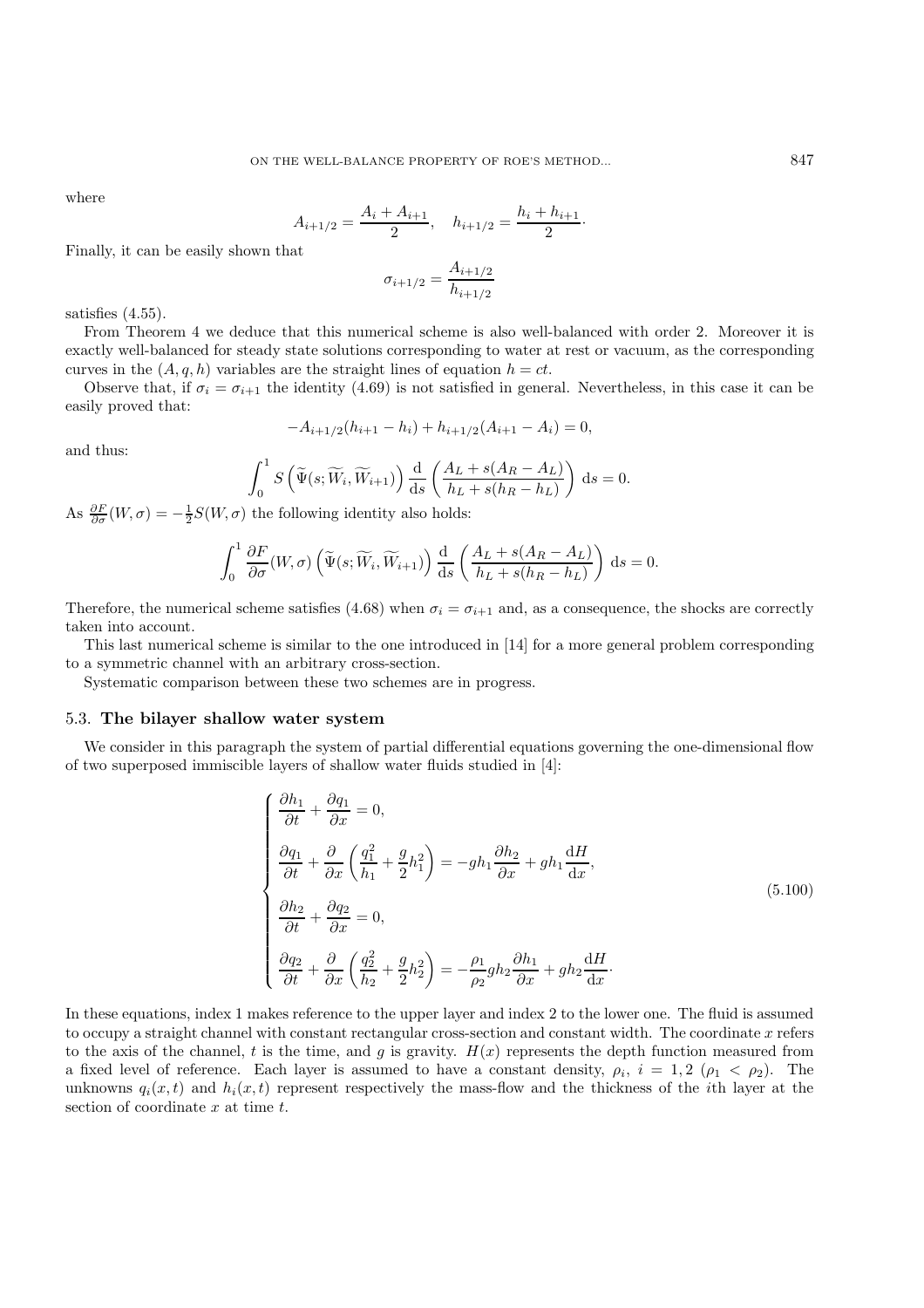System (5.100) can be written under the form (4.32) with  $K = 2$ ,  $N_1 = 2$ ,  $N_2 = 2$ ,  $N = 4$ ,  $\sigma = H$ ,

$$
W_j(x,t) = \begin{bmatrix} h_j(x,t) \\ q_j(x,t) \end{bmatrix}, \quad j = 1,2.
$$
\n
$$
(5.101)
$$

Here,  $F_1 = F_2 = F$ , where F is given by (5.84), and

$$
S_1(W_1, W_2) = \begin{bmatrix} 0 \\ gh_1 \end{bmatrix}, \quad S_2(W_1, W_2) = \begin{bmatrix} 0 \\ gh_2 \end{bmatrix},
$$
  

$$
\mathcal{B}_{1,2}(W_1, W_2) = \begin{bmatrix} 0 & 0 \\ -gh_1 & 0 \end{bmatrix}, \quad \mathcal{B}_{2,1}(W_1, W_2) = \begin{bmatrix} 0 & 0 \\ -grh_2 & 0 \end{bmatrix},
$$
  

$$
r = \frac{\rho_1}{\rho_2}.
$$

with

The system can also be written under the forms (4.35) or (4.37). In this last formulation:

$$
\widetilde{\boldsymbol{W}} = \begin{bmatrix} W_1 \\ W_2 \\ H \end{bmatrix}, \tag{5.102}
$$

$$
\widetilde{\mathcal{A}}(\widetilde{\mathbf{W}}) = \begin{bmatrix} 0 & 1 & 0 & 0 & 0 \\ -u_1^2 + c_1^2 & 2u_1 & c_1^2 & 0 & -c_1^2 \\ 0 & 0 & 0 & 1 & 0 \\ rc_2^2 & 0 & -u_2^2 + c_2^2 & 2u_2 & -c_2^2 \\ 0 & 0 & 0 & 0 & 0 \end{bmatrix},
$$
(5.103)

where  $u_i = q_i/h_i$  represents the averaged velocity of the *i*th layer and  $c_i = \sqrt{gh_i}$ ,  $i = 1, 2$ .

The eigenvalues of this matrix may become complex, corresponding to the development of shear instabilities. In this work only the case where the matrix  $\mathcal A$  has real eigenvalues is considered, *i.e.*, the flow is supposed to be stable and the system hyperbolic.

The eigenvector associated to the eigenvalue 0 is:

$$
\widetilde{\mathbf{R}}_5 = \begin{bmatrix} -F r_2^2 \\ 0 \\ 1 - Fr_1^2 \\ 0 \\ 1 - Fr_c^2 \end{bmatrix},
$$

where:

$$
Fr_i=\frac{u_i}{\sqrt{g_rh_i}},\quad i=1,2,
$$

with

$$
g_r = (1 - r)g,
$$

and

$$
Fr_c^2 = Fr_1^2 + Fr_2^2 - (1 - r) Fr_1^2 Fr_2^2.
$$

 $Fr_i$ ,  $i = 1, 2$ , are the *internal Froude numbers*;  $Fr_c$ , the *composite Froude number*; and  $g_r$  the *reduced gravity*.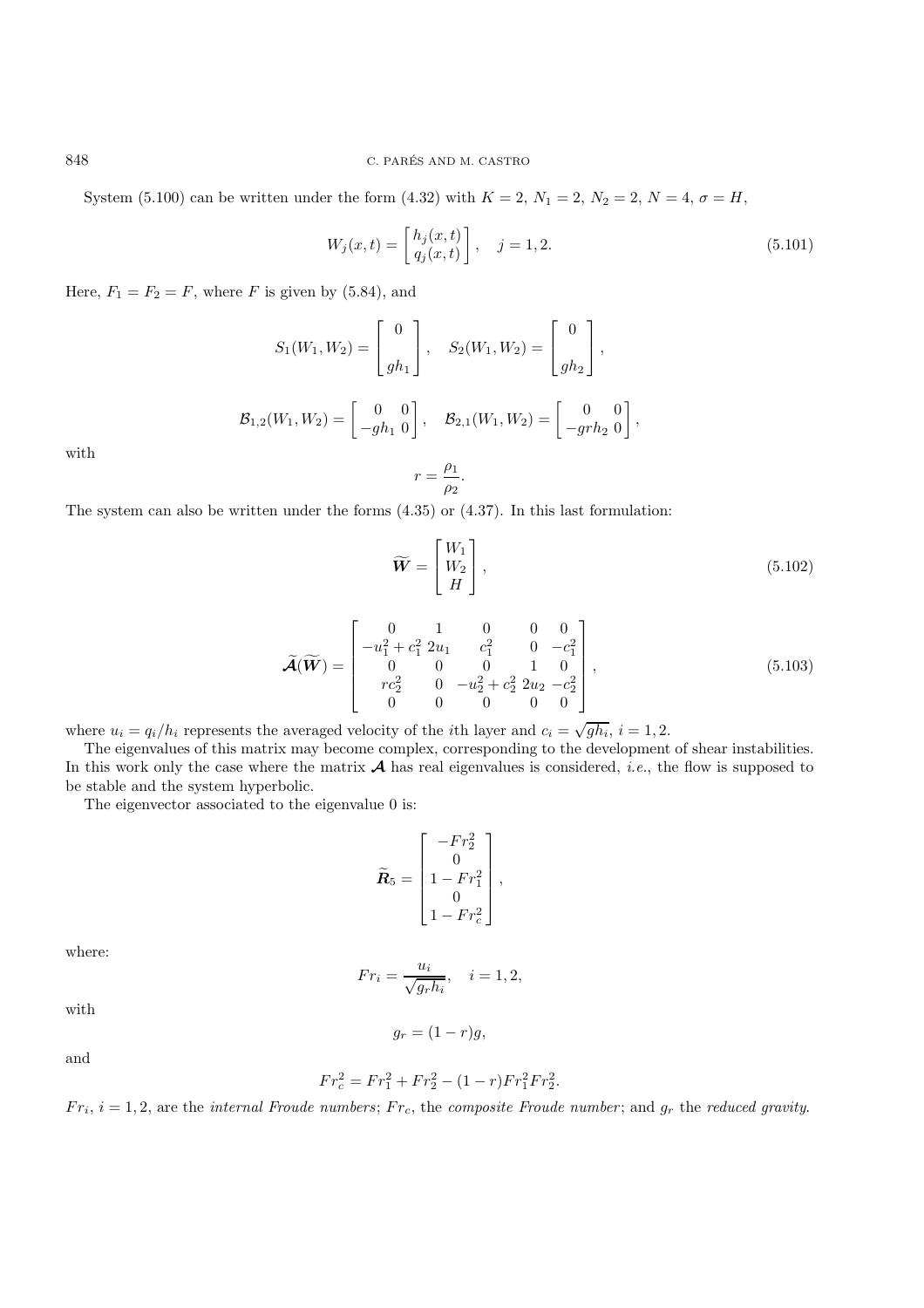The integral curves of the 5th characteristic field are calculated by integrating (4.39):

$$
\begin{cases}\nq_1 = ct.\n\frac{u_1^2}{2} - \frac{u_2^2}{2} + g_r h_1 = ct.\n q_2 = ct.\n\frac{u_1^2}{2} + g(h_1 + h_2 - H) = ct.\n\end{cases}
$$
\n(5.104)

In this case it is not easy to verify the genuinely nonlinear character of the 4 other characteristic fields, as the eigenvalues and eigenvectors can not be explicitly written in a simple manner. Nevertheless, this fact can be easily proved if  $r = 0$  as, in this case, the system reduces to two decoupled shallow water systems. As a consequence, using a continuity argument, this is also true at least for small values or r. We assume here that this hypothesis is satisfied.

Concerning the definition of weak solutions, accordingly to Section 4.2 a family of paths has to be chosen firstly for the homogeneous system (4.43), that is, the system corresponding to a channel with a constant depth H. As this homogeneous problem is again independent of H, only a family of paths  $\Phi$  has to be chosen. At this stage, we have considered the family of segments:

$$
\mathbf{\Phi}(s;\boldsymbol{W}_L,\boldsymbol{W}_R)=\boldsymbol{W}_L+s(\boldsymbol{W}_R-\boldsymbol{W}_L),
$$

that is, we assume Volpert's definition for the nonconservative products. Nevertheless, further investigations will be performed in order to look for a family of paths closer to the physical background of the problem.

Once  $\Phi$  chosen, the family of paths  $\tilde{\Phi}$  corresponding to the nonhomogeneous case (5.100) is determined (see Sect. 4.2). Again, the calculation of the path linking two arbitrary states requires to solve a Riemann problem, which is a very difficult task in this case.

The steady states solutions of  $(5.83)$  can be calculated by parameterizing the curves  $(5.104)$  with x. In particular, if  $q_1 = 0$ ,  $q_2 = 0$ , we obtain the solutions:

$$
q_1 = 0, h_1(x) = ct., q_2 = 0, h_2(x) - H(x) = ct.,
$$
\n(5.105)

representing water at rest. Another steady state solution corresponding to *vacuum* is given by:

$$
h_i = 0, \quad q_i = 0, \quad i = 1, 2. \tag{5.106}
$$

We consider again the family of segments to construct the Roe linearization. Following Section 4.3, we first consider the Roe matrices for each homogeneous shallow water system:

$$
\mathcal{J}_{i+1/2,k} = \begin{bmatrix} 1 & 0 \\ -(u_{i+1/2,k}^n)^2 + (c_{i+1/2,k}^n)^2 2u_{i+1/2,k}^n \end{bmatrix}, \quad k = 1, 2,
$$

where

$$
u_{i+1/2,k}^n = \frac{\sqrt{h_{i,k}^n} u_{i,k}^n + \sqrt{h_{i+1,k}^n} u_{i+1,k}^n}{\sqrt{h_{i,k}^n} + \sqrt{h_{i+1,k}^n}}, \quad c_{i+1/2,k}^n = \sqrt{g \frac{h_{i,k}^n + h_{i+1,k}^n}{2}}, \tag{5.107}
$$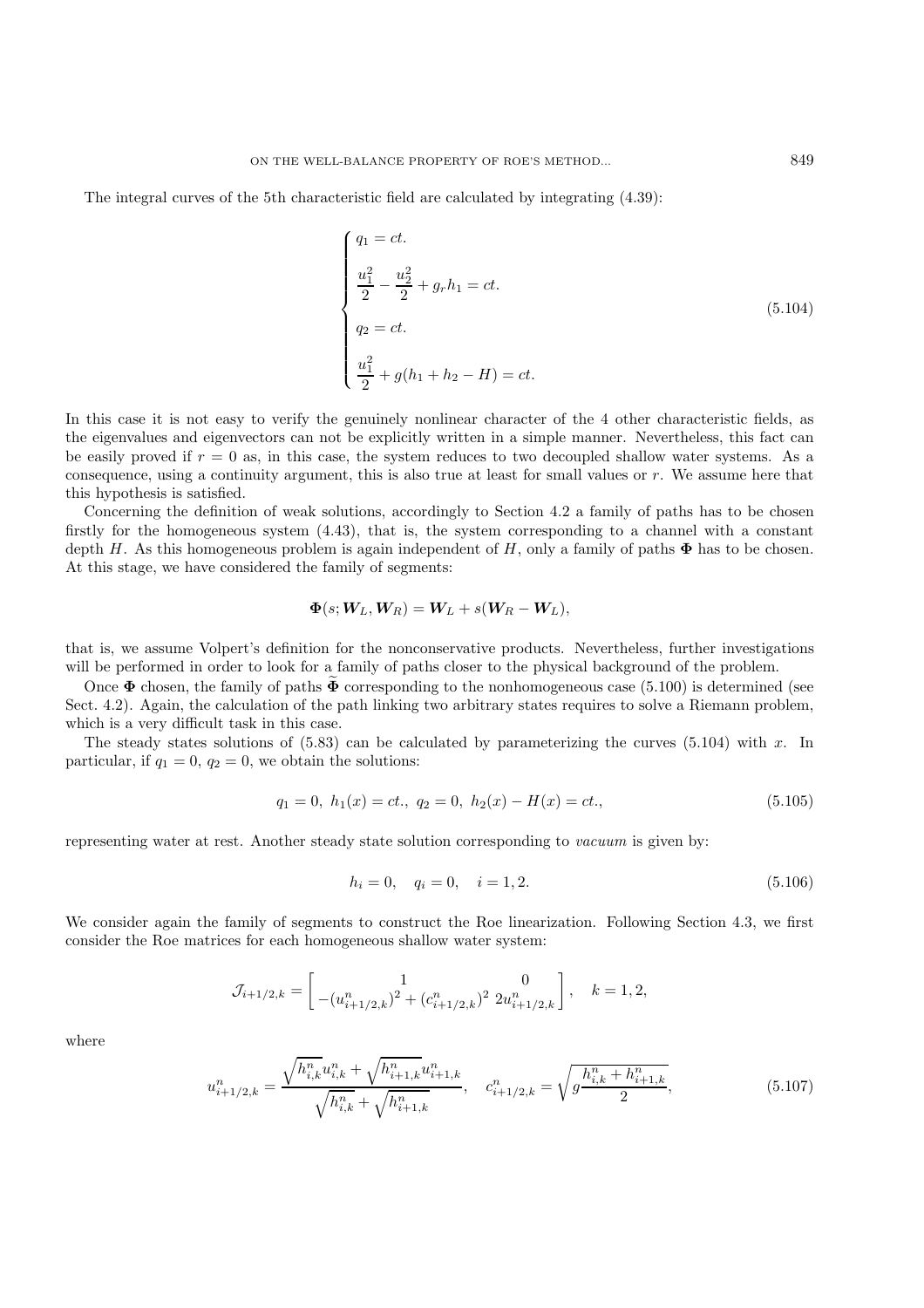#### 850 C. PARES AND M. CASTRO ´

and then, we calculate  $\mathcal{B}_{i+1/2}$  and  $S_{i+1/2}$  by (4.56), (4.57). The Roe matrices  $\widetilde{\mathcal{A}}_{i+1/2}$  obtained are as follows:

$$
\begin{bmatrix}\n0 & 1 & 0 & 0 & 0 \\
-(u_{i+1/2,1}^n)^2 + (c_{i+1/2,1}^n)^2 & 2u_{i+1/2,1}^n & (c_{i+1/2,1}^n)^2 & 0 & -(c_{i+1/2,1}^n)^2 \\
0 & 0 & 0 & 0 & 1 & 0 \\
r(c_{i+1/2,2}^n)^2 & 0 & -(u_{i+1/2,2}^n)^2 + (c_{i+1/2,2}^n)^2 & 2u_{i+1/2,2}^n - (c_{i+1/2,2}^n)^2 \\
0 & 0 & 0 & 0 & 0\n\end{bmatrix}.
$$
\n(5.108)

If the numerical scheme is expressed under the formulation (4.63), it coincides exactly with the generalized Q-scheme of Roe upwinding the source term introduced in [4].

Accordingly to Theorem 3, the numerical scheme is well-balanced with order 2. Moreover, it is exactly well-balanced for the integral curves of the linearly degenerate field:

$$
q_1 = 0
$$
,  $h_1 = ct$ ,  $q_2 = 0$ ,  $h_2 - H = ct$ .

or

$$
q_1 = 0
$$
,  $h_1 = 0$ ,  $q_2 = 0$ ,  $h_2 = 0$ ,

which are straight lines. In other terms: the scheme approaches the steady state solutions with order 2, and it solves exactly those corresponding to water at rest or vacuum. The exact well-balance property for water at rest was proved, for the formulation (4.63), in [5].

In [4, 5], some numerical solutions obtained with this scheme (or with its natural extension to more general cases) have been compared successfully with experimental measurements or with analytical steady state solutions. Nevertheless, as in the case of the shallow water system, contact discontinuities related to bottom jumps can not be expected to be well captured.

As Volpert's definition is assumed for the nonconservative products in the homogenous case, the paths used in the definitions of weak solutions and Roe matrices coincide. Therefore, j-shocks,  $1 \leq j \leq 4$ , are expected to be correctly approached. Let us verify this with a numerical example. To begin with, we calculate a steady state solution of the homogeneous system (H is constant) representing an *internal hydraulic jump* as follows: we fix the values of the constants  $g = 10$ ,  $r = 0.02$ , we put  $\xi = 0$  and we choose the state to the left of the shock as:

$$
\boldsymbol{W}_L = \begin{bmatrix} 1 \\ \sqrt{0.1} \\ 1 \\ \sqrt{20} \end{bmatrix}.
$$

Then, the generalized Rankine-Hugoniot conditions give a nonlinear system for the state to the right that is solved numerically. Among the set of solutions obtained, we select the only one satisfying Lax's entropy condition, which is:

$$
\boldsymbol{W}_{R} = \begin{bmatrix} 0.396156 \\ \sqrt{0.1} \\ 1.5820186 \\ \sqrt{20} \end{bmatrix}.
$$

The generalized Rankine-Hugoniot conditions are satisfied by  $W_L$ ,  $W_R$ ,  $\xi = 0$  with an error of about 10<sup>-5</sup>.

We have applied the numerical scheme to the Riemann problem with the initial condition given by these two states. As the jump condition is not satisfied in an exact manner, initially some small waves develop. After some iterations, a steady state solution is obtained. Figure 2 depicts the steady state solution obtained with  $\Delta x = 0.066666666$  and  $CFL = 0.99$ . The  $L^{\infty}$  distance between the exact and the numerical solution is of order 10−<sup>3</sup> and it can not be appreciated in Figure 2.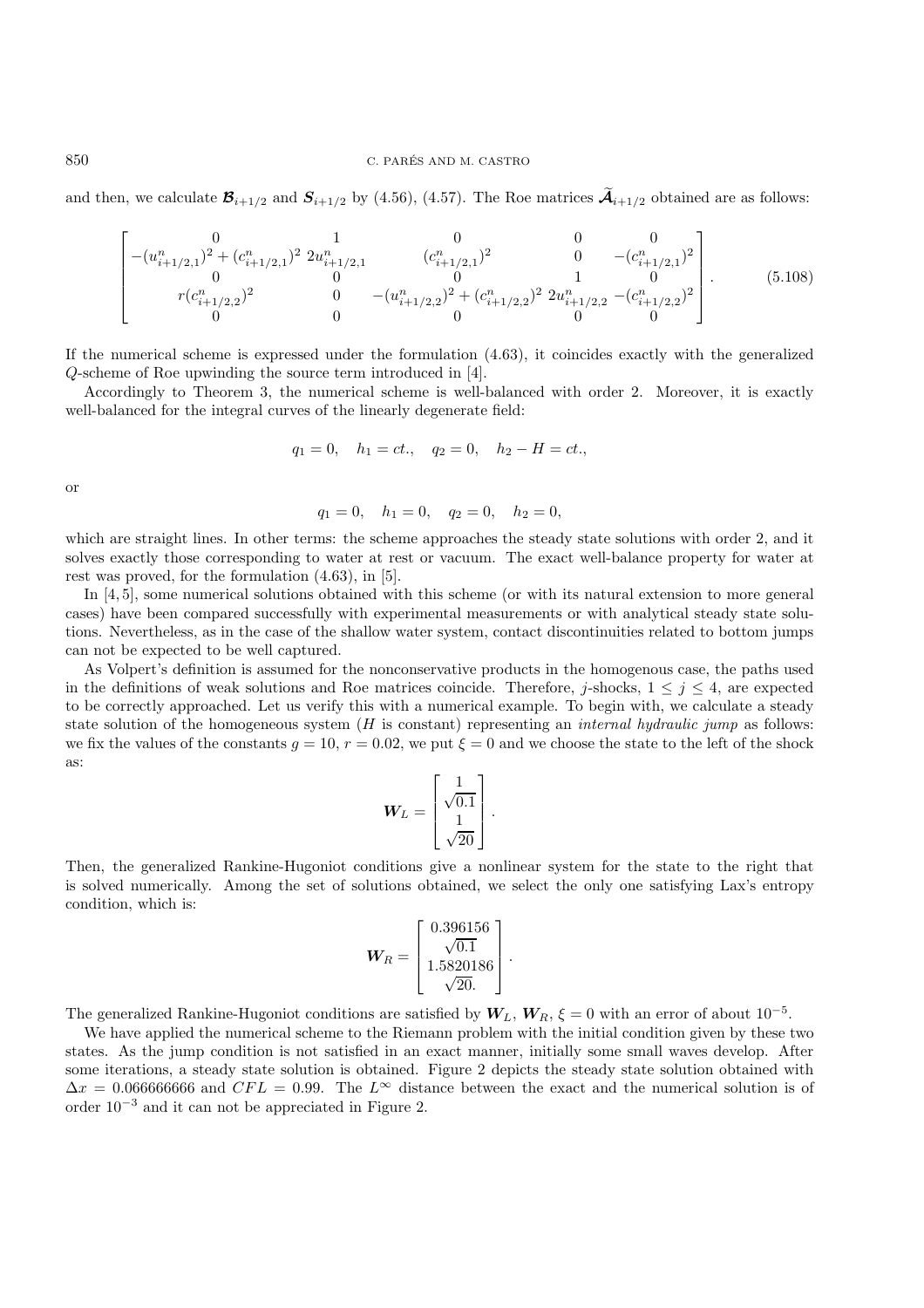

(a) Zoom at  $x = 0$  of the computed discharges at the stationary (b) Zoom at  $x = 0$  of the computed free surface and interface at state. Comparison with the exact solution. stationary state. Comparison with the exact solution.

Figure 2. Solution with a stationary shock of the two-layer shallow-water system: comparison between the numerical and the exact solution.

*Acknowledgements*. This research has been partially supported by the Spanish Government Research projects REN2000- 1168-C02-01 and BFM2003-07530-C02-02.

#### **REFERENCES**

- [1] N. Andronov and G. Warnecke, On the solution to the Riemann problem for the compressible duct flow. SIAM J. Appl. Math. **64** (2004) 878–901.
- [2] F. Bouchut, An introduction to finite volume methods for hyperbolic systems of conservation laws with source, in Free surface geophysical flows. Tutorial Notes. INRIA, Rocquencourt (2002).
- [3] A. Berm´udez and M.E. V´azquez, Upwind methods for hyperbolic conservation laws with source terms. Comput. Fluids **23** (1994) 1049–1071.
- [4] M.J. Castro, J. Macías and C. Parés, A *Q*-Scheme for a class of systems of coupled conservation laws with source term. Application to a two-layer 1-D shallow water system. ESAIM: M2AN **35** (2001) 107–127.
- [5] M.J. Castro, J.A. García-Rodríguez, J.M. González-Vida, J. Macías, C. Parés and M.E. Vázquez-Cendón, Numerical simulation of two-layer Shallow Water flows through channels with irregular geometry. J. Comp. Phys. **195** (2004) 202–235.
- T. Chacón, A. Domínguez and E.D. Fernández, A family of stable numerical solvers for Shallow Water equations with source terms. Comp. Meth. Appl. Mech. Eng. **192** (2003) 203–225.
- [7] T. Chacón, A. Domínguez and E.D. Fernández, An entropy-correction free solver for non-homogeneous shallow water equations. ESAIM: M2AN **37** (2003) 755–772.
- [8] T. Chacón, E.D. Fernández and M. Gómez Mármol, A flux-splitting solver for shallow water equations with source terms. Int. Jour. Num. Meth. Fluids **42** (2003) 23–55.
- [9] T. Chacón, A. Domínguez and E.D. Fernández, Asymptotically balanced schemes for non-homogeneous hyperbolic systems application to the Shallow Water equations. C.R. Acad. Sci. Paris, Ser. I **338** (2004) 85–90.
- [10] J.F. Colombeau, A.Y. Le Roux, A. Noussair and B. Perrot, Microscopic profiles of shock waves and ambiguities in multiplications of distributions. SIAM J. Num. Anal. **26** (1989) 871–883.
- [11] G. Dal Masso, P.G. LeFloch and F. Murat, Definition and weak stability of nonconservative products. J. Math. Pures Appl. **74** (1995) 483–548.
- [12] E.D. Fernández Nieto, Aproximación Numérica de Leyes de Conservación Hiperbólicas No Homogéneas. Aplicación a las Ecuaciones de Aguas Someras. Ph.D. Thesis, Universidad de Sevilla (2003).
- [13] A.C. Fowler, *Mathematical Model in the Applied Sciences*. Cambridge (1997).
- [14] P. García-Navarro and M.E. Vázquez-Cendón, On numerical treatment of the source terms in the shallow water equations. Comput. Fluids **29** (2000) 17–45.
- [15] P. Goatin and P.G. LeFloch, The Riemann problem for a class of resonant hyperbolic systems of balance laws, preprint (2003).